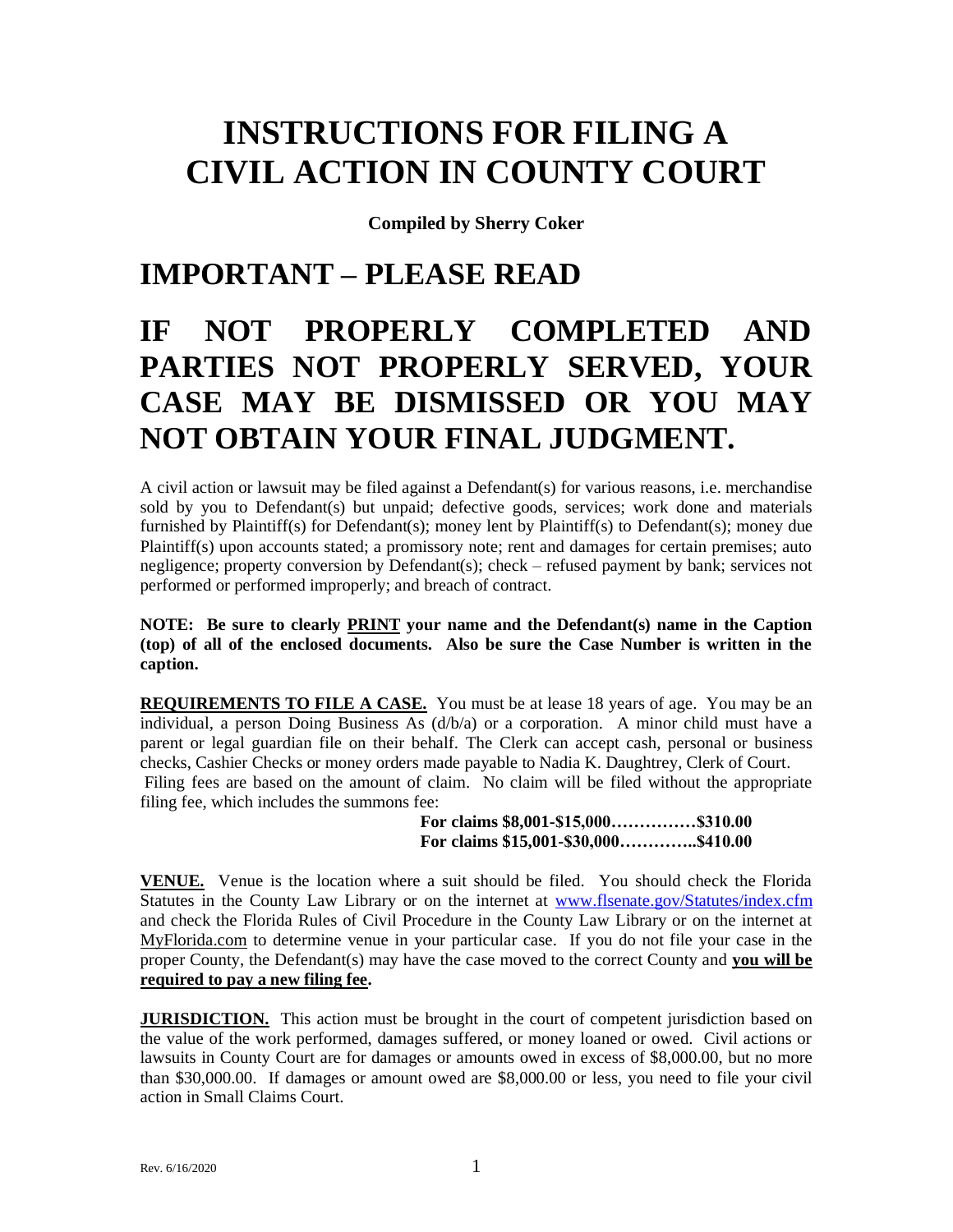#### **THIS PACKET IS NOT TO BE USED IF THE AMOUNT OF YOUR CLAIM IS OVER \$30,000, WHICH MUST BE FILED IN CIRCUIT COURT. THIS PACKET IS ONLY PREPARED FOR COUNTY COURT.**

**PROPER NAME AND ADDRESS OF DEFENDANT(S).** Before filing your claim, you should make **sure** you have the proper name(s) and address(s) of the party(s) you want to sue.

If you are suing an individual, and if the spouse will be included in the suit, obtain the proper name and street address of the spouse. First names must be used and any alias names, if known. **Avoid using "Mr. and Mrs.".**

If you are suing a corporation, you must know the correct name of the corporation and the state in which it is incorporated. Obtain the name and address of an officer of the corporation: the president, vice president, etc...; or in the absence of any of these, the name and address of the business agent residing in this state; or the name of the resident agent transacting business for the corporation in this state. To find this information, you may write or call: SECRETARY OF STATE OF FLORIDA, Attn: Corporation Division, Tallahassee, Fl. 32304, (850) 488-9000, or locate them on the internet at http://www.sunbiz.org This information is needed for service on the corporation.

If you are suing a partnership, you will need to obtain the names and addresses of **all** of the partners.

Many individuals, partnerships, and corporations do business under a fictitious name, such as: Jim Jones d/b/a Baby World; Jim Jones, Joe Black, a partnership, d/b/a Jones & Black Construction; or XYZ, Incorporated, a Florida corporation, d/b/a Chicken Shack. You cannot sue a fictitious name because it is not an entity. You have the burden of investigating to determine whether individuals, partnerships, or a corporation are doing business under a fictitious name. This information may be determined by calling the Secretary of State, Division of Corporations, the Occupational License Section of the Tax Collector's Office, or the licensing department of the City or County where the principal place of business is located.

**FILING YOUR CASE.** Using black ink, please complete the enclosed **CIVIL COVER SHEET, NOTICE OF PERMANENT MAILING ADDRESS and STATEMENT OF RESPONSIBILITY** forms and file them with the **Clerk of Court**. A filing fee must be paid to the Clerk of Court. The Clerk can accept cash, personal or business checks, cashier checks or money orders.

Please complete the enclosed **COMPLAINT**, together with the appropriate attachment in this packet following the complaint form, and sign it in the presence of a Deputy Clerk or Notary Public. Be sure to attach any additional explanations, if necessary. If your complaint is based on an instrument of writing such as a promissory note, agreement between you and the Defendant(s), or a refused or returned check, it will be necessary for you to furnish a copy of such instrument for attachment as an exhibit to the complaint.

If you are filing a civil action for the collection of a check, the payment of which was refused by the bank because of the lack of funds or where the maker or drawer stops payment with intent to defraud, and where the maker or drawer fails to pay the amount owing, in cash, to you within 30 days following a written demand, the maker or drawer shall be liable to you for the amount of the check and damages of triple the amount so owing. However, in no case shall the amount for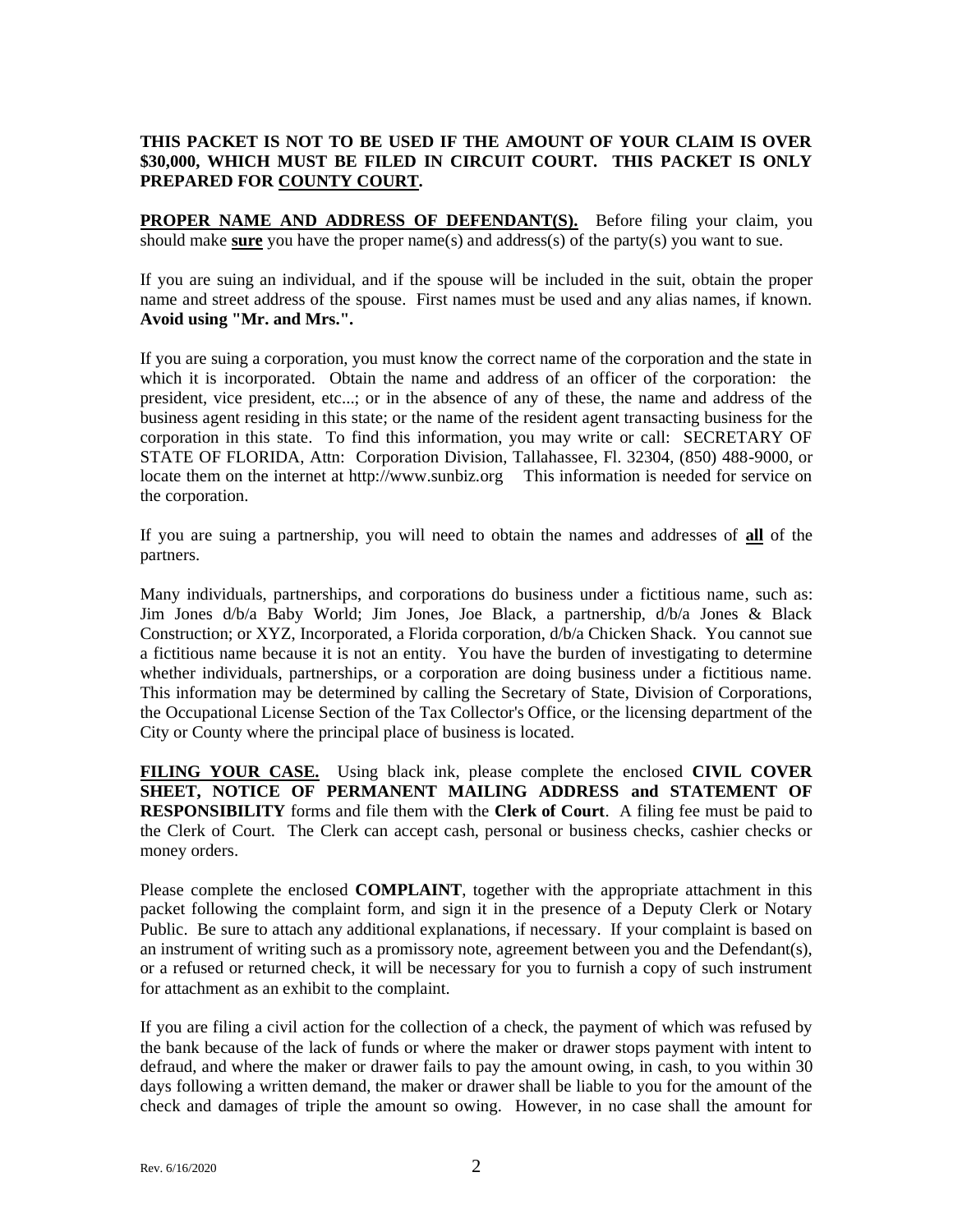damages be less than \$50.00. The maker or drawer shall also be liable for court costs and attorney's fees, if any. You may also charge the maker or drawer a service charge of \$25.00, if the face value does not exceed \$50.00, \$30.00, if the face value exceeds \$50.00 but does not exceed \$300.00, \$40.00, if the face value exceeds \$300.00 or 5% of the face amount of the check, whichever is greater, when making the written demand for payment. Any bank fees incurred by you may be charged to the maker or drawer.

If the court determines that the failure of the maker or drawer to satisfy the dishonored check was due to economic hardship, the court has the discretion to waive all or part of the statutory damages.

Before recovering through a civil action, the written demand on page 7 of this packet must be completed and sent by you to the maker or drawer of the check by certified or registered mail, evidenced by return receipt, to the address on the check, to the address given by the maker or drawer at the time the check was issued, or to the maker's or drawer's last known address.

After starting the civil action but prior to the hearing, the maker or drawer may pay you, as satisfaction of the claim, an amount of money equal to the sum of the check, the service charge, court costs and incurred bank fees. The maker or drawer is liable to you for all attorney fees and collection costs, if any, as a result of your claim.

If you are suing more than one Defendant, you will need to make copies of the Complaint, Attachment(s), and exhibit(s), if any, for each Defendant. Be sure to keep a copy of the complaint, attachments, and exhibits, if any, for your records. **Any copies that the Clerk is asked to make for you will be at a cost of \$1.00 per page (F.S. 28.24).**

You must complete and file the enclosed **NON-MILITARY AFFIDAVIT** with the Clerk prior to any hearing on your complaint. You may need to make additional affidavits if there are numerous Defendants. Be sure and keep a copy for your records.

#### **SERVICE OF PROCESS:**

**SUMMONS.** If you know where the Defendant(s) reside(s) or can be found, a Deputy Clerk will issue the enclosed **SUMMONS**. You will need a Summons to be issued for each Defendant. Please fill in the caption by clearly printing your name, the Defendant's name(s), and the Case Number and make as many copies of the Summons as you will need for service on each Defendant. You will be responsible for delivery of the Summons, and a copy of the Complaint with Attachments and exhibits, if any, to the appropriate Sheriff's Office for service. The Sheriff's Office charges a fee of \$40.00 per person for service on the Defendant(s). The Sheriff's Office will not accept personal checks. Please pay by money order or cashier's check. **Be sure you deliver the summons to the Sheriff's Office in the County where the Defendant(s) reside(s) or can be found.**

#### **IF YOU ARE SUING A HUSBAND AND WIFE, YOU WILL NEED A SUMMONS ISSUED FOR EACH OF THEM AND HAVE THE SHERIFF'S OFFICE SERVE EACH OF THEM.**

You may also serve the Defendant(s) by private process server. Personal service by private process server varies in cost. Please consult the telephone book for process servers in the appropriate county.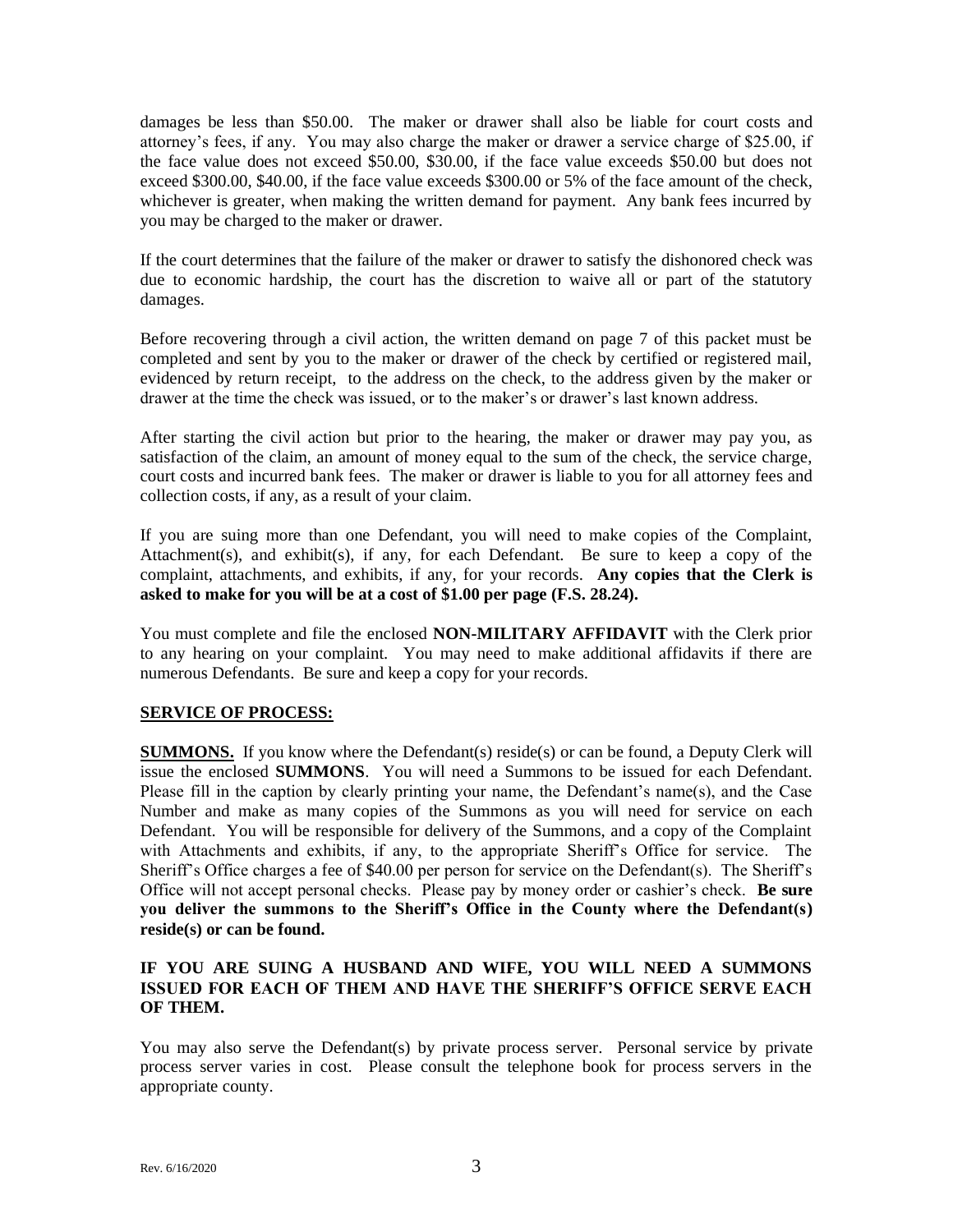**NOTE:** It is **your** responsibility to check with the Clerk of Court and/or the Sheriff's Office to ascertain if service has been made on the Defendant(s). If the Defendant(s) was not served and you discover a new address for Defendant, an Alias Summons with the new address must be requested at the Clerk's office. If service of the original Complaint by Summons is not made upon a Defendant within 120 days after the filing of the original Complaint, the Court may, on its own motion, direct that service of process be effected within a specific time or dismiss the case, or drop that Defendant as a party to the case.

The Defendant(s) has twenty (20) days to file a response after being served the Summons, copy of Complaint, attachment(s) and exhibit(s), if any. You start counting the day after the Defendant(s) is served. The 20 day period includes weekends and holidays.

**CONSTRUCTIVE SERVICE.** If you do not know where the Defendant(s) live(s), or if the Defendant(s) live(s) outside of the State of Florida you may serve him or her by Constructive Service**.** However, if you use constructive service, the court may grant only limited relief because its jurisdiction is limited. This is a complicated area of the law and you may wish to consult an attorney before using constructive service.

You must complete and file the enclosed **AFFIDAVIT OF DILIGENT SEARCH AND INQUIRY**. This form includes a checklist of places you can look for information on the location of the Defendant(s). While you do not have to look in all of these places, the Court must believe that you have made a very serious effort to get information about the Defendant(s) location and that you have followed up on any information you received.

You should also complete and file the enclosed **NOTICE OF ACTION** with the Clerk for execution of same. The "return date", or date on which the Defendant must file a response, located in the body of the Notice, must be inserted by you. This date must be **no less than 28 days from the first date of publication and no more than 60 days from the first date of publication.** After the Clerk has signed this form you must deliver a copy of it to a qualified local newspaper to be published for four (4) consecutive weeks. When in doubt, ask the Clerk which newspapers in your area are "qualified". The newspaper will charge you for this service.

Be sure to keep copies of the Affidavit of Diligent Search and Inquiry and Notice of Action for your records.

#### **IF NO RESPONSE BY DEFENDANT(S).**

If Defendant(s) does not file a response within the 20 days from service of process by either a Deputy Sheriff or private process server or on or before the date stated in the Notice of Action, you can sign the enclosed **MOTION FOR DEFAULT** and have the Clerk enter the **DEFAULT** at the bottom.

You must also complete and file the enclosed **MOTION FOR FINAL JUDGMENT**. Please provide the Court with stamped envelopes address to you and the Defendant(s) for mailing of the Order Scheduling Hearing. At the hearing, the Court will review all evidence presented and make its decision whether to enter a final judgment in your favor or not.

#### **IF RESPONSE BY DEFENDANT(S).**

If the Defendant(s) file(s) a response, it will be necessary to set the matter for trial. If the Defendant(s) file(s) a counterclaim, you have 20 days to answer the counterclaim. At that time, it will be necessary to set the matter for trial. Please complete the enclosed **NOTICE FOR TRIAL** and file it with the Clerk of Court, who will forward the file to the Court for setting of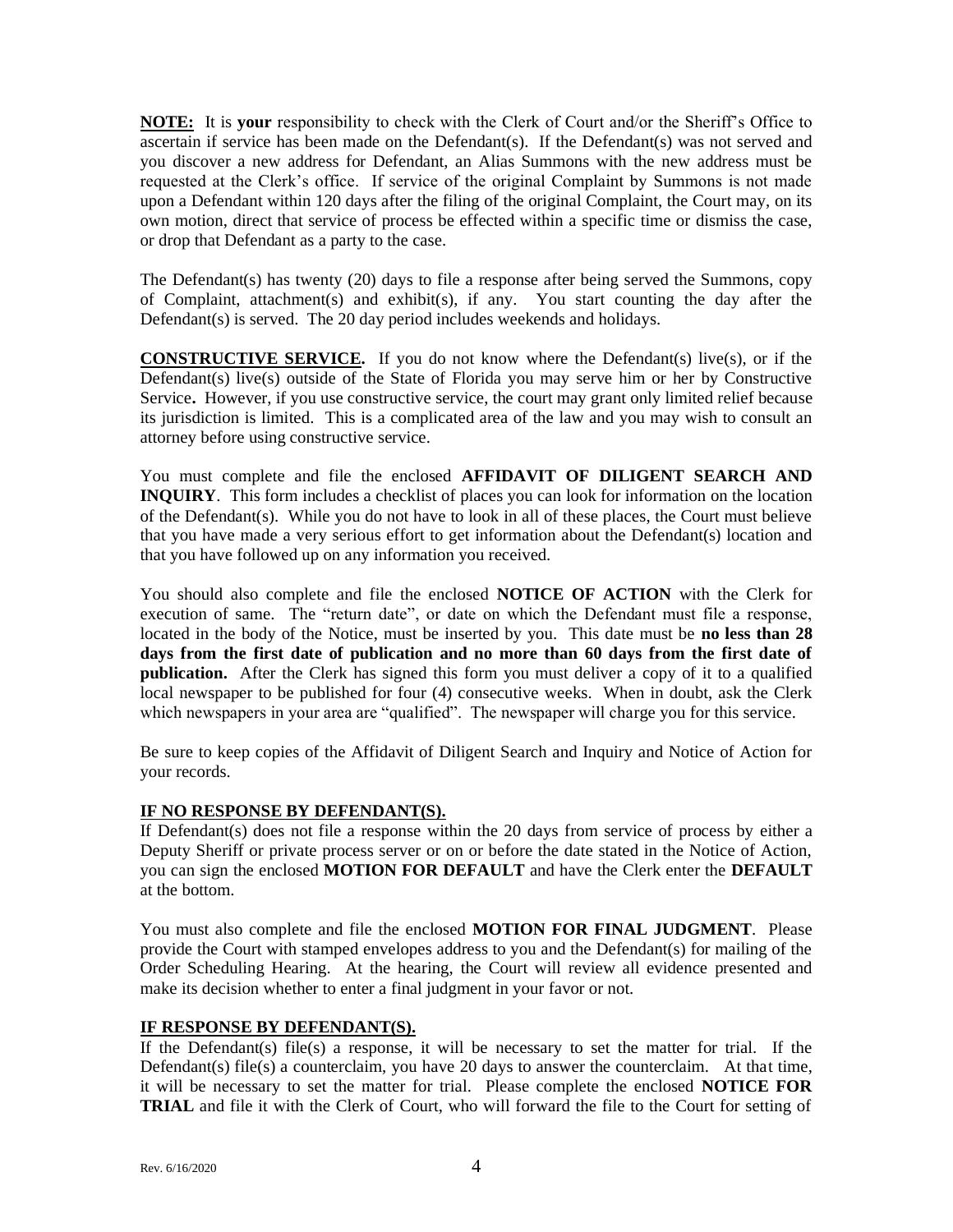trial date. You will need to mail copies to the Defendant(s) and the County Court Judge. Be sure and keep a copy for your records.

Please provide the Court with stamped envelopes addressed to you and the Defendant(s) for mailing of the order setting trial.

**MEDIATION.** Depending on the circumstances surrounding your particular case, the Court may require you and Defendant(s) to attend Mediation. If so, the Court will notify you. Please note that the cost of mediation will be divided equally between you and the Defendant(s). If no agreement is reached at Mediation, the Court will set the matter for trial.

**SETTLEMENT**. If you and the Defendant(s) agree on a settlement of all claims or the Defendant(s) pay(s) in full, then you, as Plaintiff(s), will need to complete and sign the **NOTICE OF VOLUNTARY DISMISSAL** to prevent the case from going to court.

**PREPARATION FOR TRIAL.** Bring all original contracts, agreements, photos, or other documents relevant to you case. If you have written estimates to substantiate you claim, it is advisable to have the person present who gave the estimates to state how he arrived at those amounts. It is important to subpoena witnesses and expert witnesses such as automobile mechanics, carpenters, builders, auto body repairmen, etc. Please see the Deputy Clerk for issuance of subpoenas. The subpoenas will need to be served by the Sheriff's Department on the person(s) you want to be in court as a witness or expert. The Sheriff's office will charge \$20.00 per person for service of subpoenas.

#### **ALL COSTS PAID BY YOU FOR FILING THIS SUIT AND SERVICE OF PROCESS ON DEFENDANT(S), AS WELL AS WITNESSES AND EXPERTS, ARE RECOVERABLE IF YOU PREVAIL IN THE LAWSUIT.**

If successful at trial and if you intend to pursue your final judgment through levy or garnishment, you will need to request an enforcement paragraph to be included in the final judgment. To do this, please complete and file the **MOTION FOR ENFORCEMENT PARAGRAPH** included in this packet prior to your hearing or trial. In addition, you may want to obtain the **AFTER JUDGMENT PACKET** from the Clerk of Court.

**TRIAL**. All trials will be non-jury unless demanded for in writing at any time after commencement of the action and not later than 10 days after service of the last pleading directed to such issue.

Please dress appropriately, shoes and shirt required, no shorts. Do not bring children to court. Be respectful to the Court by addressing the Judge as "Your Honor". Do not interrupt while the other person is testifying. You will have your opportunity to address the court in response to their statements.

When you begin to testify, get to the point fast, immediately follow up by stating how much money you are requesting. Practice in advance. After giving the brief explanation, you may then go into more detail. Be sure and present all of your evidence to the court. Make a list for yourself so you do not forget anything. If you have witnesses, this is the time to produce them. Be sure you know what your witnesses or experts are going to say.

Your non-jury trial will not be recorded. If you wish a record of the proceedings, a court reporter is necessary. You will have to bear the expense. Appeals to a higher court because you are not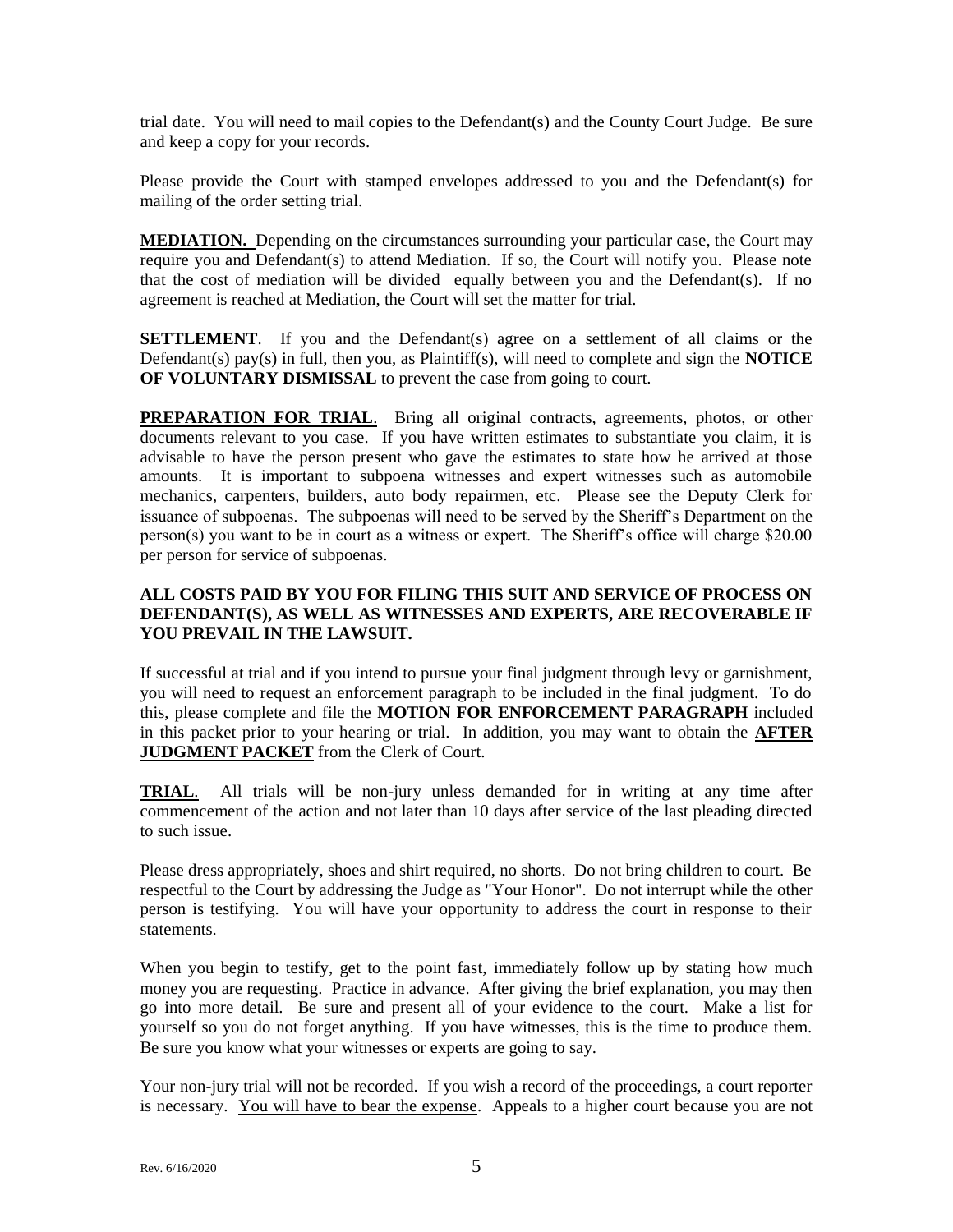satisfied with the outcome of your trial are governed by special rules. One of these rules requires that the appeal court have a complete record of the trial to review. If you do not have a court reporter at your trial, you chances for success on appeal will be severely limited.

Bring stamped envelopes addressed to you and the Defendant(s) for mailing of the final judgment by the Court. ALSO, bring the **MEANS OF FINAL DISPOSITION** form with you to the final hearing or trial for filing with the Court.

**AFTER JUDGMENT.** A Judgment arising from an auto negligence case can result in suspension of the Defendant's license until the judgment is paid. After the expiration of 30 days from filing the final judgment, you may forward a certified copy of the judgment to the Bureau of Financial Responsibility providing the judgment has not been satisfied.

If you prevail and when you receive your final judgment you can do certain things in order to collect your money. The court is not a collection agency and it does not contact the Defendant(s) in an effort to make him or her pay you the amount awarded in your final judgment. The Clerk's office can give you information in regards to collection procedures you may take. Ask the Deputy Clerk for an **AFTER JUDGMENT PACKET**.

If the Defendant(s) pays you in full after the judgment is entered, please complete the **SATISFACTION OF JUDGMENT** included in this packet and deliver it to the Defendant.

PLEASE BE AWARE that it is the obligation of the Plaintiff(s) to provide Defendant(s) with a **SATISFACTION OF JUDGMENT** upon payment of the judgment. Failure or refusal to satisfy this judgment as provided by F. S. 701.05 could result in a misdemeanor of the second degree, punishable as provided in F. S. 774.082 or 775.083.

#### **\*\*\*NOTICE\*\*\***

**ALL PAPERWORK PROVIDED BY THIS OFFICE IS USED FOR 'PRO SE' LITIGANTS ONLY. 'PRO SE' MEANS THAT YOU ARE ACTING AS YOUR OWN ATTORNEY. ACTING AS YOUR OWN ATTORNEY MAKES YOU RESPONSIBLE FOR EVERYTHING THAT INVOLVES YOUR CASE FILE. FOR EXAMPLE, IF YOU DO NOT RECEIVE A COURT DATE OR NOTICE FROM THE CLERK'S OFFICE OR THE JUDGE, IT IS UP TO YOU TO CONTACT THE JUDGE FOR A HEARING DATE.**

**THIS PACKET PREPARED BY: HONORABLE DANIELLE L. BREWER HONORABLE NADIA K. DAUGHTREY COUNTY JUDGE CLERK OF THE COURT DESOTO COUNTY, FLORIDA DESOTO COUNTY, FLORIDA 115 EAST OAK STREET, SUITE 201 115 EAST OAK STREET ARCADIA, FLORIDA 34266 ARCADIA, FLORIDA 34266**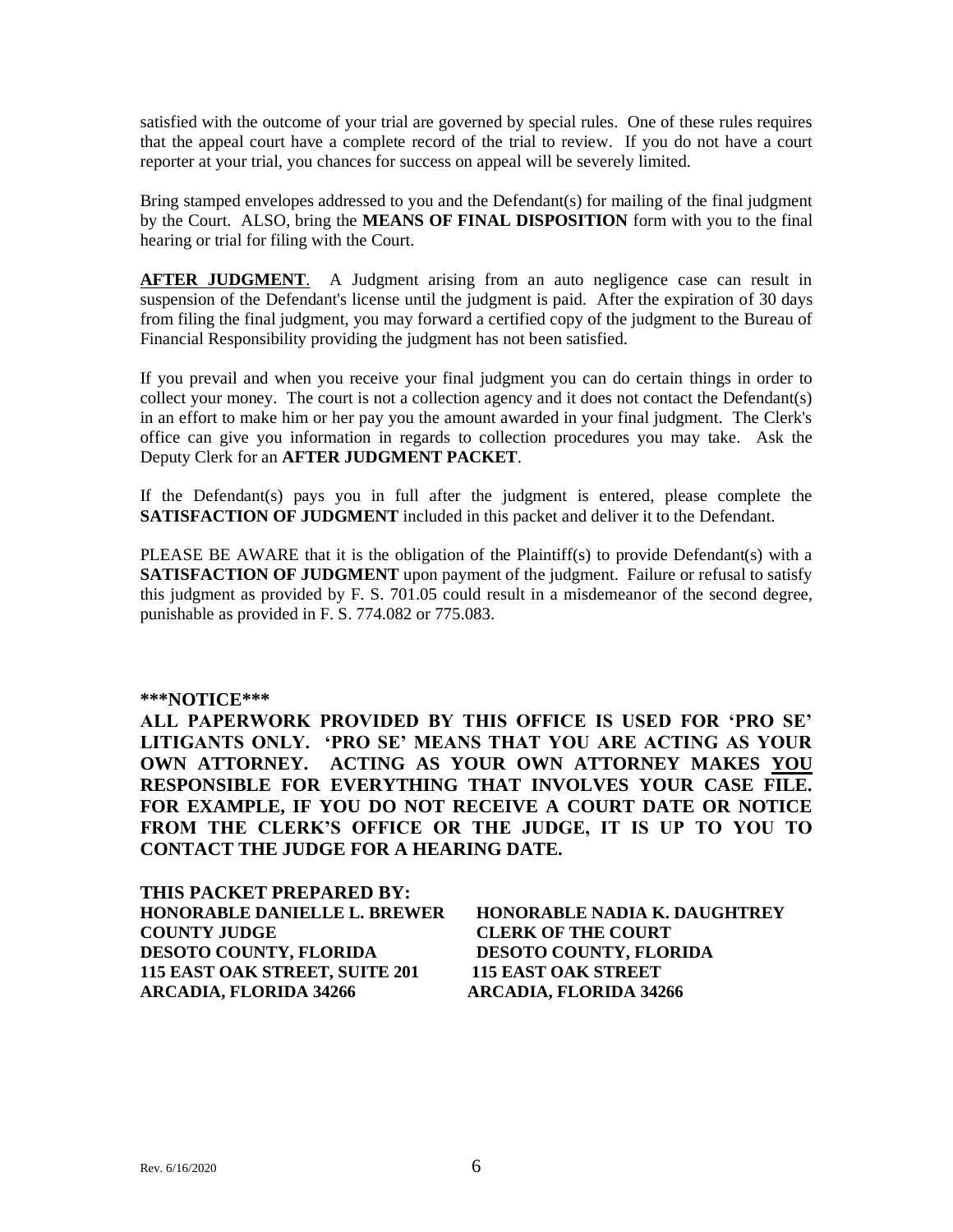# **WRITTEN DEMAND FOR COLLECTION OF RETURNED OR REFUSED CHECK**

| You are hereby notified that a check numbered                                                                                                                                                                                                                                                                                                                                                                                                                                                                                                          | in the face amount of |
|--------------------------------------------------------------------------------------------------------------------------------------------------------------------------------------------------------------------------------------------------------------------------------------------------------------------------------------------------------------------------------------------------------------------------------------------------------------------------------------------------------------------------------------------------------|-----------------------|
|                                                                                                                                                                                                                                                                                                                                                                                                                                                                                                                                                        |                       |
| of bank)                                                                                                                                                                                                                                                                                                                                                                                                                                                                                                                                               | . and                 |
| payable to _                                                                                                                                                                                                                                                                                                                                                                                                                                                                                                                                           | has.                  |
| been dishonored. Pursuant to Florida law, you have 30 days from receipt of this notice to<br>tender payment in cash of the full amount of the check plus a service charge of \$25.00, if<br>the face value does not exceed \$50.00, \$30.00, if the face value exceeds \$50.00 but does<br>not exceed \$300.00, \$40.00, if the face value exceeds \$300.00, or 5 percent of the face<br>amount of the check, whichever is greater, the total amount due being \$<br>cents. Unless this amount is paid in full within the 30-day period, the holder of |                       |
| the check or instrument may file a civil action against you for three times the amount of<br>the check, but in no case less than \$50.00, in addition to the payment of the check plus<br>any court costs, reasonable attorney fees, and any bank fees incurred by the payee in<br>taking the action.                                                                                                                                                                                                                                                  |                       |

Dated: \_\_\_\_\_\_\_\_\_\_\_\_\_\_\_\_\_ Signed: \_\_\_\_\_\_\_\_\_\_\_\_\_\_\_\_\_\_\_\_\_\_\_\_\_\_\_\_\_

\_\_\_\_\_\_\_\_\_\_\_\_\_\_\_\_\_\_\_\_\_\_\_\_\_\_\_\_\_\_\_\_\_\_\_

Address

 $\overline{\phantom{a}}$  ,  $\overline{\phantom{a}}$  ,  $\overline{\phantom{a}}$  ,  $\overline{\phantom{a}}$  ,  $\overline{\phantom{a}}$  ,  $\overline{\phantom{a}}$  ,  $\overline{\phantom{a}}$  ,  $\overline{\phantom{a}}$  ,  $\overline{\phantom{a}}$  ,  $\overline{\phantom{a}}$  ,  $\overline{\phantom{a}}$  ,  $\overline{\phantom{a}}$  ,  $\overline{\phantom{a}}$  ,  $\overline{\phantom{a}}$  ,  $\overline{\phantom{a}}$  ,  $\overline{\phantom{a}}$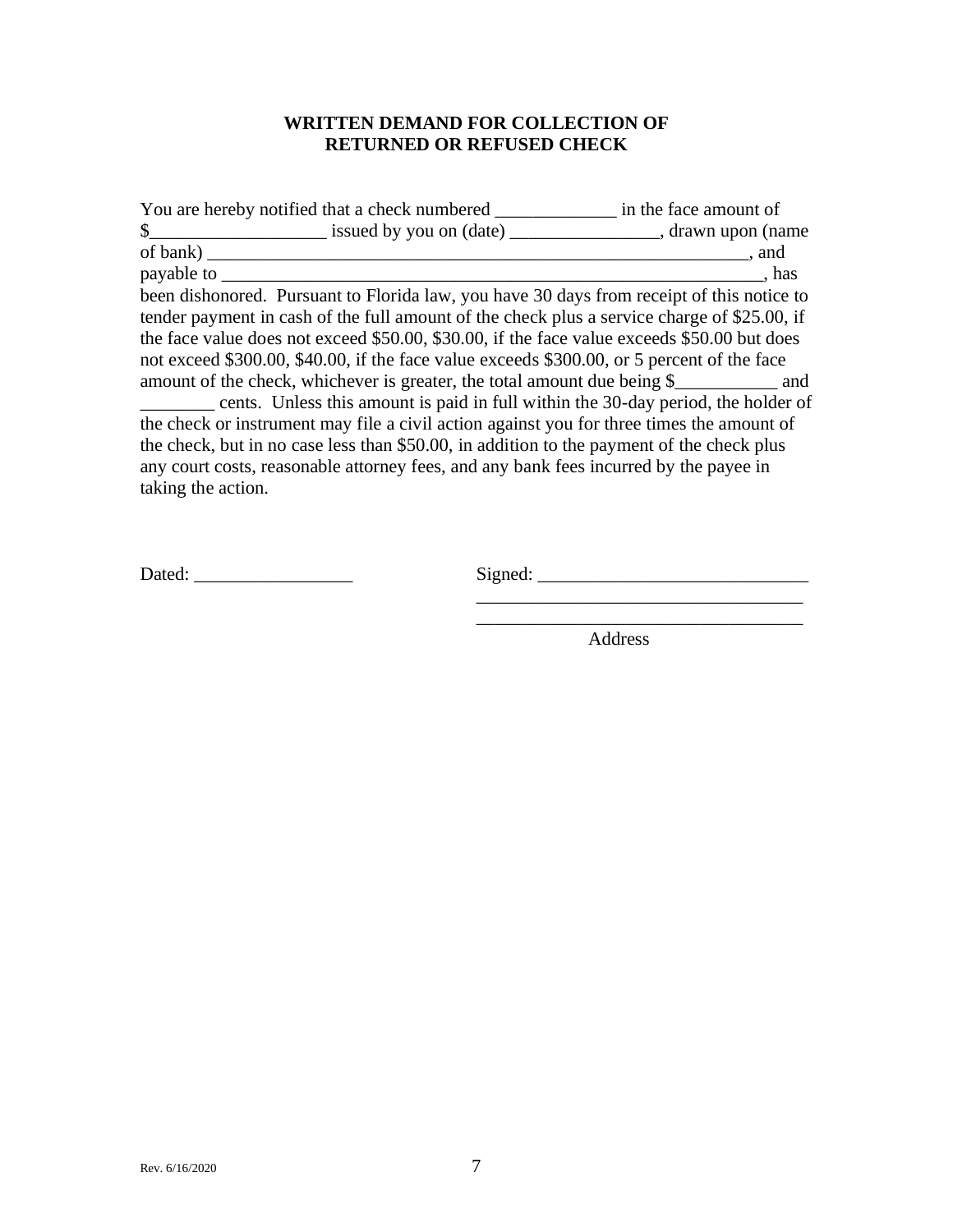#### **FORM 1.997 CIVIL COVER SHEET**

The civil cover sheet and the information contained in it neither replace nor supplement the filing and service of pleadings or other documents as required by law. This form must be filed by the plaintiff or petitioner with the Clerk of Court for the purpose of reporting uniform data pursuant to section 25.075, Florida Statutes. (See instructions for completion.)

## **I. CASE STYLE**

IN THE COUNTY COURT IN AND FOR DESOTO COUNTY, FLORIDA

Plaintiff Case No: Judge

vs.

Defendant

## **II. AMOUNT OF CLAIM**

**Please indicate the estimated amount of the claim, rounded to the nearest dollar. \$** 

**III. TYPE OF CASE** (If the case fits more than one type of case, select the most definitive category.) If the most descriptive label is a subcategory (is indented under a broader category), place an x on both the main category and subcategory lines.

## **CIRCUIT CIVIL**

 $\mathcal{L}^{\text{max}}$  . The  $\mathcal{L}^{\text{max}}$ 

- Condominium
- **Contracts and indebtedness**
- Eminent domain
- **Auto negligence**
- Negligence—other
	- Business governance
	- **Business torts**
	- **Environmental/Toxic tort**
	- Third party indemnification
	- Construction defect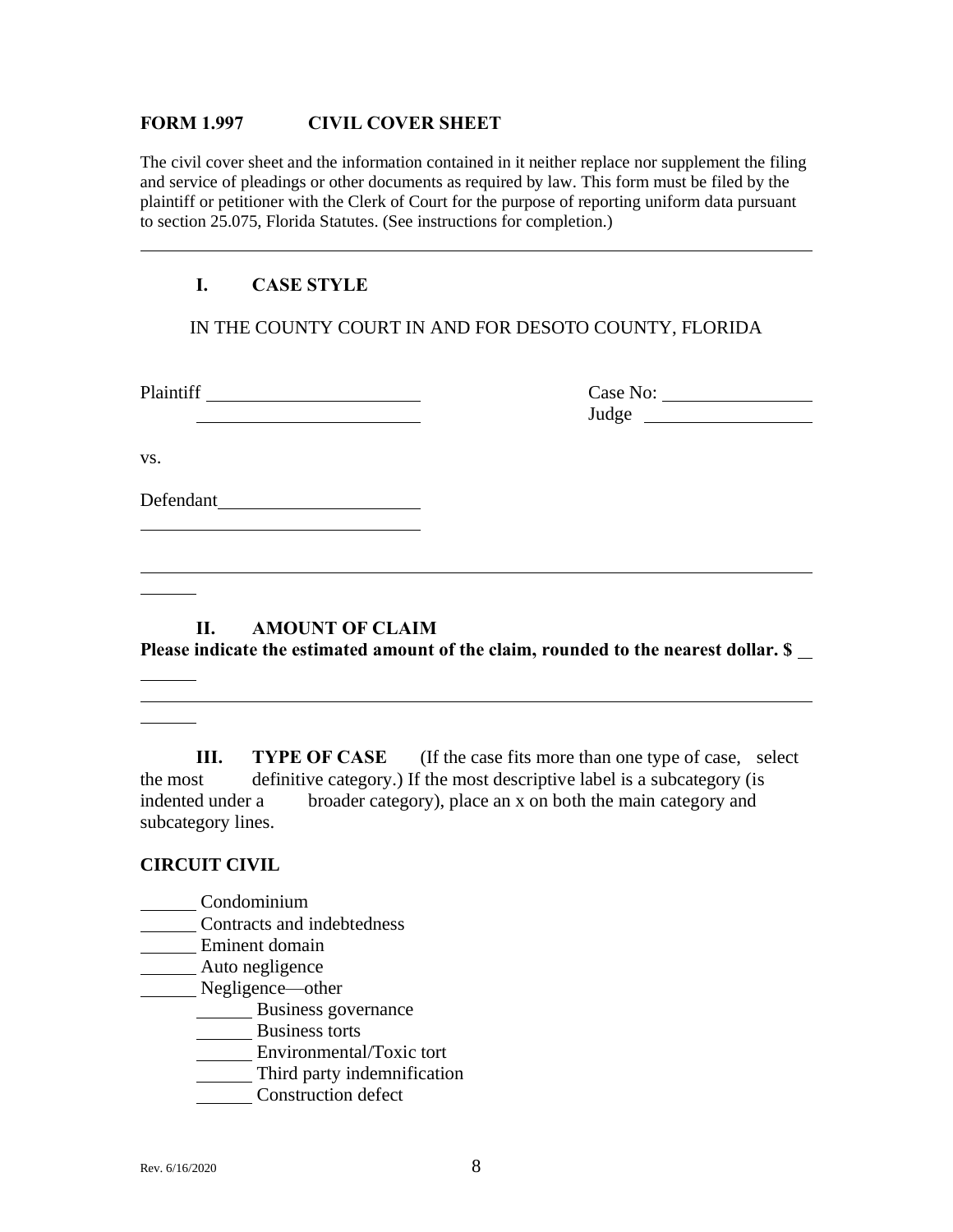| Mass tort                                     |
|-----------------------------------------------|
| Negligent security                            |
| Nursing home negligence                       |
| Premises liability—commercial                 |
| Premises liability—residential                |
| Products liability                            |
| Real property/Mortgage foreclosure            |
| Commercial foreclosure                        |
| Homestead residential foreclosure             |
| Non-homestead residential foreclosure         |
| _____ Other real property actions             |
| Professional malpractice                      |
| _Malpractice—business                         |
| Malpractice-medical                           |
| Malpractice—other professional                |
| Other                                         |
| Antitrust/Trade regulation                    |
| <b>Business transactions</b>                  |
| Constitutional challenge—statute or ordinance |
| Constitutional challenge—proposed amendment   |
| Corporate trusts                              |
| Discrimination—employment or other            |
| Insurance claims                              |
| Intellectual property                         |
| Libel/Slander                                 |
| Shareholder derivative action                 |
| Securities litigation                         |
| <b>Trade secrets</b>                          |
| <b>Trust</b> litigation                       |
| <b>OUNTY CIVIL</b>                            |

# **CC**

- Civil
- Replevins
- Evictions
- Other civil (non-monetary)

# **IV. REMEDIES SOUGHT** (check all that apply):

- Monetary;
- **Nonmonetary declaratory or injunctive relief;**
- **Punitive**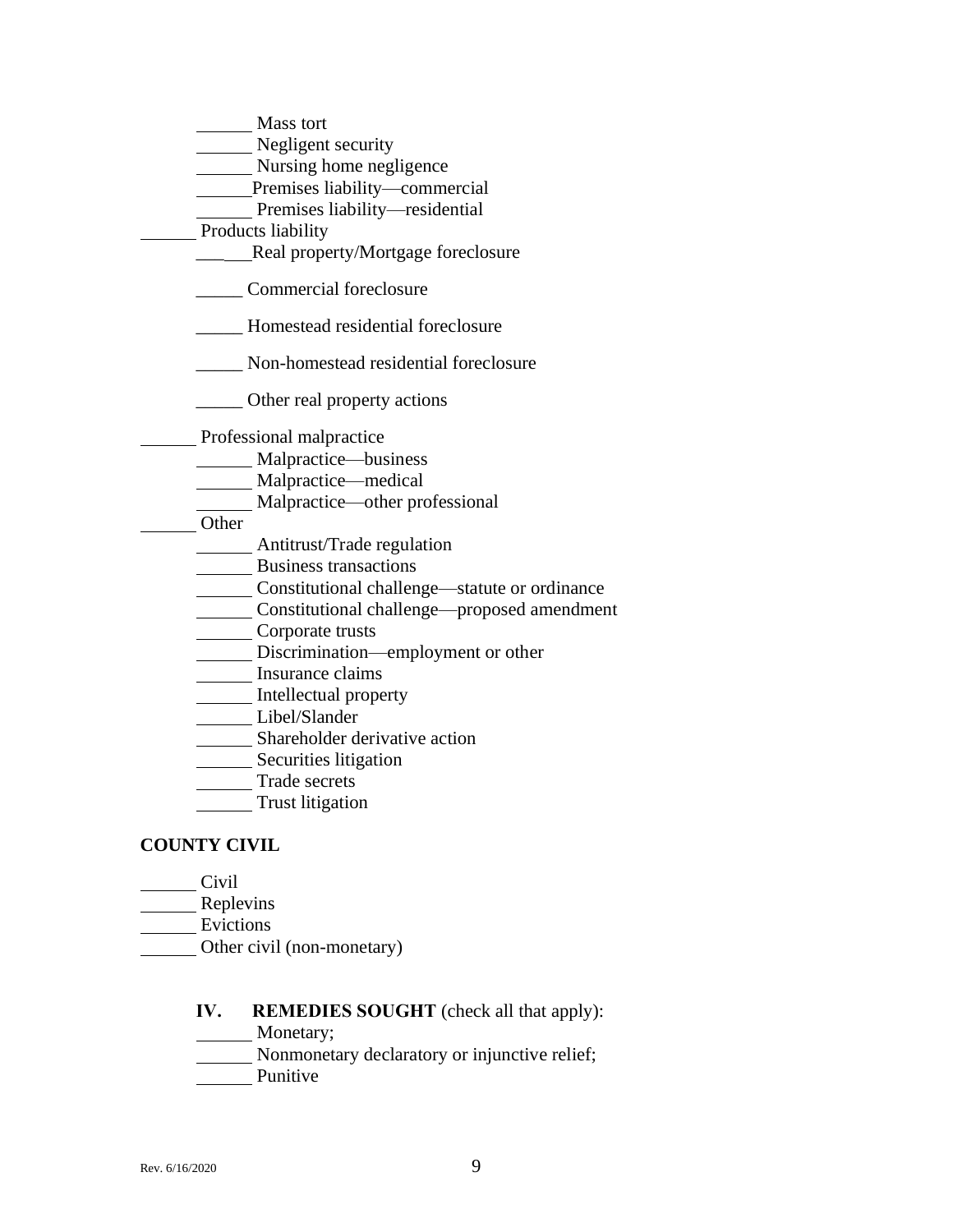# **VI. IS THIS CASE A CLASS ACTION LAWSUIT?**

| 'es |
|-----|
| 11O |

## **VII. HAS NOTICE OF ANY KNOWN RELATED CASE BEEN FILED?** no

\_\_ yes If "yes," list all related cases by name, case number, and court.

## **VIII. IS JURY TRIAL DEMANDED IN COMPLAINT?**

yes no

I CERTIFY that the information I have provided in this cover sheet is accurate to the best of my knowledge and belief, and that I have read and will comply with the requirements of Florida Rule of Judicial Administration 2.425.

| Signature | Fla.<br>Bar |
|-----------|-------------|
|-----------|-------------|

Attorney or party (Bar # if attorney)

(type or print name) Date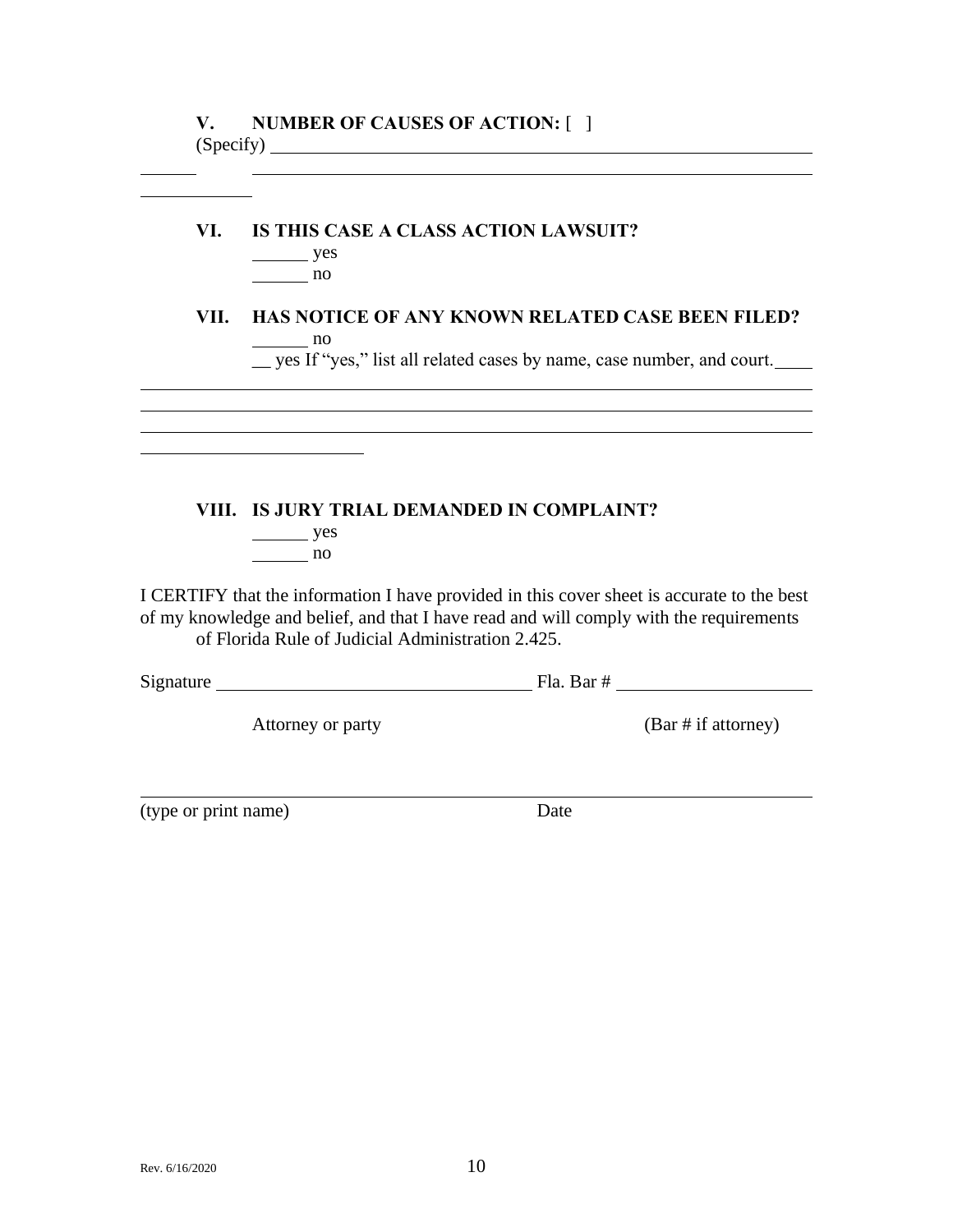\_\_\_\_\_\_\_\_\_\_\_\_\_\_\_\_\_\_\_\_\_\_\_\_\_\_\_\_\_\_\_\_ (Name and Address)

Plaintiff(s),

\_\_\_\_\_\_\_\_\_\_\_\_\_\_\_\_\_\_\_\_\_\_\_\_\_\_\_\_\_\_\_\_ \_\_\_\_\_\_\_\_\_\_\_\_\_\_\_\_\_\_\_\_\_\_\_\_\_\_\_\_\_\_\_\_ \_\_\_\_\_\_\_\_\_\_\_\_\_\_\_\_\_\_\_\_\_\_\_\_\_\_\_\_\_\_\_\_

\_\_\_\_\_\_\_\_\_\_\_\_\_\_\_\_\_\_\_\_\_\_\_\_\_\_\_\_\_\_\_\_ \_\_\_\_\_\_\_\_\_\_\_\_\_\_\_\_\_\_\_\_\_\_\_\_\_\_\_\_\_\_\_\_

vs. CASE NO. \_\_\_\_\_\_\_\_\_\_\_\_\_\_\_\_\_\_\_

(Name and Address)

Defendant(s). \_\_\_\_\_\_\_\_\_\_\_\_\_\_\_\_\_\_\_\_\_\_\_\_\_\_\_\_\_\_\_\_\_\_\_\_\_\_/

## **NOTICE OF PERMANENT MAILING ADDRESS**

 $I/We$ ,  $\qquad \qquad \qquad \qquad$  the Plaintiff(s) in the above styled cause of action hereby certify that my/our permanent mailing address is as follows:

> \_\_\_\_\_\_\_\_\_\_\_\_\_\_\_\_\_\_\_\_\_\_\_\_\_\_\_\_\_\_\_\_\_\_\_\_\_\_\_\_ \_\_\_\_\_\_\_\_\_\_\_\_\_\_\_\_\_\_\_\_\_\_\_\_\_\_\_\_\_\_\_\_\_\_\_\_\_\_\_\_  $\overline{\phantom{a}}$  , and the set of the set of the set of the set of the set of the set of the set of the set of the set of the set of the set of the set of the set of the set of the set of the set of the set of the set of the s

Phone:

#### **I/WE UNDERSTAND THAT ONLY THIS ADDRESS WILL BE USED BY THE COURT, THE OPPOSING PARTY, AND ANY INTERVENING PARTIES TO THIS CASE FOR THE PURPOSE OF PROVIDING ME WITH:**

- a. Notice of all future hearings in this case, and
- b. Any Court documents and papers pertaining to this case.

I/We understand that all notices and court papers in this case will be sent to me/us only at the above address and that in the event personal service of any court documents is necessary that they will first be attempted to be served at the above listed address unless and until I/We notify the court of my/our new address. I/We also understand that if I/We change my/our permanent mailing address or residence address, I/We must notify the Clerk of Court of my/our new address **in writing** by completion of another form similar to this form at the following address within one week of the change of address and with a copy being furnished to all parties:

> CLERK OF COURT Attn: County Civil 115 East Oak Street Arcadia, Florida 34266

I/We have read this document and I/We understand that it is my/our responsibility to keep the Court informed of any change in my/our current address. I/We understand that copies of any court documents and notice of all future hearings which are mailed to my/our current address set forth herein will constitute proper notice and service, and the Court may proceed on all matters noticed and mailed to the above address even if I/We do not appear for said hearing.

Dated: \_\_\_\_\_\_\_\_\_\_\_\_\_\_\_\_\_\_\_\_\_ \_\_\_\_\_\_\_\_\_\_\_\_\_\_\_\_\_\_\_\_\_\_\_\_\_\_\_\_\_\_\_\_\_\_\_\_\_\_\_\_\_\_\_

Plaintiff's signature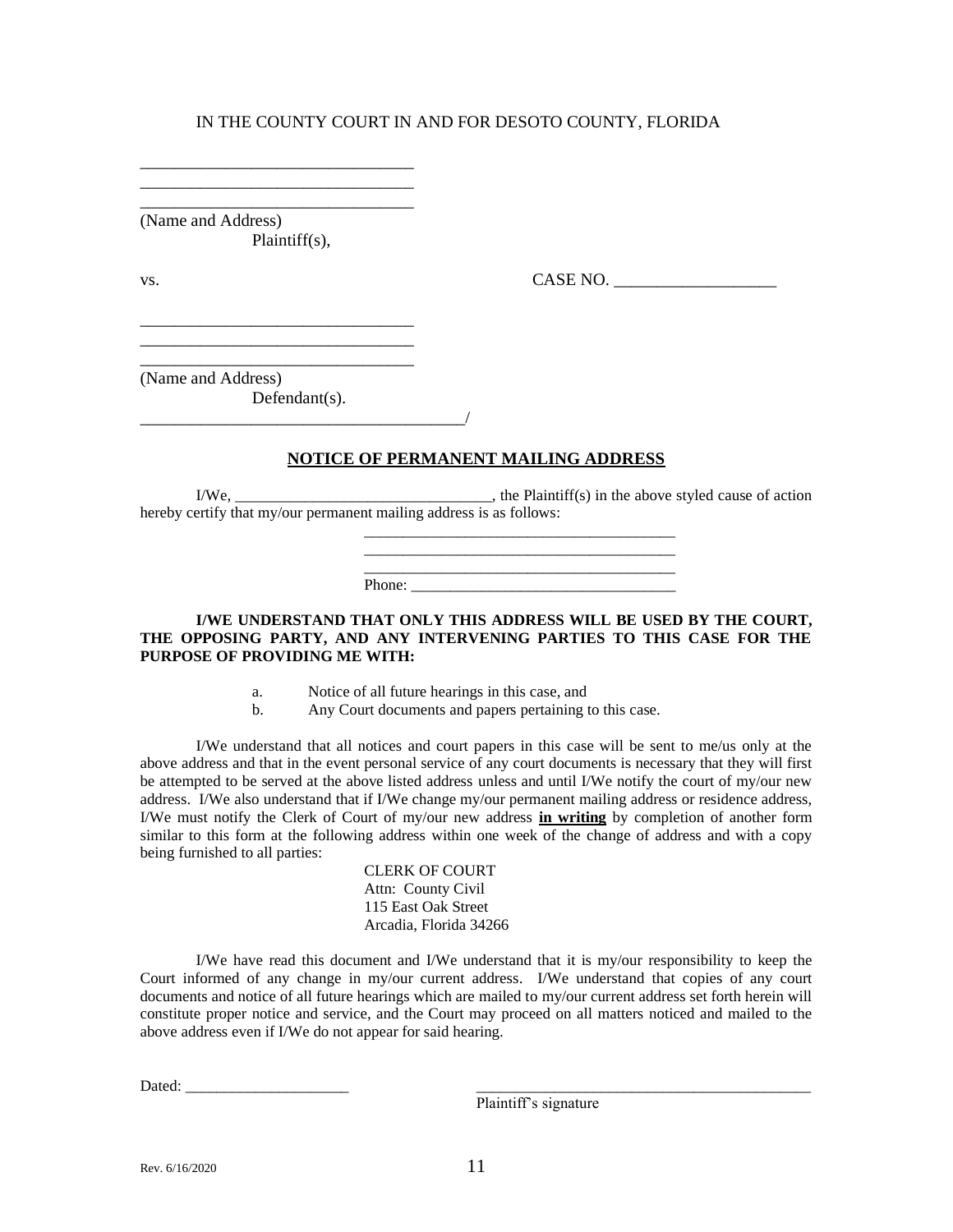\_\_\_\_\_\_\_\_\_\_\_\_\_\_\_\_\_\_\_\_\_\_\_\_\_\_\_\_\_\_\_\_ (Name and Address) Plaintiff(s),

\_\_\_\_\_\_\_\_\_\_\_\_\_\_\_\_\_\_\_\_\_\_\_\_\_\_\_\_\_\_\_\_ \_\_\_\_\_\_\_\_\_\_\_\_\_\_\_\_\_\_\_\_\_\_\_\_\_\_\_\_\_\_\_\_

\_\_\_\_\_\_\_\_\_\_\_\_\_\_\_\_\_\_\_\_\_\_\_\_\_\_\_\_\_\_\_\_ \_\_\_\_\_\_\_\_\_\_\_\_\_\_\_\_\_\_\_\_\_\_\_\_\_\_\_\_\_\_\_\_ \_\_\_\_\_\_\_\_\_\_\_\_\_\_\_\_\_\_\_\_\_\_\_\_\_\_\_\_\_\_\_\_

vs. CASE NO. \_\_\_\_\_\_\_\_\_\_\_\_\_\_\_\_\_\_\_

(Name and Address)

Defendant(s). \_\_\_\_\_\_\_\_\_\_\_\_\_\_\_\_\_\_\_\_\_\_\_\_\_\_\_\_\_\_\_\_\_\_\_\_\_\_/

#### **STATEMENT OF RESPONSIBILITY**

Before filing this case I have considered the following matters and acknowledge that:

1. This case is being filed in the County Court under the Summary Procedure Rules of Court; that it is considered a layman's court; that I, and the Defendant(s), may be represented by an attorney of our individual choice but neither is required to do so, and that the conduct of this case will be in accordance with the rules of procedure and laws of Florida which apply to this case.

2. The naming of proper parties is an important element of the case and the responsibility for naming the proper Plaintiff(s) and Defendant(s) in this case is mine.

3. I am responsible for the furnishing of a correct address or location at which the Defendant(s) can be served or given notice of this suit.

4. I assume responsibility as to my right to file this case for myself or for the named Plaintiff(s).

5. I do not expect the Clerk, who received and files this claim, to give me legal advice as to how to prosecute this case and acknowledge that the Clerk is not acting as my attorney or legal advisor.

6. I am solely responsible for the collection of any judgment entered in my favor.

Dated: \_\_\_\_\_\_\_\_\_\_\_\_\_\_\_\_\_ \_\_\_\_\_\_\_\_\_\_\_\_\_\_\_\_\_\_\_\_\_\_\_\_\_\_\_\_\_\_\_\_\_\_\_\_\_\_\_\_\_

Plaintiff's signature

\_\_\_\_\_\_\_\_\_\_\_\_\_\_\_\_\_\_\_\_\_\_\_\_\_\_\_\_\_\_\_\_\_\_\_\_\_\_\_\_\_ \_\_\_\_\_\_\_\_\_\_\_\_\_\_\_\_\_\_\_\_\_\_\_\_\_\_\_\_\_\_\_\_\_\_\_\_\_\_\_\_\_

Address Phone: \_\_\_\_\_\_\_\_\_\_\_\_\_\_\_\_\_\_\_\_\_\_\_\_\_\_\_\_\_\_\_\_\_\_\_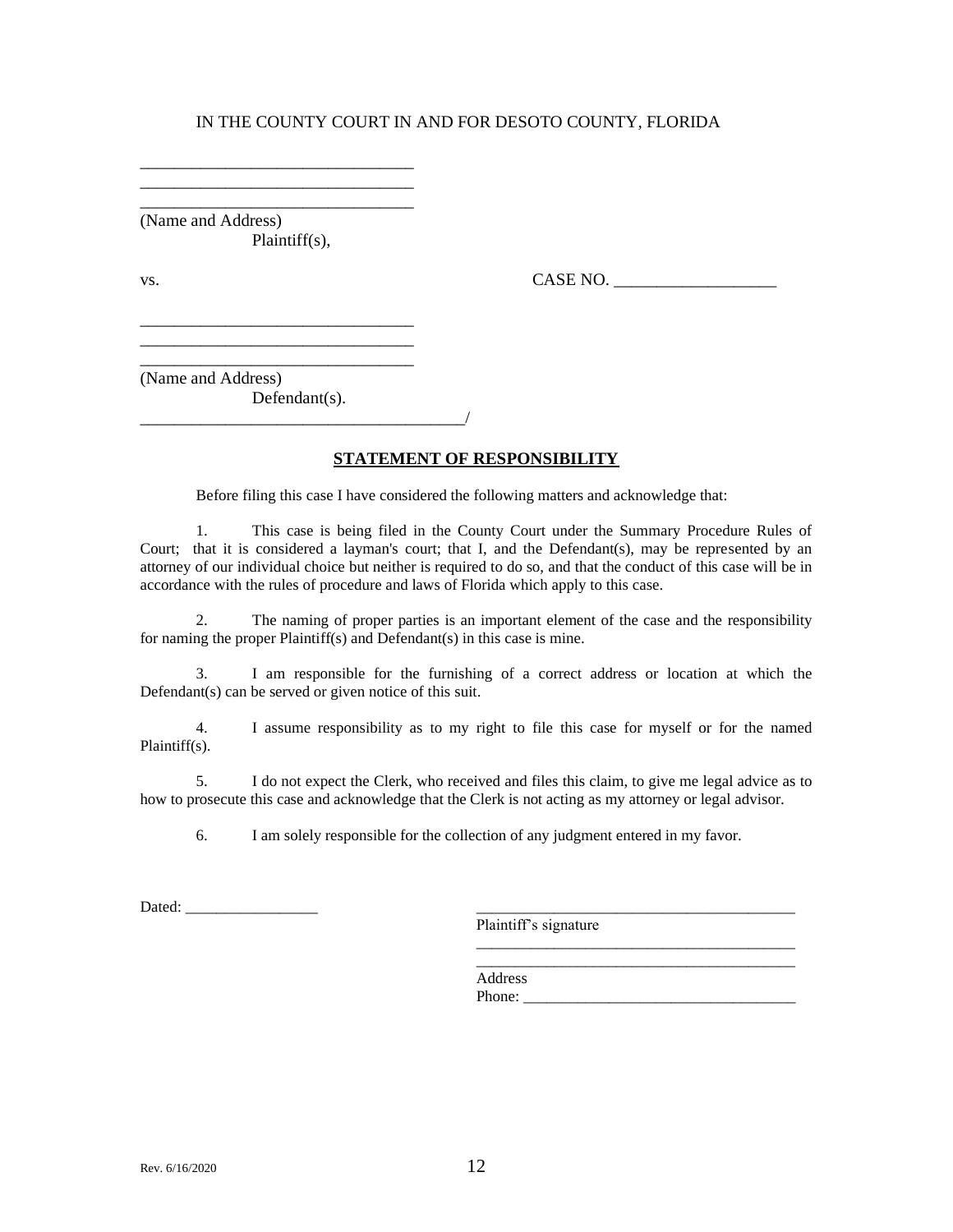(Name and Address) Plaintiff(s),

\_\_\_\_\_\_\_\_\_\_\_\_\_\_\_\_\_\_\_\_\_\_\_\_\_\_\_\_\_\_\_\_ \_\_\_\_\_\_\_\_\_\_\_\_\_\_\_\_\_\_\_\_\_\_\_\_\_\_\_\_\_\_\_\_ \_\_\_\_\_\_\_\_\_\_\_\_\_\_\_\_\_\_\_\_\_\_\_\_\_\_\_\_\_\_\_\_

\_\_\_\_\_\_\_\_\_\_\_\_\_\_\_\_\_\_\_\_\_\_\_\_\_\_\_\_\_\_\_\_ \_\_\_\_\_\_\_\_\_\_\_\_\_\_\_\_\_\_\_\_\_\_\_\_\_\_\_\_\_\_\_\_ \_\_\_\_\_\_\_\_\_\_\_\_\_\_\_\_\_\_\_\_\_\_\_\_\_\_\_\_\_\_\_\_

vs.  $\Box$ 

(Name and Address) Defendant(s).

\_\_\_\_\_\_\_\_\_\_\_\_\_\_\_\_\_\_\_\_\_\_\_\_\_\_\_\_\_\_\_\_\_\_\_\_\_\_/

#### **COMPLAINT**

(Civil Case between \$8,001.00 and \$30,000.00)

The Plaintiff(s) sues Defendant(s) and alleges:

This is an action for damages within the jurisdiction of this Court which are more than \$8,000.00 but do not exceed the amount of \$30,000.00, not including costs and interest.

Plaintiff(s) claims the amount of  $\$  as being due from Defendant(s) and alleges as the basis of such suit:

#### (check **one only**)

- \_\_\_ Goods, wares and merchandise sold by Plaintiff to Defendant **(See attachment)**;
- Defective goods, workmanship, services implied warranty **(See attachment)**;
- \_\_\_ Work done and materials furnished by Plaintiff for Defendant **(See attachment)**;
- \_\_\_ Money lent by Plaintiff to Defendant **(See attachment)**;
- \_\_\_ Money due to Plaintiff upon accounts stated and agreed to between them **(See attachment)**;
- \_\_\_ On a Promissory Note **(See attachment)**;
- \_\_\_ Rent and damages for certain premises in DeSoto County, Florida **(See attachment)**;
- \_\_\_ Auto negligence **(See attachment)**;
- \_\_\_ Specific Performance **(See attachment)**;
- 
- The Property conversion by Defendant **(See attachment)**;<br>
Check refused payment by bank **(See attachment)**; \_\_\_ Check – refused payment by bank **(See attachment)**;
- Service not performed or performed improperly **(See attachment)**;
- \_\_\_ Breach of contract **(See attachment)**
- \_\_\_ Other (Explain) \_\_\_\_\_\_\_\_\_\_\_\_\_\_\_\_\_\_\_\_\_\_\_\_\_\_\_\_\_\_\_\_\_\_\_\_\_\_\_\_\_\_\_\_\_\_\_\_\_\_\_\_\_\_\_\_\_

(NOTE: Attach appropriate explanation from following pages.)

Wherefore, Plaintiff(s) demand(s) judgment in the sum of \$\_\_\_\_\_\_\_\_\_\_\_\_\_\_\_\_, plus interest in the amount of \$\_\_\_\_\_\_\_\_\_\_, together with court costs, and any further costs which the Court may assess.

\_\_\_\_\_\_\_\_\_\_\_\_\_\_\_\_\_\_\_\_\_\_\_\_\_\_\_\_\_\_\_\_\_\_\_\_\_\_\_\_\_\_\_\_\_\_\_\_\_\_\_\_\_\_\_\_\_\_\_\_\_\_\_\_\_\_\_\_\_\_\_\_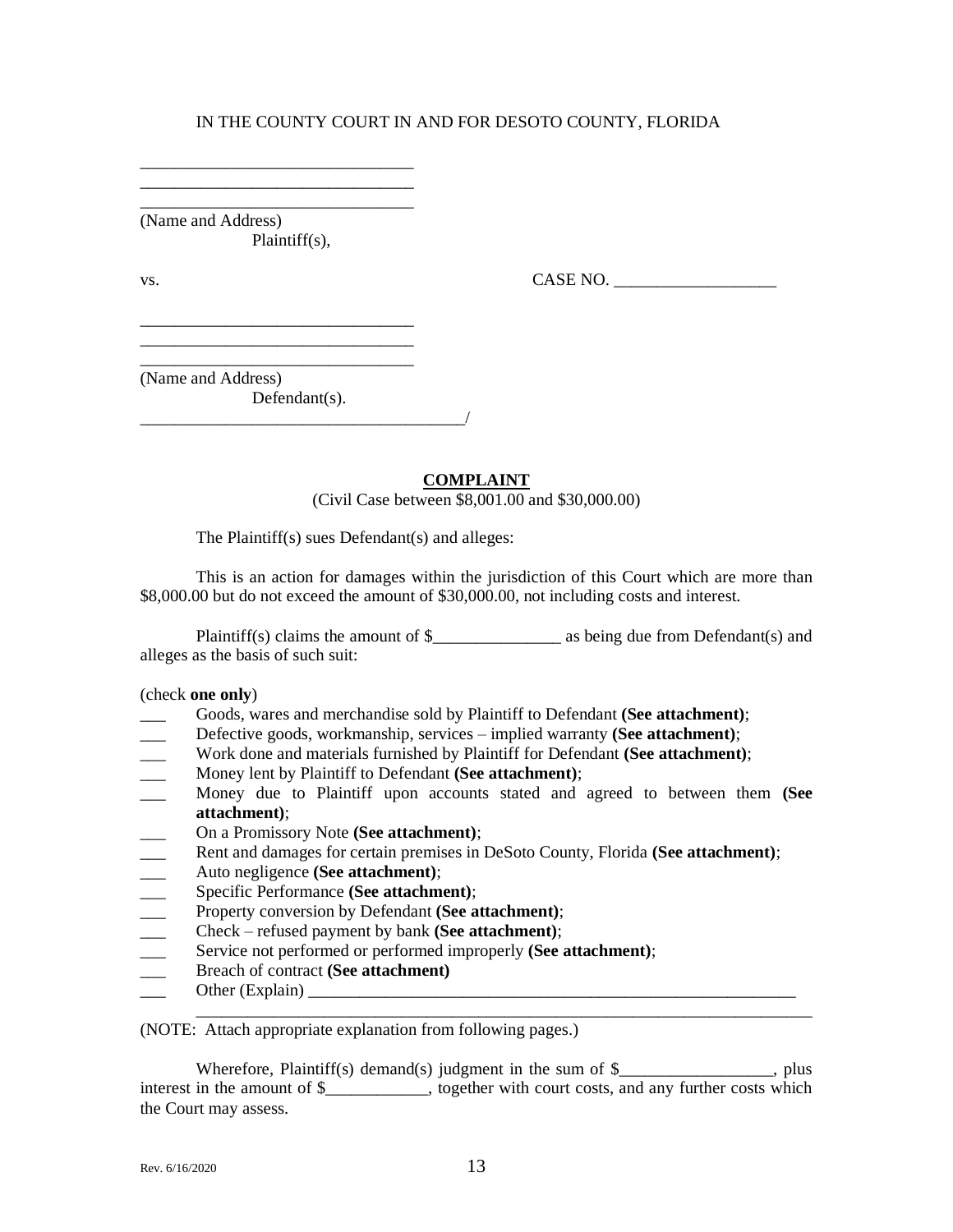#### STATE OF FLORIDA, COUNTY OF \_\_\_\_\_\_\_\_\_\_\_\_\_\_\_\_\_.

The undersigned, being by me first duly sworn, says that: the foregoing is a just and true statement of the amount owing by the above named Defendant(s) to said Plaintiff(s), exclusive of all set-offs and just grounds for defense. Plaintiff(s) state(s) that the suit initiated by the foregoing Complaint is brought in good faith and with no intention to annoy the above named Defendant(s).

|                                             | Plaintiff's signature                              |
|---------------------------------------------|----------------------------------------------------|
|                                             | Address                                            |
|                                             | Phone:                                             |
| Sworn to and subscribed before me by ______ |                                                    |
|                                             | _, who is personally known to me or produced _____ |
|                                             | as identification this ______ day of               |
|                                             |                                                    |

Deputy Clerk or Notary Public

\_\_\_\_\_\_\_\_\_\_\_\_\_\_\_\_\_\_\_\_\_\_\_\_\_\_\_\_\_\_\_\_\_\_\_\_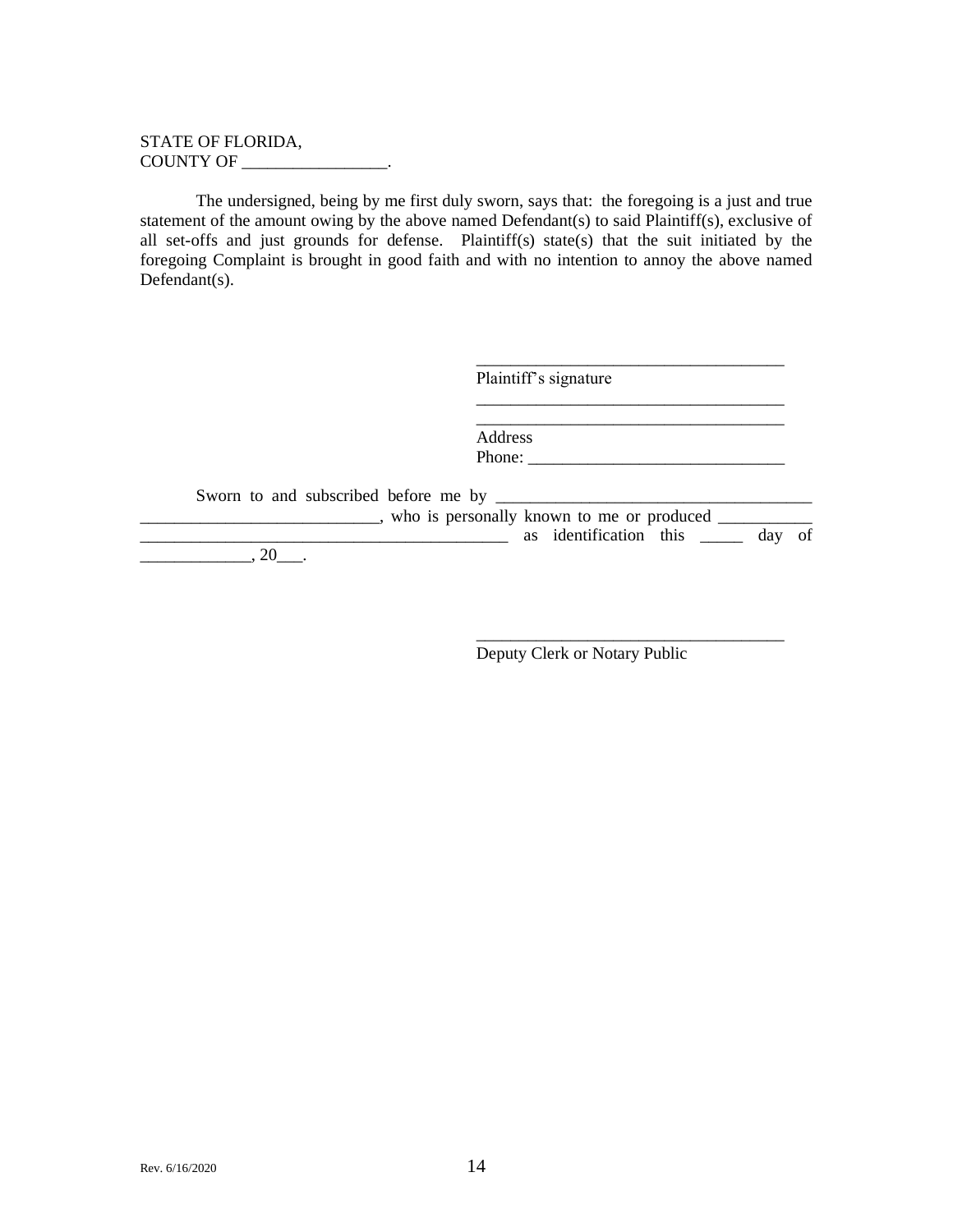## ATTACHMENT TO STATEMENT OF CLAIM FOR GOODS, WARES AND MERCHANDISE SOLD BY PLAINTIFF TO DEFENDANT

The following goods were sold and delivered by Plaintiff(s) to 1. 

**GOODS PRICES** 

That Defendant(s) has failed to pay or refuses to pay Plaintiff(s) for said 2. goods.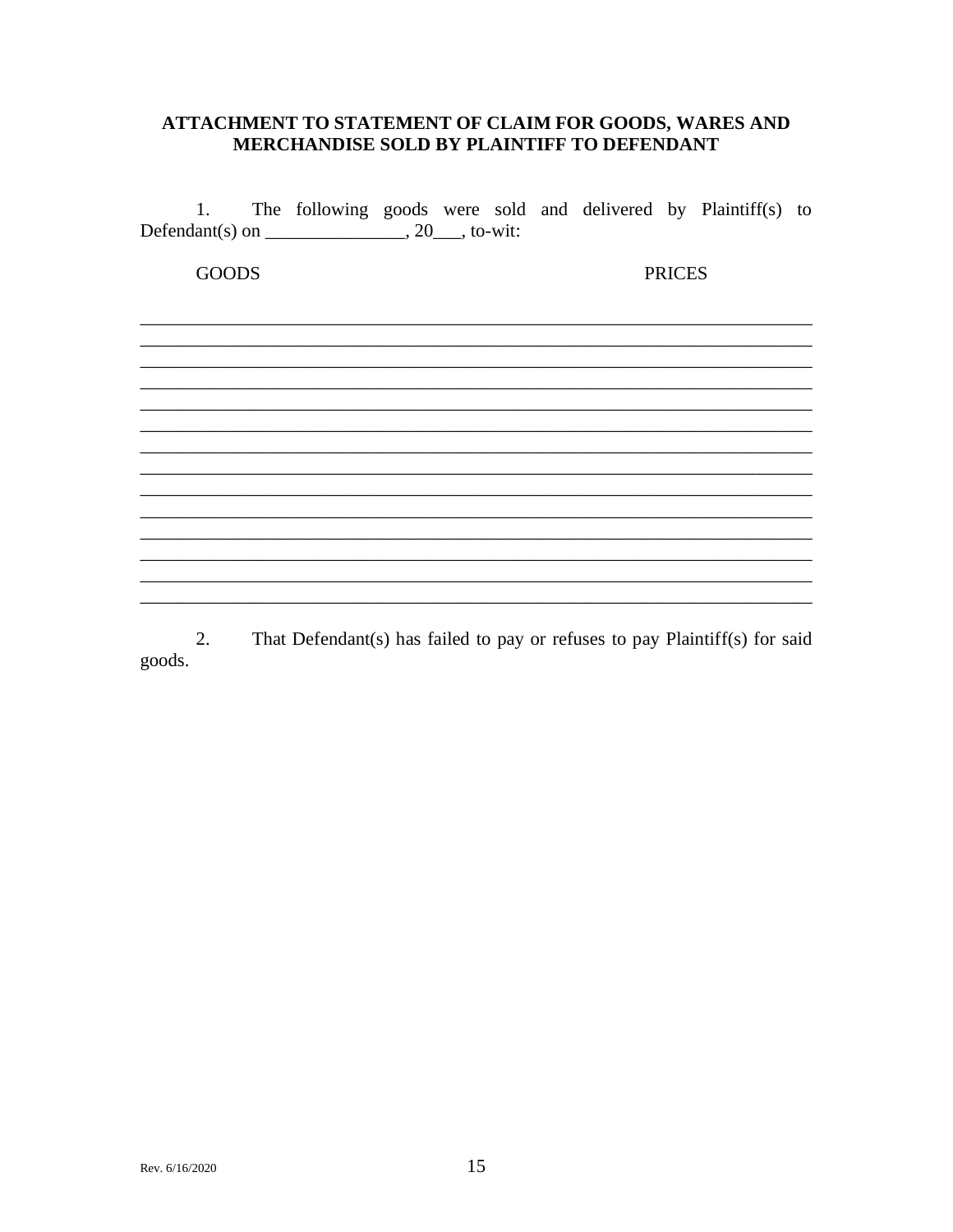## **ATTACHMENT FOR DEFECTIVE GOODS, WORKMANSHIP AND SERVICES – IMPLIED WARRANTY**

1. Defendant(s) manufactured a product known and described as: \_\_\_\_\_\_\_\_\_\_\_

 $\mathcal{L}_\text{max} = \mathcal{L}_\text{max} = \mathcal{L}_\text{max} = \mathcal{L}_\text{max} = \mathcal{L}_\text{max} = \mathcal{L}_\text{max} = \mathcal{L}_\text{max} = \mathcal{L}_\text{max} = \mathcal{L}_\text{max} = \mathcal{L}_\text{max} = \mathcal{L}_\text{max} = \mathcal{L}_\text{max} = \mathcal{L}_\text{max} = \mathcal{L}_\text{max} = \mathcal{L}_\text{max} = \mathcal{L}_\text{max} = \mathcal{L}_\text{max} = \mathcal{L}_\text{max} = \mathcal{$ \_\_\_\_\_\_\_\_\_\_\_\_\_\_\_\_\_\_\_\_\_\_\_\_\_\_\_\_\_\_\_\_\_\_\_\_\_\_\_\_\_\_\_\_\_\_\_\_\_\_\_\_\_\_\_\_\_\_\_\_\_\_\_\_\_\_\_\_\_\_\_.

\_\_\_\_\_\_\_\_\_\_\_\_\_\_\_\_\_\_\_\_\_\_\_\_\_\_\_\_\_\_\_\_\_\_\_\_\_\_\_\_\_\_\_\_\_\_\_\_\_\_\_\_\_\_\_\_\_\_\_\_\_\_\_\_\_\_\_\_\_\_\_

2. Defendant(s) warranted that the product was reasonably fit for its intended use as (described intended use): \_\_\_\_\_\_\_\_\_\_\_\_\_\_\_\_\_\_\_\_\_\_\_\_\_\_\_\_\_\_\_\_\_\_\_\_\_\_\_\_\_\_\_\_\_\_

 $\mathcal{L}_\text{max}$  , and the set of the set of the set of the set of the set of the set of the set of the set of the set of the set of the set of the set of the set of the set of the set of the set of the set of the set of the \_\_\_\_\_\_\_\_\_\_\_\_\_\_\_\_\_\_\_\_\_\_\_\_\_\_\_\_\_\_\_\_\_\_\_\_\_\_\_\_\_\_\_\_\_\_\_\_\_\_\_\_\_\_\_\_\_\_\_\_\_\_\_\_\_\_\_\_\_\_\_.

 $\mathcal{L}_\mathcal{L} = \{ \mathcal{L}_\mathcal{L} = \{ \mathcal{L}_\mathcal{L} = \{ \mathcal{L}_\mathcal{L} = \{ \mathcal{L}_\mathcal{L} = \{ \mathcal{L}_\mathcal{L} = \{ \mathcal{L}_\mathcal{L} = \{ \mathcal{L}_\mathcal{L} = \{ \mathcal{L}_\mathcal{L} = \{ \mathcal{L}_\mathcal{L} = \{ \mathcal{L}_\mathcal{L} = \{ \mathcal{L}_\mathcal{L} = \{ \mathcal{L}_\mathcal{L} = \{ \mathcal{L}_\mathcal{L} = \{ \mathcal{L}_\mathcal{$ 

3. On \_\_\_\_\_\_\_\_\_\_\_\_\_\_\_\_, in DeSoto County, Florida, the product (describe the occurrence and defect that resulted in injury) \_\_\_\_\_\_\_\_\_\_\_\_\_\_\_\_\_\_\_\_\_\_\_\_\_\_\_\_\_\_\_\_

while being used for its intended purpose, causing injuries to Plaintiff(s), who was then a user of the product.

 $\mathcal{L}_\mathcal{L} = \{ \mathcal{L}_\mathcal{L} = \{ \mathcal{L}_\mathcal{L} = \{ \mathcal{L}_\mathcal{L} = \{ \mathcal{L}_\mathcal{L} = \{ \mathcal{L}_\mathcal{L} = \{ \mathcal{L}_\mathcal{L} = \{ \mathcal{L}_\mathcal{L} = \{ \mathcal{L}_\mathcal{L} = \{ \mathcal{L}_\mathcal{L} = \{ \mathcal{L}_\mathcal{L} = \{ \mathcal{L}_\mathcal{L} = \{ \mathcal{L}_\mathcal{L} = \{ \mathcal{L}_\mathcal{L} = \{ \mathcal{L}_\mathcal{$ \_\_\_\_\_\_\_\_\_\_\_\_\_\_\_\_\_\_\_\_\_\_\_\_\_\_\_\_\_\_\_\_\_\_\_\_\_\_\_\_\_\_\_\_\_\_\_\_\_\_\_\_\_\_\_\_\_\_\_\_\_\_\_\_\_\_\_\_\_\_\_

4. As a result Plaintiff(s) was injured in and about his/her body and extremities, suffered pain therefrom, incurred medical expense in the treatment of the injuries, and suffered physical handicap, and his/her working ability was impaired; the injuries are either permanent or continuing in their nature and plaintiff will suffer the losses and impairment in the future. (Strike any portion that does not apply.)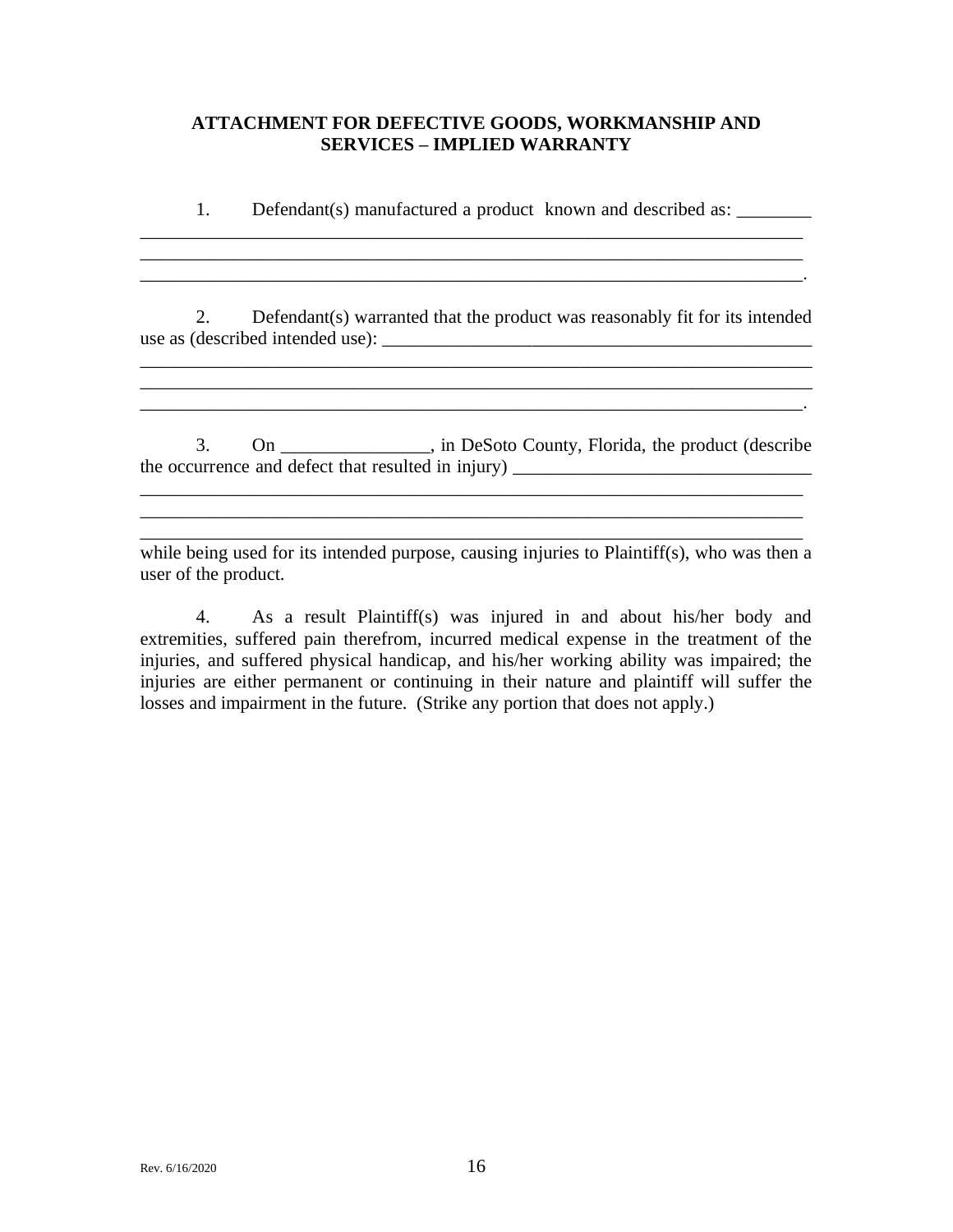## **ATTACHMENT FOR WORK DONE AND MATERIALS FURNISHED BY PLAINTIFF FOR DEFENDANT**

1. Before the institution of this action, Plaintiff(s) and Defendant(s) had business transactions between them and on \_\_\_\_\_\_\_\_\_\_\_\_\_\_\_, 20\_\_\_, they agreed to the resulting balance.

2. Plaintiff(s) performed the following work and supplied the following materials: \_\_\_\_\_\_\_\_\_\_\_\_\_\_\_\_\_\_\_\_\_\_\_\_\_\_\_\_\_\_\_\_\_\_\_\_\_\_\_\_\_\_\_\_\_\_\_\_\_\_\_\_\_\_\_\_\_\_\_\_\_\_\_

 $\mathcal{L}_\mathcal{L} = \mathcal{L}_\mathcal{L} = \mathcal{L}_\mathcal{L} = \mathcal{L}_\mathcal{L} = \mathcal{L}_\mathcal{L} = \mathcal{L}_\mathcal{L} = \mathcal{L}_\mathcal{L} = \mathcal{L}_\mathcal{L} = \mathcal{L}_\mathcal{L} = \mathcal{L}_\mathcal{L} = \mathcal{L}_\mathcal{L} = \mathcal{L}_\mathcal{L} = \mathcal{L}_\mathcal{L} = \mathcal{L}_\mathcal{L} = \mathcal{L}_\mathcal{L} = \mathcal{L}_\mathcal{L} = \mathcal{L}_\mathcal{L}$  $\mathcal{L}_\mathcal{L} = \mathcal{L}_\mathcal{L} = \mathcal{L}_\mathcal{L} = \mathcal{L}_\mathcal{L} = \mathcal{L}_\mathcal{L} = \mathcal{L}_\mathcal{L} = \mathcal{L}_\mathcal{L} = \mathcal{L}_\mathcal{L} = \mathcal{L}_\mathcal{L} = \mathcal{L}_\mathcal{L} = \mathcal{L}_\mathcal{L} = \mathcal{L}_\mathcal{L} = \mathcal{L}_\mathcal{L} = \mathcal{L}_\mathcal{L} = \mathcal{L}_\mathcal{L} = \mathcal{L}_\mathcal{L} = \mathcal{L}_\mathcal{L}$ 

 $\mathcal{L}_\mathcal{L} = \mathcal{L}_\mathcal{L} = \mathcal{L}_\mathcal{L} = \mathcal{L}_\mathcal{L} = \mathcal{L}_\mathcal{L} = \mathcal{L}_\mathcal{L} = \mathcal{L}_\mathcal{L} = \mathcal{L}_\mathcal{L} = \mathcal{L}_\mathcal{L} = \mathcal{L}_\mathcal{L} = \mathcal{L}_\mathcal{L} = \mathcal{L}_\mathcal{L} = \mathcal{L}_\mathcal{L} = \mathcal{L}_\mathcal{L} = \mathcal{L}_\mathcal{L} = \mathcal{L}_\mathcal{L} = \mathcal{L}_\mathcal{L}$ 

3. Plaintiff(s) rendered a statement for the above work and materials to Defendant(s), a copy of which is attached.

4. Defendant(s) has failed to pay or refuses to pay Plaintiff(s) for said work and materials.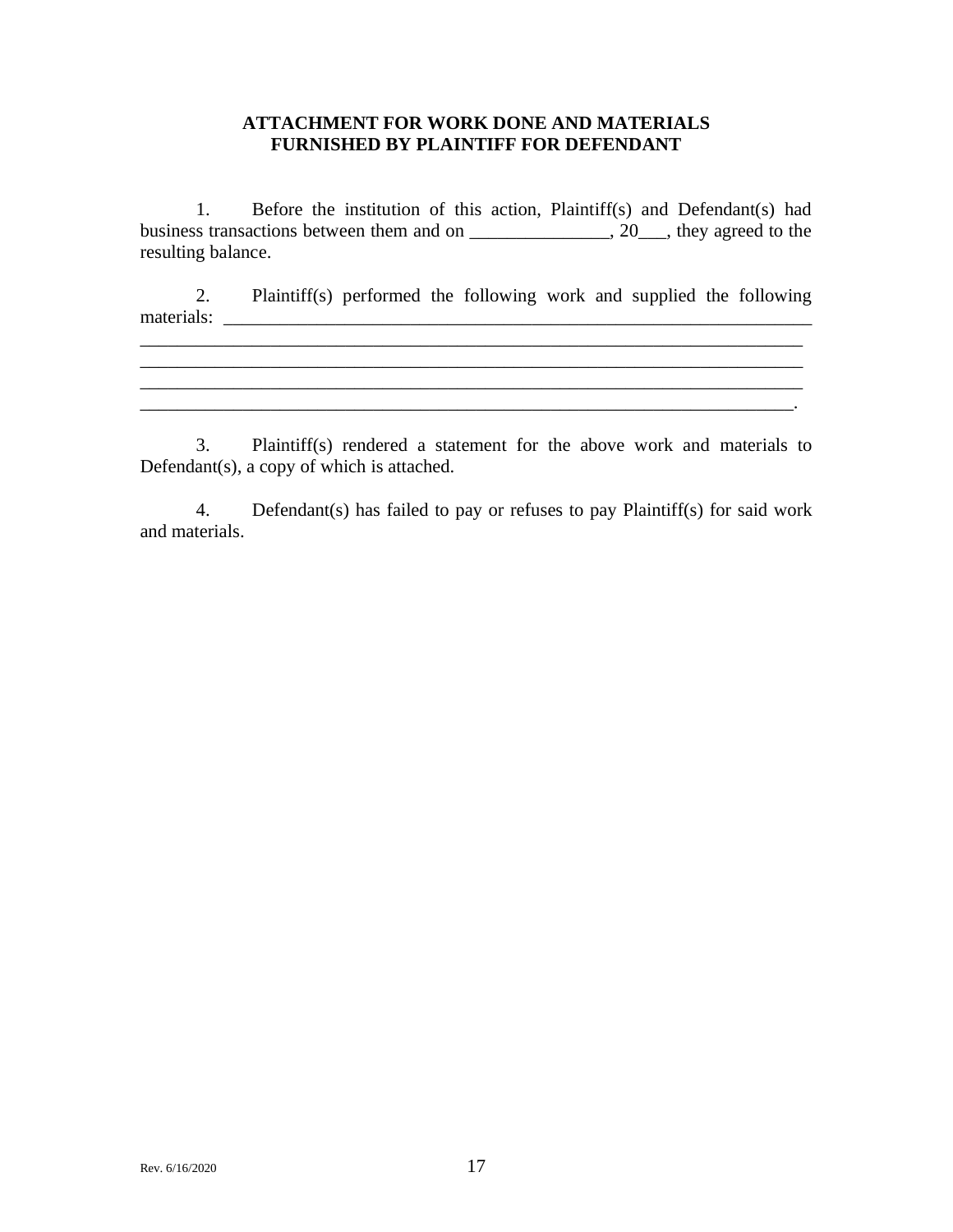## **ATTACHMENT FOR MONEY LENT BY PLAINTIFF TO DEFENDANT**

1. Plaintiff(s) loaned Defendant(s) the sum of \$\_\_\_\_\_\_\_\_\_\_\_\_\_\_ on  $\frac{1}{20}$ , which Defendant(s) has failed to pay. 2. Defendant(s) owes Plaintiff(s) interest in the amount of  $\frac{8}{2}$ 

from \_\_\_\_\_\_\_\_\_\_\_\_\_\_\_, 20\_\_\_, to present date.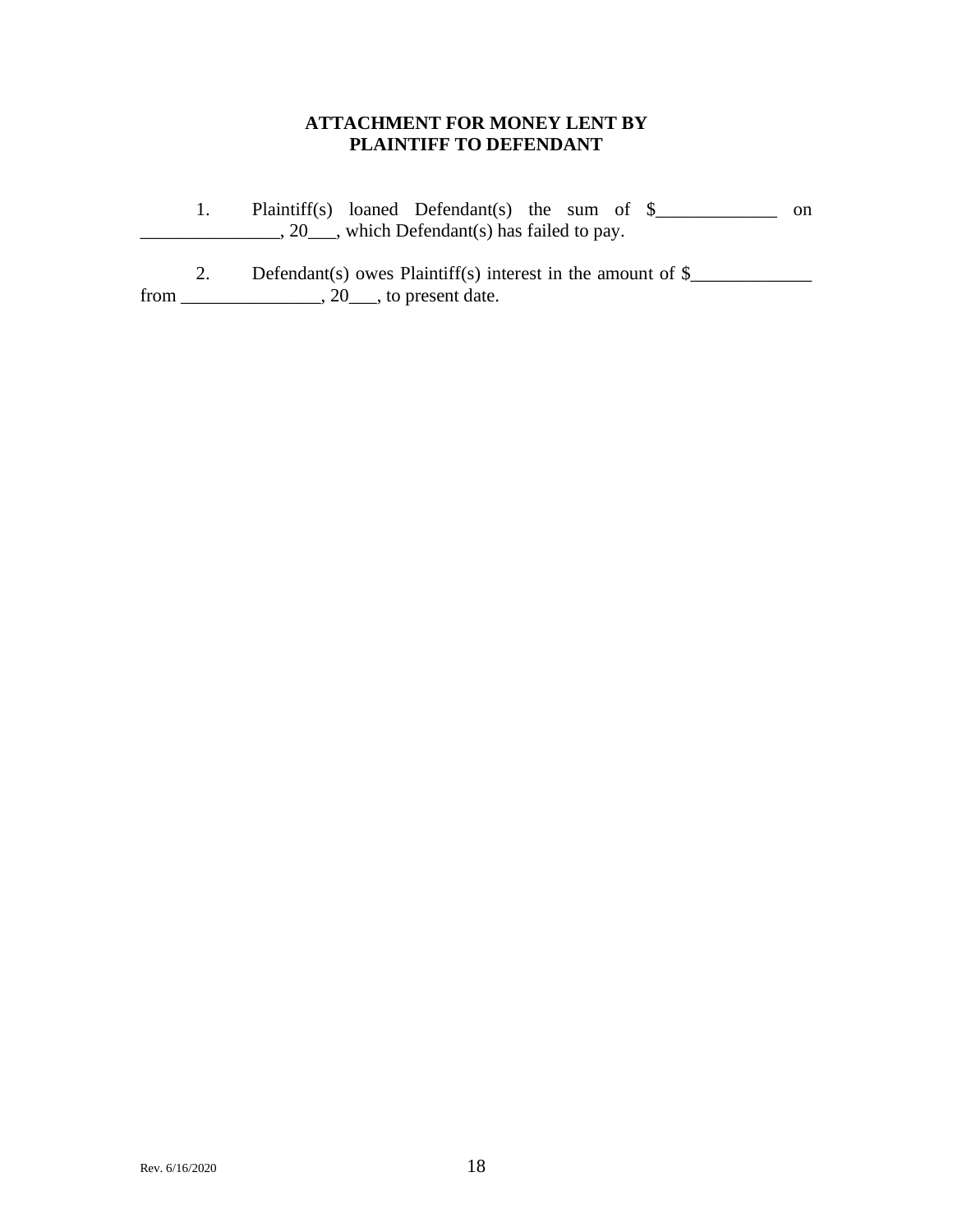## **ATTACHMENT FOR MONEY DUE TO PLAINTFF UPON ACCOUNTS STATED**

1. Before the institution of this action, Plaintiff(s) and Defendant(s) had business transactions between them and on \_\_\_\_\_\_\_\_\_\_\_\_\_\_\_\_\_, 20\_\_\_, they agreed to the resulting balance.

2. Plaintiff(s) rendered a statement of it to Defendant(s), a copy being attached hereto, and Defendant(s) did not object to the statement.

3. Defendant(s) owes Plaintiff(s)  $\frac{1}{2}$  that is due with interest since \_\_\_\_\_\_\_\_\_\_\_\_\_, 20\_\_\_, on the account.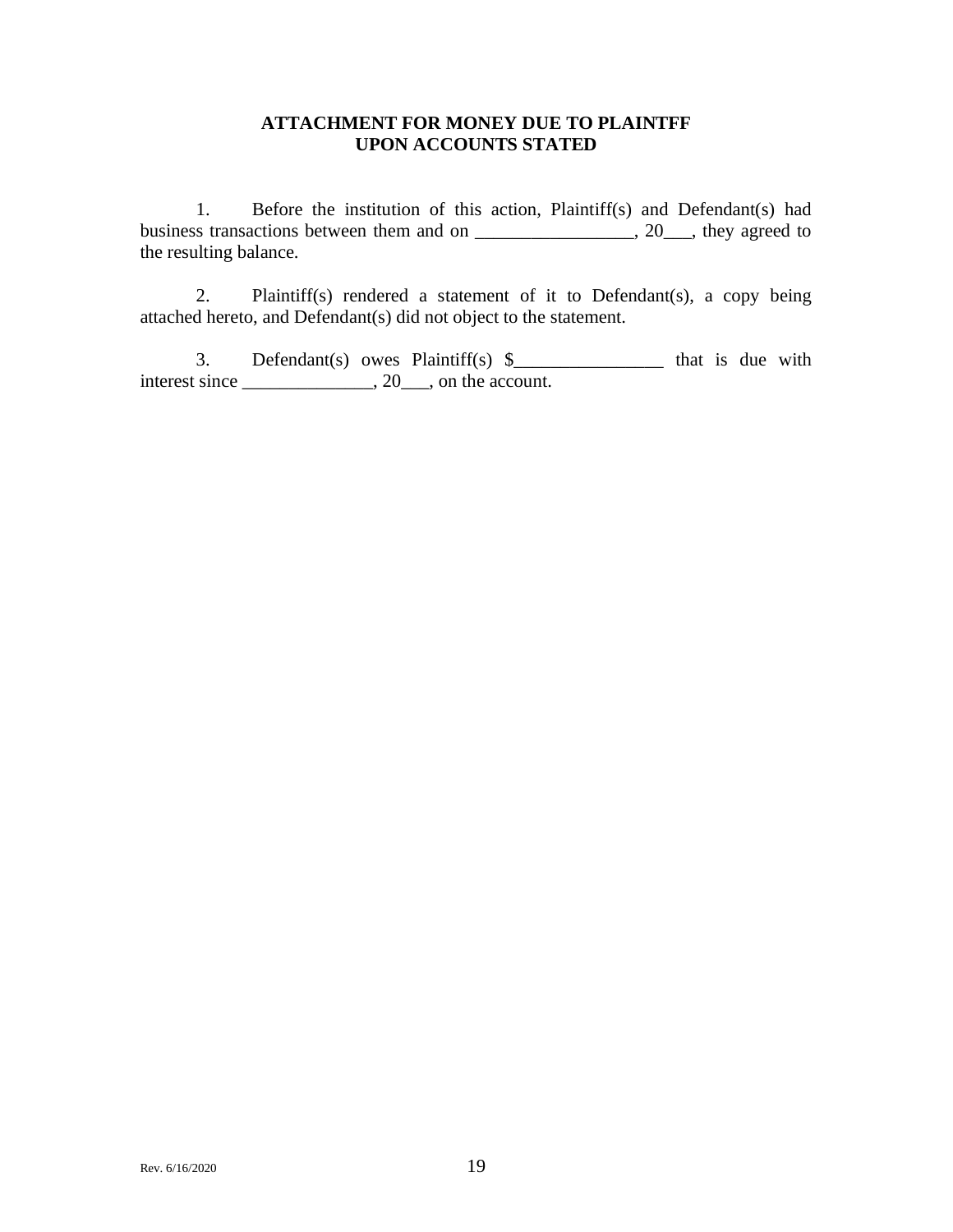## **ATTACHMENT FOR PROMISSORY NOTE**

1. On  $\frac{1}{\sqrt{1-\frac{1}{\sqrt{1-\frac{1}{\sqrt{1-\frac{1}{\sqrt{1-\frac{1}{\sqrt{1-\frac{1}{\sqrt{1-\frac{1}{\sqrt{1-\frac{1}{\sqrt{1-\frac{1}{\sqrt{1-\frac{1}{\sqrt{1-\frac{1}{\sqrt{1-\frac{1}{\sqrt{1-\frac{1}{\sqrt{1-\frac{1}{\sqrt{1-\frac{1}{\sqrt{1-\frac{1}{\sqrt{1-\frac{1}{\sqrt{1-\frac{1}{\sqrt{1-\frac{1}{\sqrt{1-\frac{1}{\sqrt{1-\frac{1}{\sqrt{1-\frac{1}{\sqrt{1-\frac{1}{\sqrt{1-\frac{1}{\sqrt$ promissory note, a copy being attached, to Plaintiff(s) in \_\_\_\_\_\_\_\_\_\_\_\_\_\_\_\_\_\_\_\_\_\_ County, Florida.

2. Plaintiff(s) owns and holds the note.

3. Defendant(s) failed to pay (check **one only**):

\_\_\_ a. The note when due.

\_\_\_ b. The installment payment due on the note on \_\_\_\_\_\_\_\_\_\_\_\_\_\_\_\_, 20\_\_\_, and Plaintiff(s) elected to accelerate payment of the balance.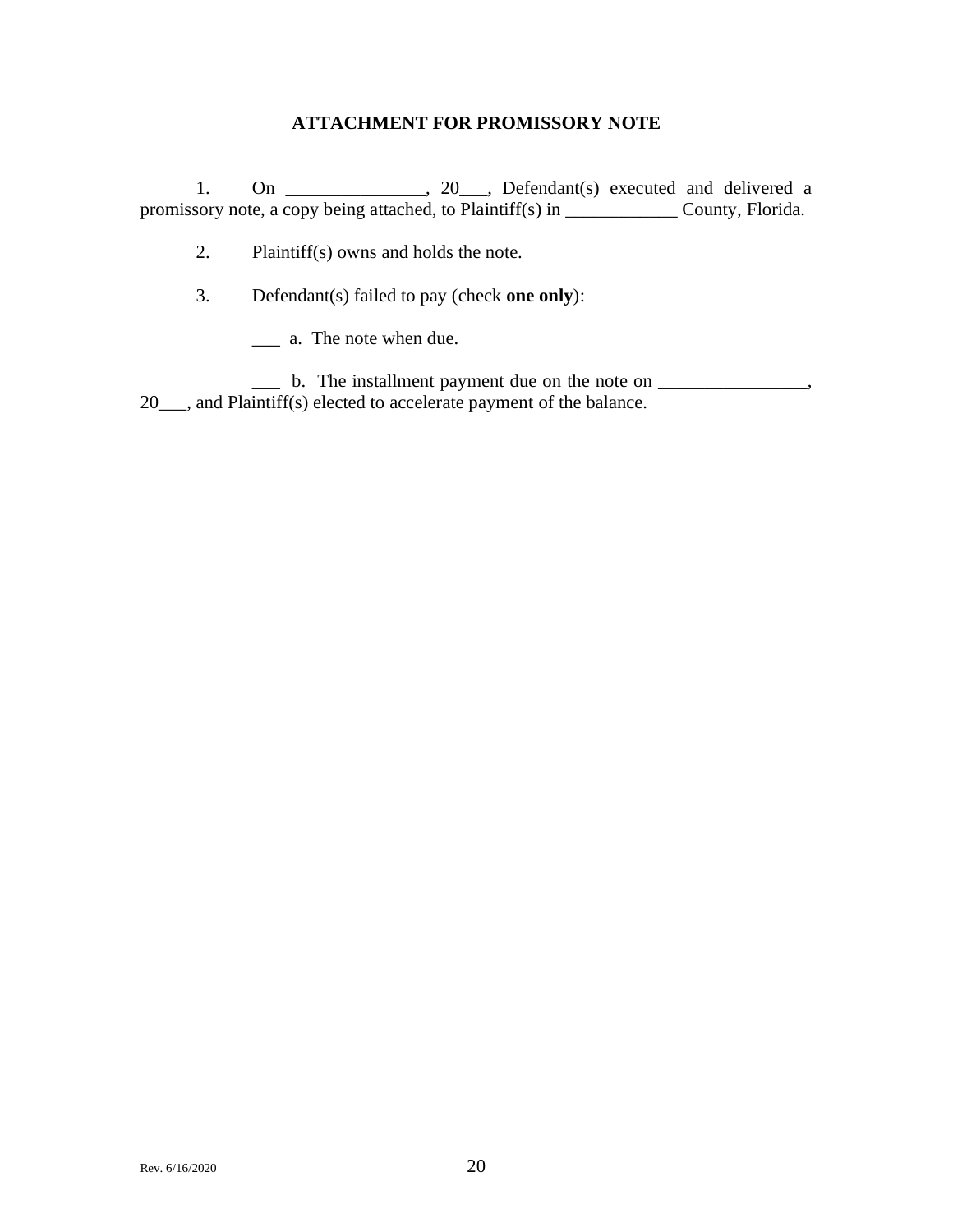# **ATTACHMENT FOR RENT AND DAMAGES FOR CERTAIN PREMISES IN DESOTO COUNTY, FLORIDA**

# COUNT I

|             |    | 1. On or about _____________________, 20____, Plaintiff(s)/Landlord(s), leased to<br>Arcadia, DeSoto County, Florida.                                      |
|-------------|----|------------------------------------------------------------------------------------------------------------------------------------------------------------|
|             |    | 2. The Defendant(s) had possession of the property under an (check one)<br>oral ______ written agreement (copy attached) to pay rent of \$____________ per |
| $20$ ____.  | 3. |                                                                                                                                                            |
| follows:    | 4. |                                                                                                                                                            |
| <b>ITEM</b> |    | <b>AMOUNT</b>                                                                                                                                              |
|             |    | <b>COUNT II</b>                                                                                                                                            |
|             |    |                                                                                                                                                            |
|             | 1. | the Defendant(s)/Tenants(s), premises located at ________________________________                                                                          |
| oral        | 2. | The Defendant(s) had possession of the property under (check one) $\qquad$<br>__ written agreement (copy attached) to pay rent of \$__________ per         |
|             | 3. |                                                                                                                                                            |
|             | 4. |                                                                                                                                                            |
|             | 5. |                                                                                                                                                            |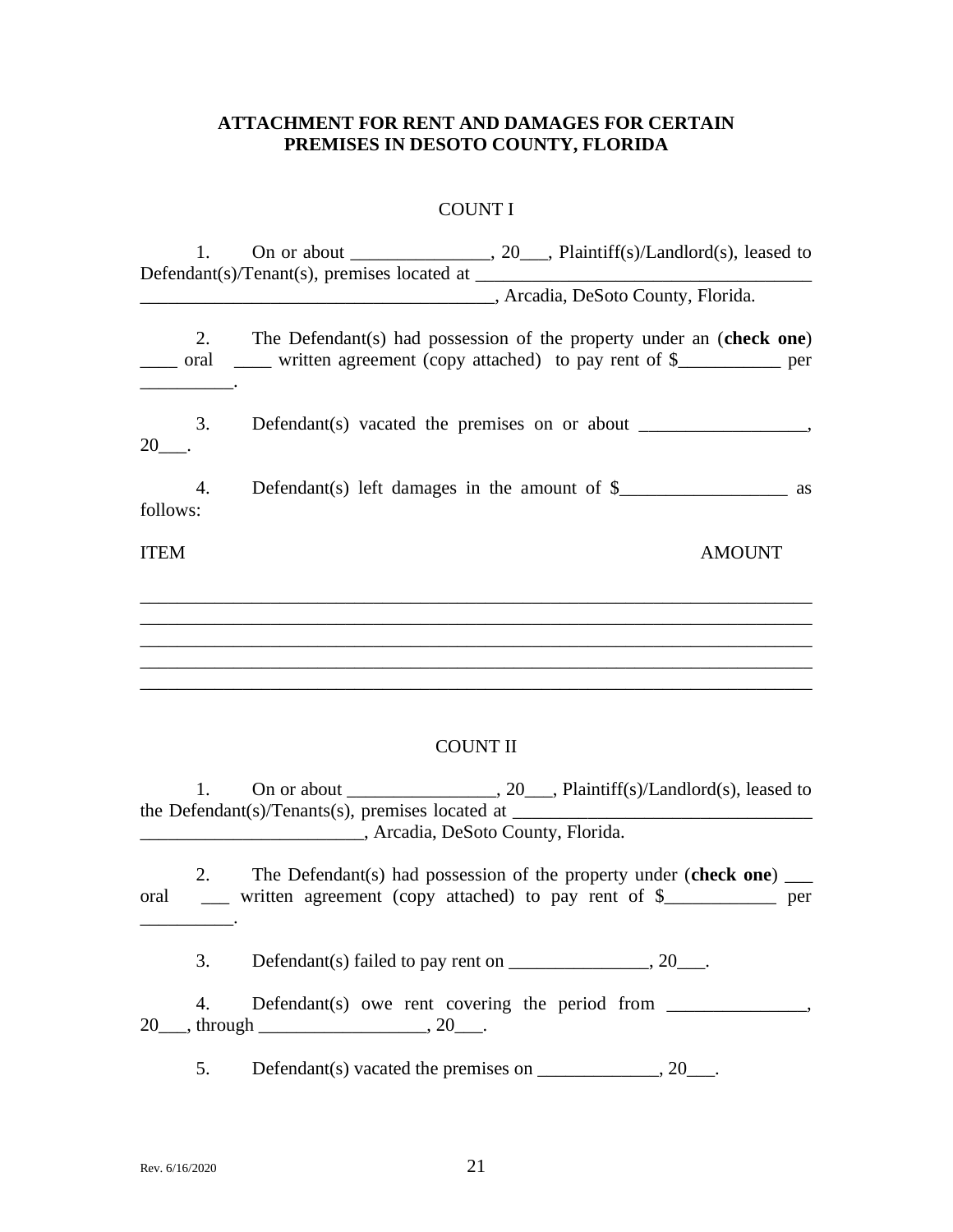## **ATTACHMENT FOR AUTO NEGLIGENCE**

1. (**Check a. or b.**)

|                                                                                                                                                                                                                                                    | $\frac{\ }{}$ a. On or about _______________, 20___, Defendant(s), ________ |
|----------------------------------------------------------------------------------------------------------------------------------------------------------------------------------------------------------------------------------------------------|-----------------------------------------------------------------------------|
| owned a motor vehicle that was operated with his/her consent by Defendant(s), ______                                                                                                                                                               |                                                                             |
|                                                                                                                                                                                                                                                    | $\cdot$ at                                                                  |
|                                                                                                                                                                                                                                                    | b. On or about ______________, 20___, Defendant(s), __________              |
| owned and operated a motor vehicle at <b>Exercise</b> 2012 11:00 at 2012 12:00 and 2012 12:00 and 2012 12:00 and 2012 12:00 and 2012 12:00 and 2012 12:00 and 2012 12:00 and 2012 12:00 and 2012 12:00 and 2012 12:00 and 2012 12:0<br>in Florida. |                                                                             |

2. At that time and place Defendant(s) negligently operated or maintained the motor vehicle so that it collided with Plaintiff's motor vehicle.

3. As a result, Plaintiff(s) suffered bodily injury and resulting pain and suffering, disability, disfigurement, mental anguish, loss of capacity for the enjoyment of life, expense of hospitalization, medical and nursing care and treatment, loss of earning, loss of ability to earn money, and aggravation of a previously existing condition. The losses are either permanent or continuing and Plaintiff(s) will suffer the losses in the future. Plaintiff's automobile was damaged and he/she lost the use of it during the period required for its repair or replacement. (Strike out items that do not apply.)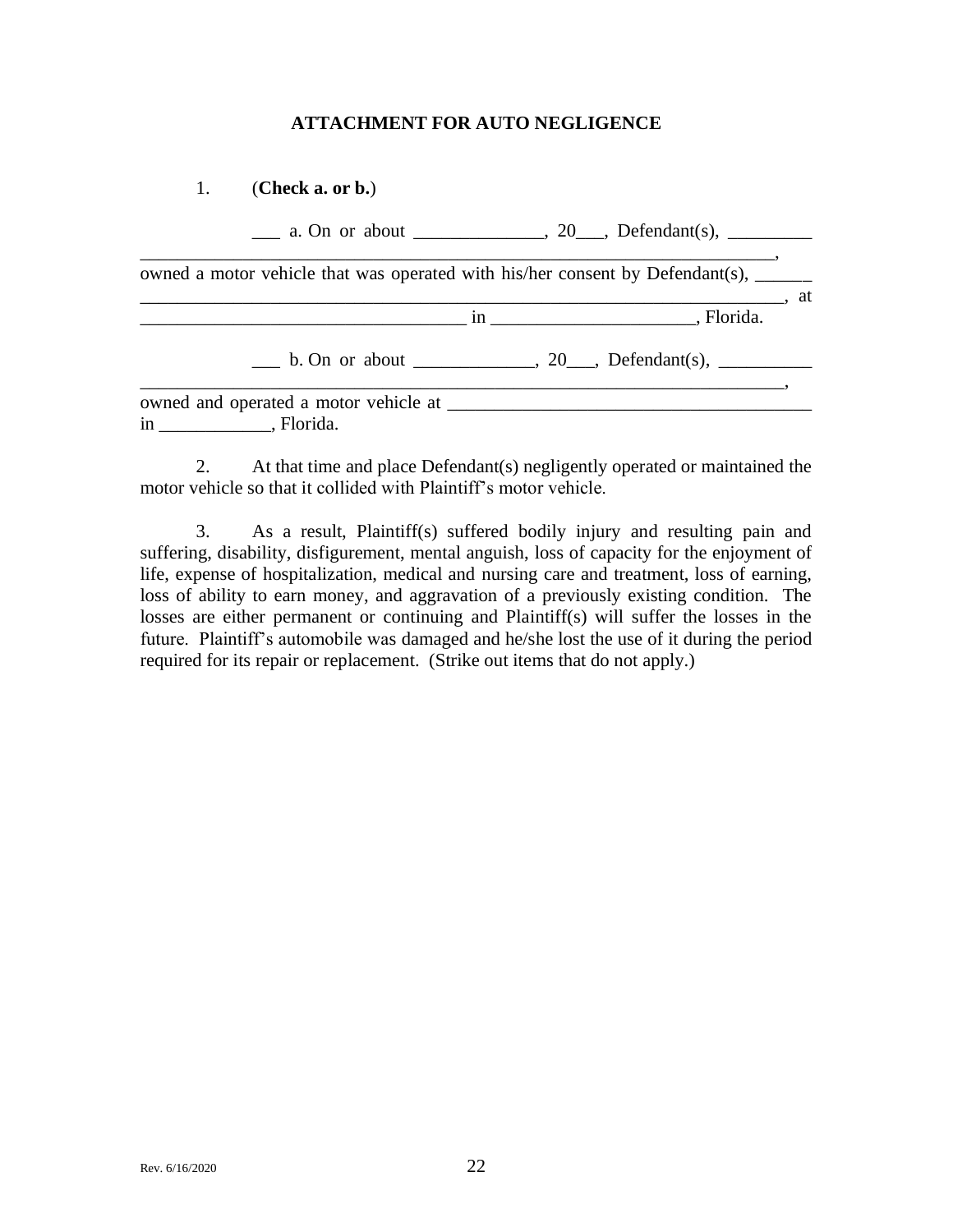# **ATTACHMENT FOR PROPERTY CONVERSION BY DEFENDANT**

1. On or about  $\frac{1}{\sqrt{1-\frac{1}{n}}}\cos(2\theta)$ , Defendant(s) converted to his/her own use the following-described property: \_\_\_\_\_\_\_\_\_\_\_\_\_\_\_\_\_\_\_\_\_\_\_\_\_\_\_\_\_\_\_\_\_\_\_\_\_ \_\_\_\_\_\_\_\_\_\_\_\_\_\_\_\_\_\_\_\_\_\_\_\_\_\_\_\_\_\_\_\_\_\_\_\_\_\_\_\_\_\_\_\_\_\_\_\_\_\_\_\_\_\_\_\_\_\_\_\_\_\_\_\_\_\_\_\_\_\_\_

\_\_\_\_\_\_\_\_\_\_\_\_\_\_\_\_\_\_\_\_\_\_\_\_\_\_\_\_\_\_\_\_\_\_\_\_\_\_\_\_\_\_\_\_\_\_\_\_\_\_\_\_\_\_\_\_\_\_\_\_\_\_\_\_\_\_\_\_\_\_\_

that was then the property of Plaintiff(s) of the value of  $\frac{1}{2}$ .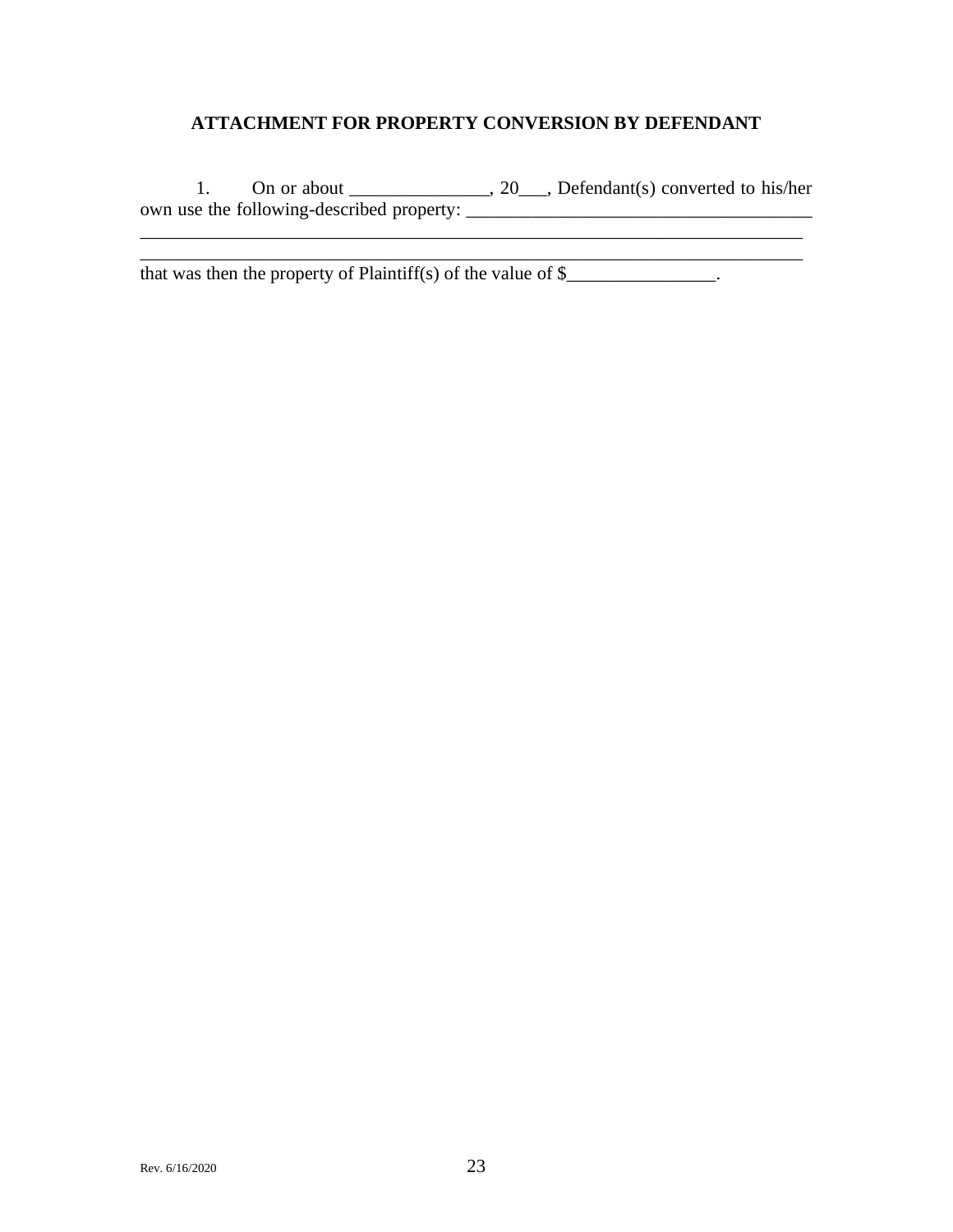# **ATTACHMENT FOR CHECK – REFUSED PAYMENT BY BANK**

1. On  $\frac{1}{\sqrt{2}}$ , 20, Defendant(s) executed a written order for the payment of \$\_\_\_\_\_\_\_\_\_\_\_\_, commonly called a check, a copy being attached, payable to the order of Plaintiff(s) and delivered it to Plaintiff(s).

2. The check was presented for payment to the drawee bank but payment was refused.

3. Plaintiff(s) holds the check and it has not been paid.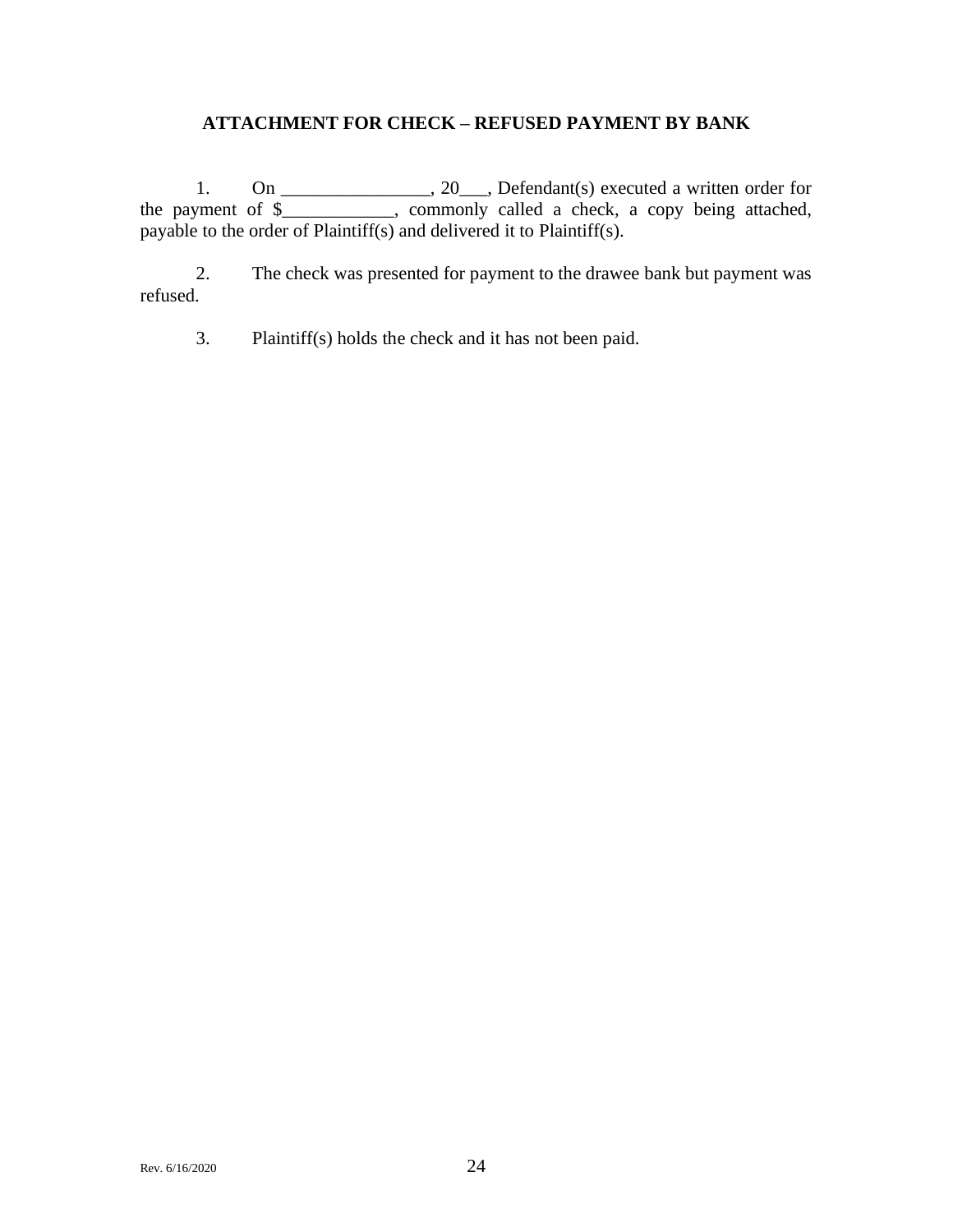## **ATTACHMENT FOR SERVICES NOT PERFORMED OR PERFORMED IMPROPERLY**

1. On or about \_\_\_\_\_\_\_\_\_\_, 20\_\_, in DeSoto County, Florida, Plaintiff(s) entered into an agreement with Defendant(s) to perform the following services: \_\_\_\_\_\_\_\_\_\_\_\_\_\_\_\_\_\_\_\_\_\_\_\_\_\_\_\_\_\_\_\_\_\_\_\_\_\_\_\_\_\_\_\_\_\_\_\_\_\_\_\_\_\_\_\_\_\_\_\_\_\_\_\_

 $\overline{\phantom{a}}$  , and the contribution of the contribution of the contribution of the contribution of the contribution of the contribution of the contribution of the contribution of the contribution of the contribution of the

 $\mathcal{L}_\text{max}$  and the contract of the contract of the contract of the contract of the contract of the contract of

(If written agreement, attach a copy.)

2. In consideration for these services, Plaintiff(s) paid the Defendant(s) the sum of \$ $\qquad \qquad$  on  $\qquad \qquad$ , 20

3. (**Check a. or b.**)

a. Defendant's services were not properly performed because

\_\_\_ b. Defendant(s) performed no work after receipt of the money from Plaintiff(s).

 $\mathcal{L}_\mathcal{L} = \mathcal{L}_\mathcal{L} = \mathcal{L}_\mathcal{L} = \mathcal{L}_\mathcal{L} = \mathcal{L}_\mathcal{L} = \mathcal{L}_\mathcal{L} = \mathcal{L}_\mathcal{L} = \mathcal{L}_\mathcal{L} = \mathcal{L}_\mathcal{L} = \mathcal{L}_\mathcal{L} = \mathcal{L}_\mathcal{L} = \mathcal{L}_\mathcal{L} = \mathcal{L}_\mathcal{L} = \mathcal{L}_\mathcal{L} = \mathcal{L}_\mathcal{L} = \mathcal{L}_\mathcal{L} = \mathcal{L}_\mathcal{L}$ 

4. Plaintiff(s) has sustained damages of \$\_\_\_\_\_\_\_\_\_\_\_\_\_\_\_, determined as follows: \_\_\_\_\_\_\_\_\_\_\_\_\_\_\_\_\_\_\_\_\_\_\_\_\_\_\_\_\_\_\_\_\_\_\_\_\_\_\_\_\_\_\_\_\_\_\_\_\_\_\_\_\_\_\_\_\_\_\_\_\_\_\_\_

(Describe if job had to be completed by another person and if so, the amount paid to them, or other circumstances.)

\_\_\_\_\_\_\_\_\_\_\_\_\_\_\_\_\_\_\_\_\_\_\_\_\_\_\_\_\_\_\_\_\_\_\_\_\_\_\_\_\_\_\_\_\_\_\_\_\_\_\_\_\_\_\_\_\_\_\_\_\_\_\_\_\_\_\_\_\_\_\_.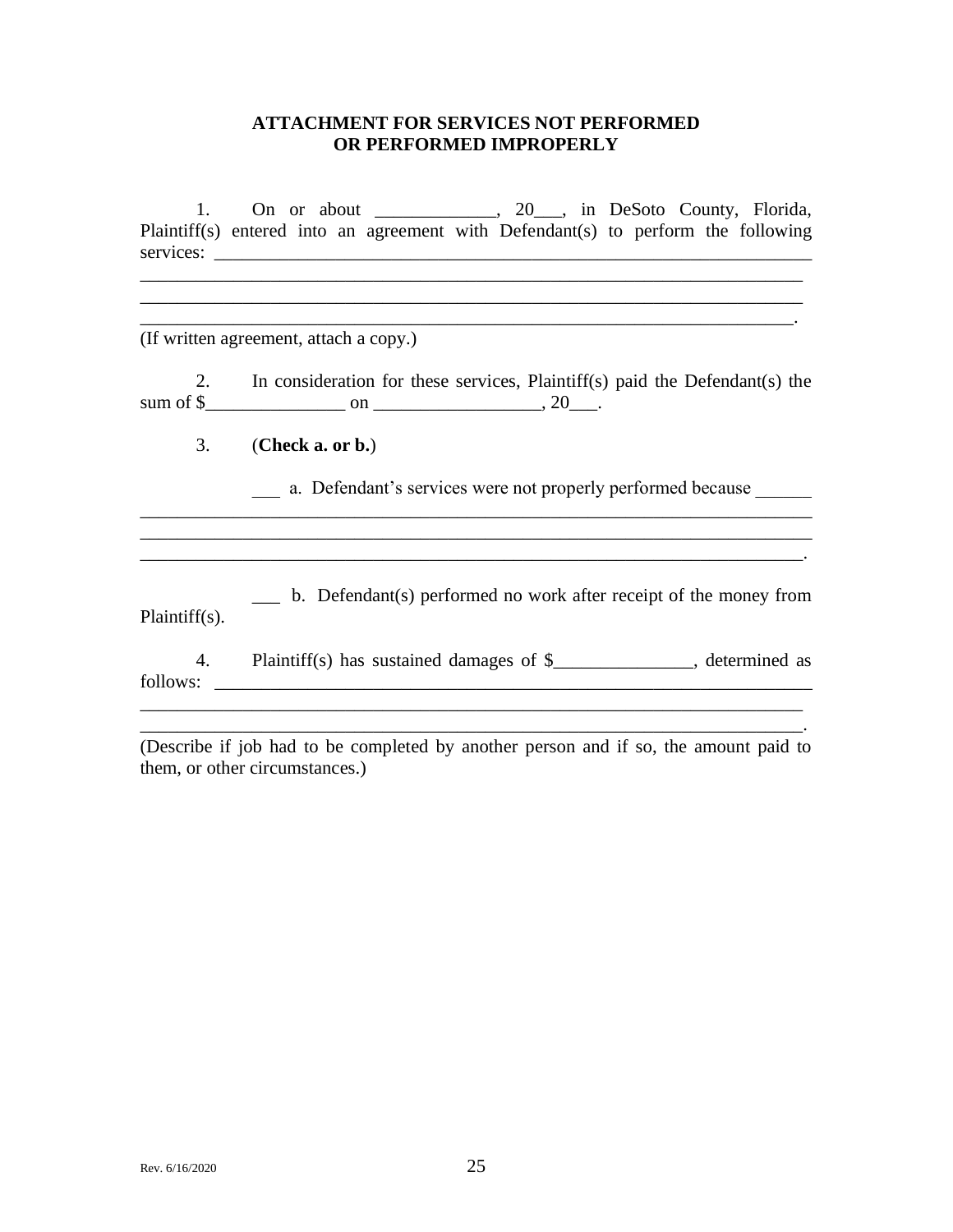## **ATTACHMENT FOR BREACH OF CONTRACT**

1. On  $\frac{1}{\sqrt{2}}$ , 20, Plaintiff(s) and Defendant(s) entered into an \_\_\_ oral or \_\_\_ written contract. (If written contract, attach a copy.)

\_\_\_\_\_\_\_\_\_\_\_\_\_\_\_\_\_\_\_\_\_\_\_\_\_\_\_\_\_\_\_\_\_\_\_\_\_\_\_\_\_\_\_\_\_\_\_\_\_\_\_\_\_\_\_\_\_\_\_\_\_\_\_\_\_\_\_\_\_\_\_\_  $\mathcal{L}_\mathcal{L} = \{ \mathcal{L}_\mathcal{L} = \{ \mathcal{L}_\mathcal{L} = \{ \mathcal{L}_\mathcal{L} = \{ \mathcal{L}_\mathcal{L} = \{ \mathcal{L}_\mathcal{L} = \{ \mathcal{L}_\mathcal{L} = \{ \mathcal{L}_\mathcal{L} = \{ \mathcal{L}_\mathcal{L} = \{ \mathcal{L}_\mathcal{L} = \{ \mathcal{L}_\mathcal{L} = \{ \mathcal{L}_\mathcal{L} = \{ \mathcal{L}_\mathcal{L} = \{ \mathcal{L}_\mathcal{L} = \{ \mathcal{L}_\mathcal{$ \_\_\_\_\_\_\_\_\_\_\_\_\_\_\_\_\_\_\_\_\_\_\_\_\_\_\_\_\_\_\_\_\_\_\_\_\_\_\_\_\_\_\_\_\_\_\_\_\_\_\_\_\_\_\_\_\_\_\_\_\_\_\_\_\_\_\_\_\_\_\_.

2. The terms of the contract provided for the following: \_\_\_\_\_\_\_\_\_\_\_\_\_\_\_\_\_\_\_\_\_\_\_\_

3. The Defendant(s) failed to fulfill the terms of the contract because the Defendant(s) \_\_\_\_\_\_\_\_\_\_\_\_\_\_\_\_\_\_\_\_\_\_\_\_\_\_\_\_\_\_\_\_\_\_\_\_\_\_\_\_\_\_\_\_\_\_\_\_\_\_\_\_\_\_\_\_\_\_\_\_\_

 $\mathcal{L}_\mathcal{L} = \mathcal{L}_\mathcal{L} = \mathcal{L}_\mathcal{L} = \mathcal{L}_\mathcal{L} = \mathcal{L}_\mathcal{L} = \mathcal{L}_\mathcal{L} = \mathcal{L}_\mathcal{L} = \mathcal{L}_\mathcal{L} = \mathcal{L}_\mathcal{L} = \mathcal{L}_\mathcal{L} = \mathcal{L}_\mathcal{L} = \mathcal{L}_\mathcal{L} = \mathcal{L}_\mathcal{L} = \mathcal{L}_\mathcal{L} = \mathcal{L}_\mathcal{L} = \mathcal{L}_\mathcal{L} = \mathcal{L}_\mathcal{L}$ 

\_\_\_\_\_\_\_\_\_\_\_\_\_\_\_\_\_\_\_\_\_\_\_\_\_\_\_\_\_\_\_\_\_\_\_\_\_\_\_\_\_\_\_\_\_\_\_\_\_\_\_\_\_\_\_\_\_\_\_\_\_\_\_\_\_\_\_\_\_\_\_.

 $\mathcal{L}_\text{max}$  and  $\mathcal{L}_\text{max}$  and  $\mathcal{L}_\text{max}$  and  $\mathcal{L}_\text{max}$ 

(Describe breach.)

4. Plaintiff(s) determines the value of the breach as follows: \_\_\_\_\_\_\_\_\_\_\_\_\_\_\_\_\_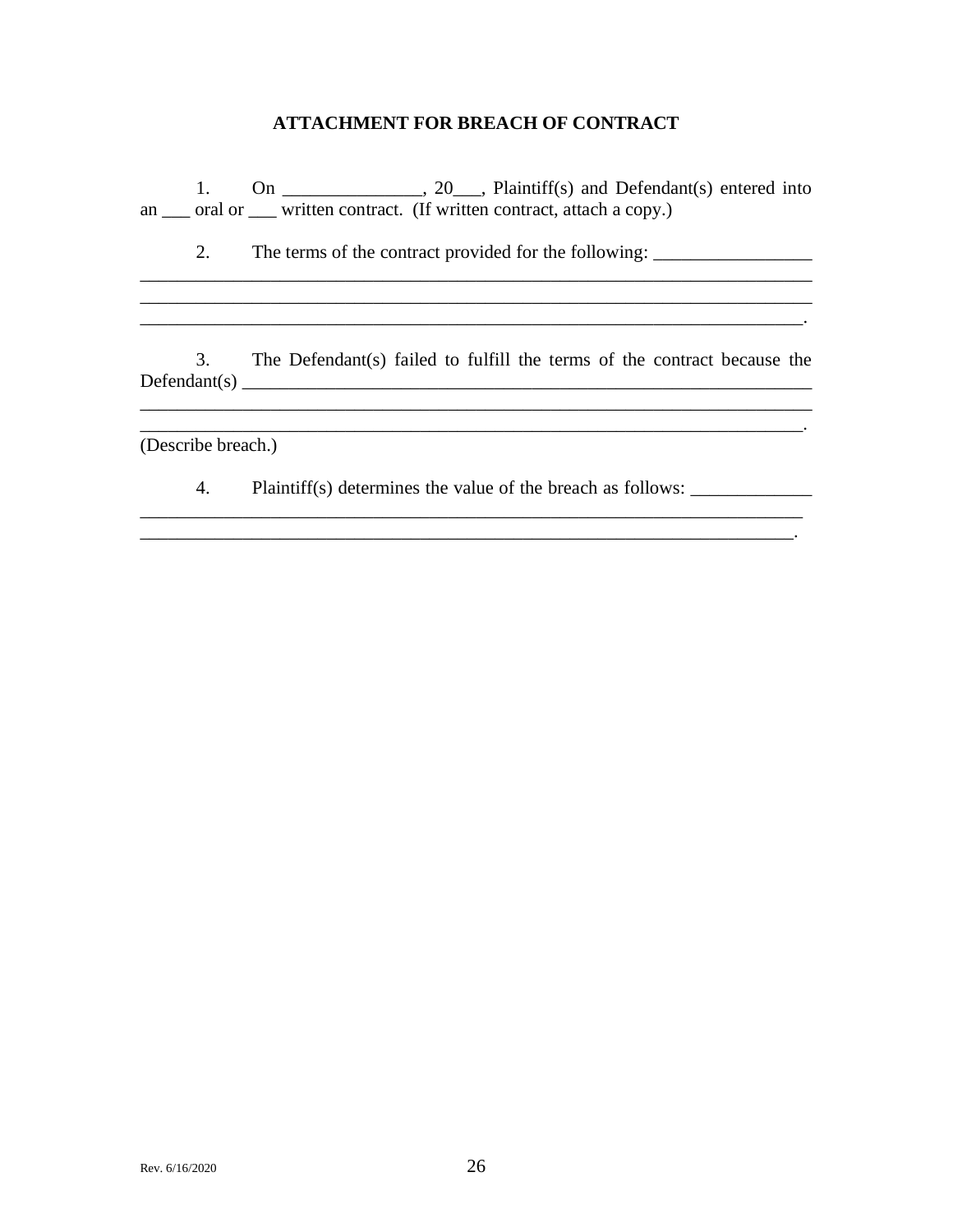(Name and Address) Plaintiff(s),

\_\_\_\_\_\_\_\_\_\_\_\_\_\_\_\_\_\_\_\_\_\_\_\_\_\_\_\_\_\_\_\_ \_\_\_\_\_\_\_\_\_\_\_\_\_\_\_\_\_\_\_\_\_\_\_\_\_\_\_\_\_\_\_\_ \_\_\_\_\_\_\_\_\_\_\_\_\_\_\_\_\_\_\_\_\_\_\_\_\_\_\_\_\_\_\_\_

\_\_\_\_\_\_\_\_\_\_\_\_\_\_\_\_\_\_\_\_\_\_\_\_\_\_\_\_\_\_\_\_ \_\_\_\_\_\_\_\_\_\_\_\_\_\_\_\_\_\_\_\_\_\_\_\_\_\_\_\_\_\_\_\_ \_\_\_\_\_\_\_\_\_\_\_\_\_\_\_\_\_\_\_\_\_\_\_\_\_\_\_\_\_\_\_\_

\_\_\_\_\_\_\_\_\_\_\_\_\_\_\_\_\_\_\_\_\_\_\_\_\_\_\_\_\_\_\_\_\_\_\_\_\_\_/

vs. CASE NO. \_\_\_\_\_\_\_\_\_\_\_\_\_\_\_\_\_\_\_

(Name and Address) Defendant(s).

#### **NON-MILITARY AFFIDAVIT**

STATE OF FLORIDA, COUNTY OF \_\_\_\_\_\_\_\_\_\_\_\_\_\_\_\_.

Before me, the undersigned authority authorized to take oath and acknowledgments in the State and County aforesaid, personally appeared who being by me first duly sworn did state as follows:

1. That the undersigned is personally familiar with the Defendant(s), \_\_\_\_\_\_\_\_\_\_\_\_\_\_\_\_  $\blacksquare$ , in the above styled matter.

2. That, to the best of the Affiant's belief and information, Defendant(s) is/are not in the service of the armed forces of the United States and is/are not entitled to the relief afforded by the Soldiers and Sailors Civil Relief Act of 1940, 50 U.S.C. Sub-Section 501 et seq.

3. Defendant(s) is/are currently located at \_\_\_\_\_\_\_\_\_\_\_\_\_\_\_\_\_\_\_\_\_\_\_\_\_\_\_\_\_\_\_\_\_\_\_\_\_\_\_  $\blacksquare$  and his/her occupation is:  $\blacksquare$ 

FURTHER AFFIANT SAYETH NAUGHT.

Affiant/Plaintiff

Sworn to and subscribed before me by \_\_\_\_\_\_\_\_\_\_\_\_\_\_\_\_\_\_\_\_\_\_\_\_\_\_\_\_\_\_\_\_\_\_\_\_\_\_\_\_\_\_\_\_\_\_, who is personally know to me or produced \_\_\_\_\_\_\_\_\_\_\_\_\_\_\_\_\_\_\_\_\_\_\_\_\_\_\_\_\_\_\_\_\_\_\_\_\_\_\_\_\_\_\_\_\_\_\_\_\_\_ as identification this  $\_\_\_$  day of  $\_\_\_\_\_\_\_\_\_$ . 20 $\_\_\_\_\.\$ 

Deputy Clerk or Notary Public

\_\_\_\_\_\_\_\_\_\_\_\_\_\_\_\_\_\_\_\_\_\_\_\_\_\_\_\_\_\_\_\_\_\_\_\_\_\_\_\_\_

\_\_\_\_\_\_\_\_\_\_\_\_\_\_\_\_\_\_\_\_\_\_\_\_\_\_\_\_\_\_\_\_\_\_\_\_\_\_\_\_\_\_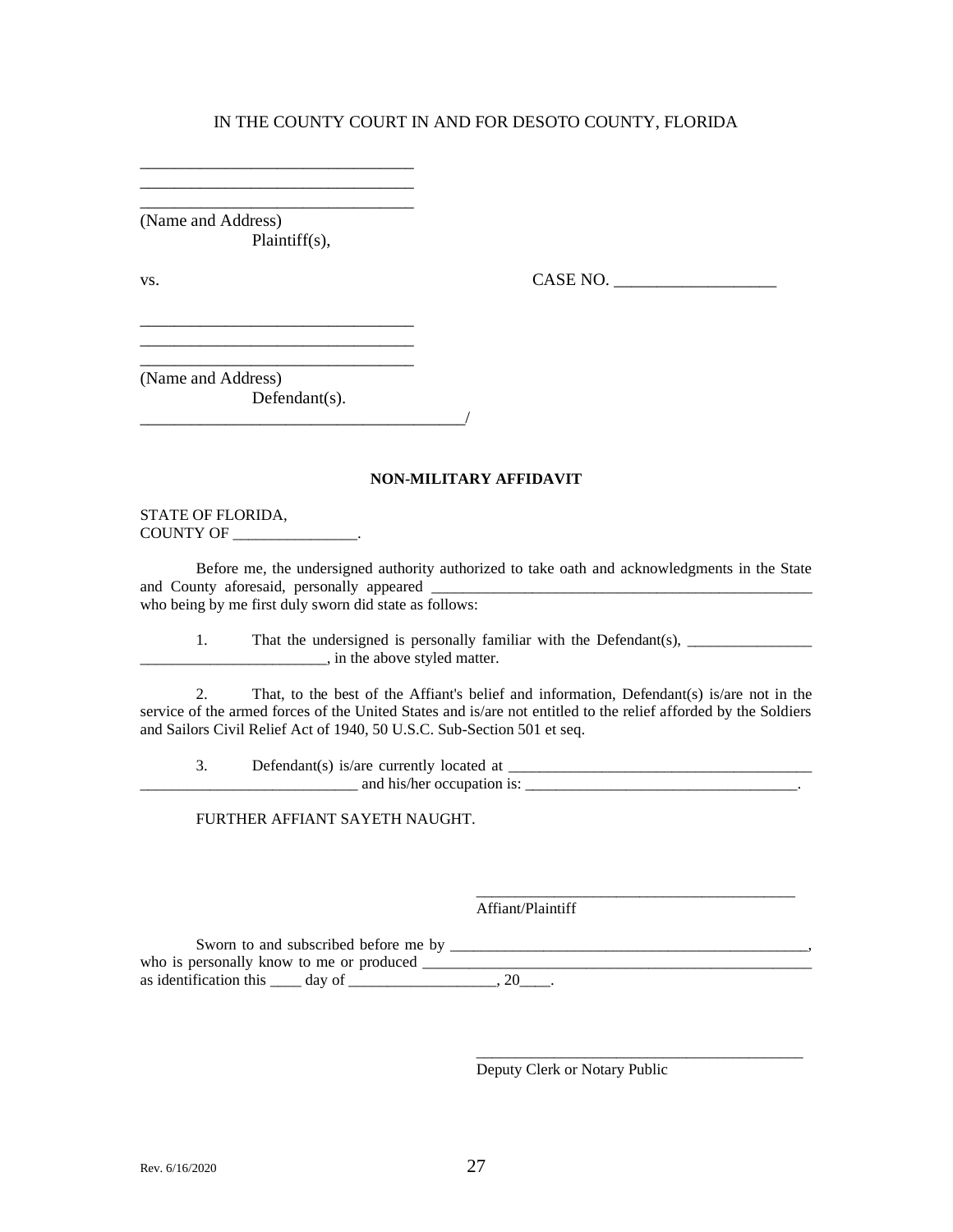\_\_\_\_\_\_\_\_\_\_\_\_\_\_\_\_\_\_\_\_\_\_\_\_\_\_\_ (Name and Address) Plaintiff(s),

\_\_\_\_\_\_\_\_\_\_\_\_\_\_\_\_\_\_\_\_\_\_\_\_\_\_\_ \_\_\_\_\_\_\_\_\_\_\_\_\_\_\_\_\_\_\_\_\_\_\_\_\_\_\_

\_\_\_\_\_\_\_\_\_\_\_\_\_\_\_\_\_\_\_\_\_\_\_\_\_\_\_ \_\_\_\_\_\_\_\_\_\_\_\_\_\_\_\_\_\_\_\_\_\_\_\_\_\_\_

vs.  $\Box$ 

\_\_\_\_\_\_\_\_\_\_\_\_\_\_\_\_\_\_\_\_\_\_\_\_\_\_\_ (Name and Address) Defendant(s).

#### **SUMMONS**

#### **IMPORTANT**

A lawsuit has been filed against you. You have 20 calendar days after this summons is served on you to file a written response to the attached complaint with the Clerk of this Court. A phone call will not protect you. Your written response, including the case number given above and the names of the parties, must be filed if you want the court to hear your side of the case. If you do not file your response on time, you may lose the case, and your wages, money, and property may thereafter be taken without further warning from the court. There are other legal requirements. You may want to call an attorney right away. If you do not know an attorney, you may call an attorney referral service or a legal aid office (listed in the phone book).

If you choose to file a written response yourself, at the same time you file your written response to the court you must also mail or take a copy of your written response to the "Plaintiff/Plaintiff's Attorney" named below.

#### **IMPORTANTE**

Usted ha sido demandado legalmente. Tiene 20 dias, contados a partir del ricibo de esta notificacion, para contester la demanda adjunta, por escrito, y presentarla ante este tribunal. Una llamada telefonica no lo protegera. Si usted desea que el tribunal considere su defense, debe presenter su respuesta por escrito, incluyendo el numero del daso y los numbers de las partes interesadas. Si usted no contesta la demanda a tiempo, pudiese perder el caso y podria ser despojado de sus ingresos y propiedades, o privado de sus derechos, sin previo aviso del tribunal. Existen otros requisitos legales. Si lo desea, puede usted consultar a un abogado immediatamente. Si no conoce a un abogado, puede llamar a una de las oficinas de assistencia legal que aparecen en la guia telefonica.

Si desea responder a la demanda por su cuenta, al mismo tiempo en que presenta su respuesta ante al tribunal, debera usted enviar por correo o entregar una copia de su respuesta a la persona denominada abajo como "Plaintiff/Plaintiff's Attorney" (Demandante o Abogado del Demandante).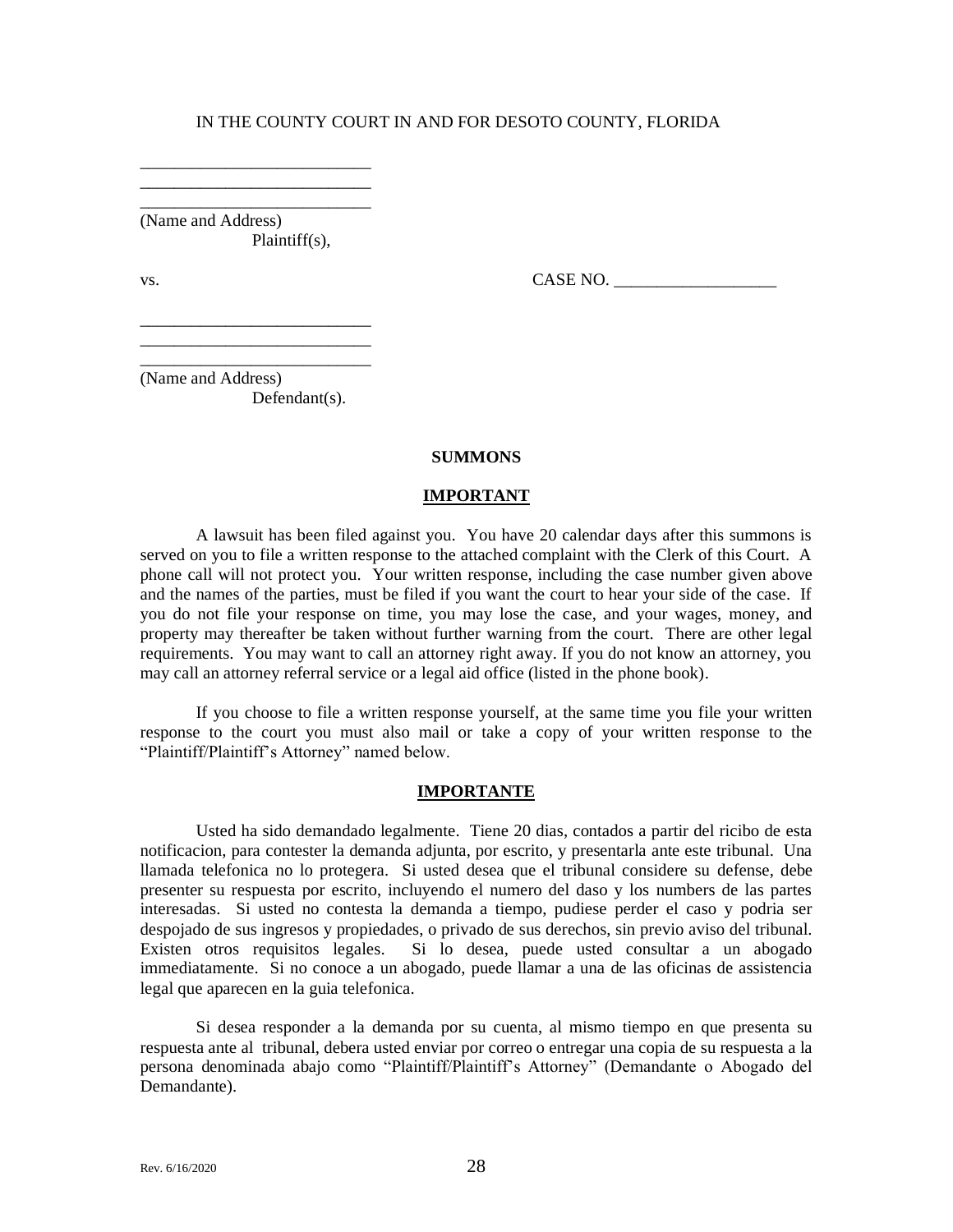#### **IMPORTANTE**

Des poursuites judiciaries ont ete enterprises contre vous. Vous avez 20 jours consecutifs a partir de la date de l'assignation de cette citation pour deposer une reponse ecrite a la plainte cijointe aupres de ce tribunal. Un simple coup de telephone est insuffisant pour vous proteger. Vous etes obliges de deposer votre reponse ecrite, avec mention du numero de dossier ci-dessus et du nom des parties nommees ici, si vous souhaitez que le tribunal entende votre cause. Si vous ne deposez pas votre reponse ecrite dans le relai requis, vos risquez de perdre la cause ainsi que votre salaire, votre argent, et vos biens peuvent etre saisis par la suite, sans aucun preavis ulterieur du tribunal. Il y a d'autres obligations juridiques et vous pouvez requerir les services immediats d'un avocet. Si vos ne connaissez pas d'avocat, vous pourriez telephoner a un service de reference d'avocats ou a un bureau d'assistance juridique (figurant a l'annuaire de telephones).

Si vous choisissez de deposer vous-meme une reponse ecrite, il vous faudra egalement, en meme temps que cette formalite, faire parvenir, ou expediter une copie de votre reponse ecrite au "Plaintiff/Plaintiff's Attorney" (Plaignant ou a son avocet) nomme cidessous.

Plaintiff's signature

Address

THE STATE OF FLORIDA:

To Each Sheriff of the State:

YOU ARE COMMANDED to serve this summons and a copy of the complaint in this lawsuit on the above-named defendant.

DATED on \_\_\_\_\_\_\_\_\_\_\_\_\_\_\_\_\_\_\_\_\_\_\_\_.

NADIA K. DAUGHTREY CLERK OF COURT

(SEAL)

By:\_\_\_\_\_\_\_\_\_\_\_\_\_\_\_\_\_\_\_\_\_\_\_\_\_\_\_\_\_\_\_\_\_

\_\_\_\_\_\_\_\_\_\_\_\_\_\_\_\_\_\_\_\_\_\_\_\_\_\_\_\_\_\_\_\_\_\_

\_\_\_\_\_\_\_\_\_\_\_\_\_\_\_\_\_\_\_\_\_\_\_\_\_\_\_\_\_\_\_\_\_\_

Deputy Clerk

**If you are a person with a disability who needs any accommodation in order to participate in this proceeding, you are entitled, at no cost to you, to the provision of certain assistance. Please contact NADIA K. DAUGHTREY, CLERK OF THE COURTS, 115 E. Oak St., Arcadia, Florida 34266, or call 863-993-4876, within two (2) working days of receipt of this Summons. If you are hearing impaired, call 1-800-955-8771, or if you are voice impaired, call 1-800-955-8770.**

**A copy of this Summons was mailed to Plaintiff on \_\_\_\_\_\_\_\_\_\_\_\_\_\_\_\_\_\_\_.**

**By:\_\_\_\_\_\_\_\_\_\_\_\_\_\_\_\_\_\_\_\_\_\_\_\_\_\_\_\_\_\_\_\_\_\_\_**

**Deputy Clerk**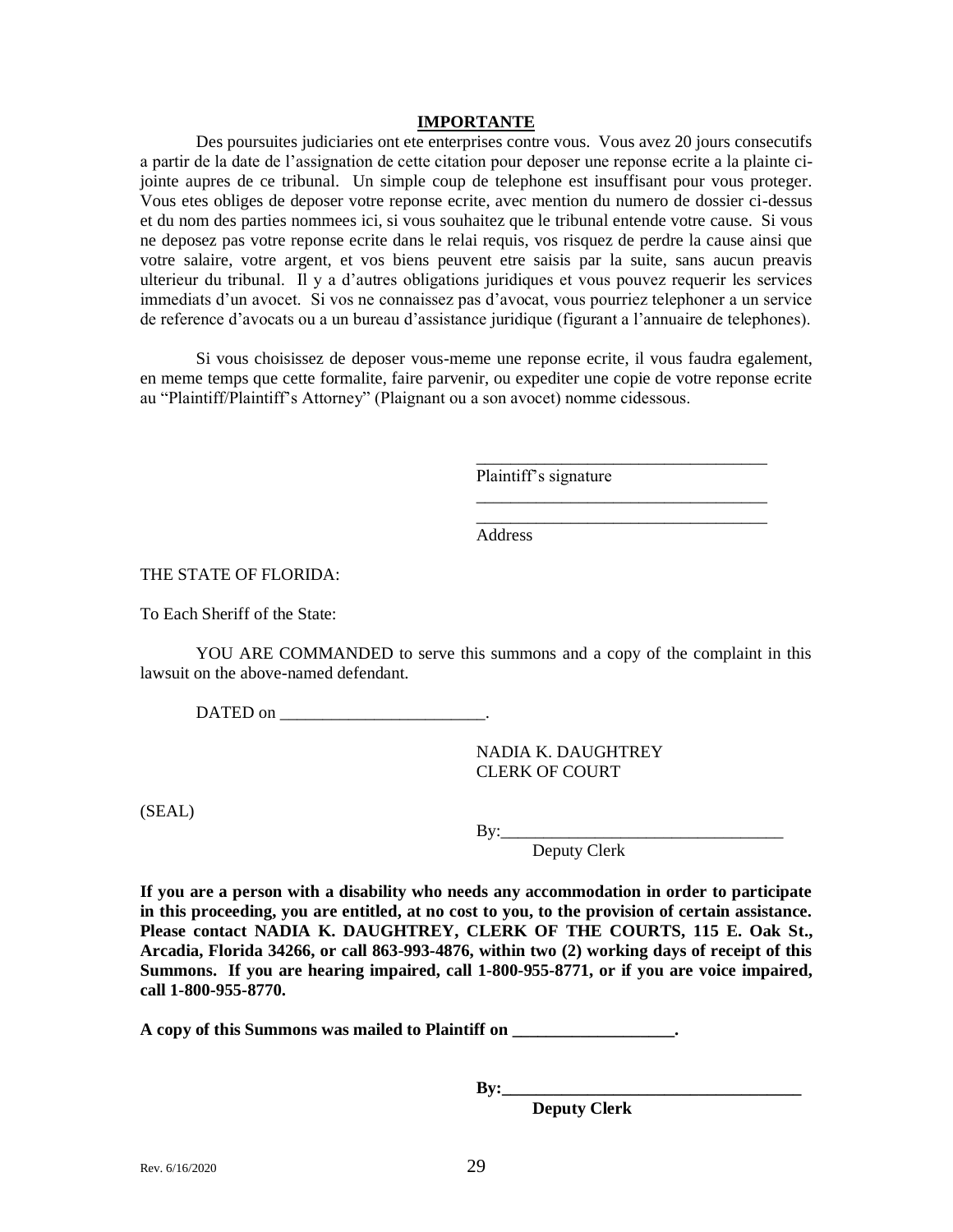\_\_\_\_\_\_\_\_\_\_\_\_\_\_\_\_\_\_\_\_\_\_\_\_\_\_\_\_\_ (Name and Address) Plaintiff(s),

\_\_\_\_\_\_\_\_\_\_\_\_\_\_\_\_\_\_\_\_\_\_\_\_\_\_\_\_\_

\_\_\_\_\_\_\_\_\_\_\_\_\_\_\_\_\_\_\_\_\_\_\_\_\_\_\_\_\_  $\mathcal{L}_\text{max}$  and  $\mathcal{L}_\text{max}$  and  $\mathcal{L}_\text{max}$  and  $\mathcal{L}_\text{max}$ 

vs. CASE NO.

\_\_\_\_\_\_\_\_\_\_\_\_\_\_\_\_\_\_\_\_\_\_\_\_\_\_\_\_\_ (Name and Address)

Defendant(s).

## **AFFIDAVIT OF DILIGENT SEARCH AND INQUIRY**

I, (full legal name) \_\_\_\_\_\_\_\_\_\_\_\_\_\_\_\_\_\_\_\_\_\_\_\_\_\_\_\_\_\_\_\_\_\_\_, being sworn, certify that the following information is true:

1. I have made diligent search and inquiry to discover the name and current residence of Defendant: (Specify details of search) **Refer to checklist below and identify all actions taken (any additional information included such as the date the action was taken and the person with whom you spoke is helpful) (attach additional sheet if necessary):**

**[X all** that apply]

|                          | United States Post Office inquiry through Freedom of Information Act for current address or                                                                                                                                                                                                            |
|--------------------------|--------------------------------------------------------------------------------------------------------------------------------------------------------------------------------------------------------------------------------------------------------------------------------------------------------|
|                          | relocations.                                                                                                                                                                                                                                                                                           |
|                          | Last known employment of Defendant, including name and address of employer. You should also<br>ask for any addresses to which W-2 Forms were mailed, and, if a pension or profit-sharing plan                                                                                                          |
|                          | exists, then for any addresses to which any pension or plan payment is and/or has been mailed.                                                                                                                                                                                                         |
|                          | Unions from which Defendant may have worked or that governed particular trade or craft.                                                                                                                                                                                                                |
|                          | Regulatory agencies, including professional or occupational licensing.                                                                                                                                                                                                                                 |
|                          | Names and addresses of relatives and contacts with those relatives, and inquiry as to Defendant's                                                                                                                                                                                                      |
|                          | last known address. You are to follow up any leads of any addresses where Defendant may have<br>moved. Relatives include, but are not limited to: parents, brothers, sisters, aunts, uncles, cousins,<br>nieces, nephews, grandparents, great-grandparents, former in-laws, stepparents, stepchildren. |
|                          | Information about the Defendant's possible death and, if dead, the date and location of the death.                                                                                                                                                                                                     |
|                          | Telephone listings in the last known locations of Defendant's residence.                                                                                                                                                                                                                               |
| $\overline{a}$           | Internet at http://www.switchboard.com or other Internet people finder or the library checked for                                                                                                                                                                                                      |
| me.                      |                                                                                                                                                                                                                                                                                                        |
|                          | Law enforcement arrest and/or criminal records in the last known residential area of Defendant.                                                                                                                                                                                                        |
| $\overline{\phantom{a}}$ | Highway Patrol records in the state of Defendant's last known address.                                                                                                                                                                                                                                 |
| $\overline{\phantom{a}}$ | Department of Motor Vehicle records in the state of Defendant's last known address.                                                                                                                                                                                                                    |
|                          | Department of Corrections records in the state of Defendant's last known address.                                                                                                                                                                                                                      |
|                          | Title IV-D (child support enforcement) agency records in the state of Defendant's last known                                                                                                                                                                                                           |
| address.                 |                                                                                                                                                                                                                                                                                                        |
|                          |                                                                                                                                                                                                                                                                                                        |

Hospitals in the last known area of Respondent's residence.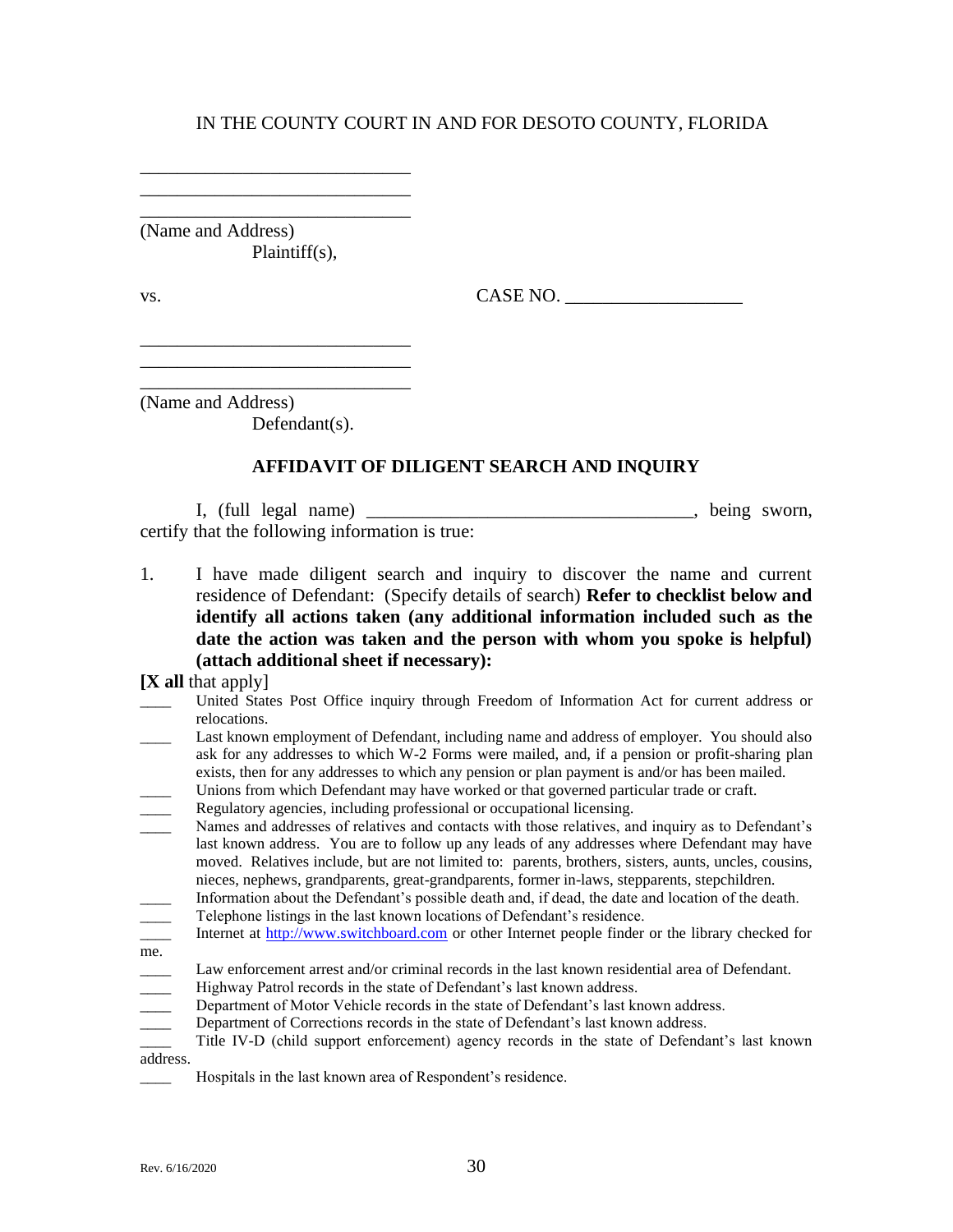|                        | Utility companies, which include water, sewer, cable TV, and electric, in the last known area of                                                                                                                                                                                                                                                                |
|------------------------|-----------------------------------------------------------------------------------------------------------------------------------------------------------------------------------------------------------------------------------------------------------------------------------------------------------------------------------------------------------------|
|                        | Defendant's residence.                                                                                                                                                                                                                                                                                                                                          |
|                        | Letters to the Armed Forces of the U.S. and their response as to whether or not there is any                                                                                                                                                                                                                                                                    |
|                        | information about Defendant.                                                                                                                                                                                                                                                                                                                                    |
|                        | Tax Assessor's and Tax Collector's Office in the area where Defendant last resided.                                                                                                                                                                                                                                                                             |
|                        | (explain)<br>Other:                                                                                                                                                                                                                                                                                                                                             |
| 2.                     |                                                                                                                                                                                                                                                                                                                                                                 |
| 3.                     | Defendant's current residence                                                                                                                                                                                                                                                                                                                                   |
| $[X \text{ one only}]$ |                                                                                                                                                                                                                                                                                                                                                                 |
|                        | a. Defendant's current residence is unknown to me.                                                                                                                                                                                                                                                                                                              |
|                        | b. Defendant's current residence is in some state or country other than Florida, and Defendant's                                                                                                                                                                                                                                                                |
|                        |                                                                                                                                                                                                                                                                                                                                                                 |
|                        | c. The Defendant, having residence in Florida, has been absent from Florida for more than 60<br>days prior to the date of this affidavit, or conceals him(her)self so that process cannot be served<br>personally upon him or her, and I believe there is no person in the state upon whom service of<br>process would bind this absent or concealed Defendant. |
|                        | I understand that I am swearing or affirming under oath to the truthfulness<br>of the claims made in this affidavit and that the punishment for knowingly making a<br>false statement includes fines and/or imprisonment.                                                                                                                                       |

|                                 | Plaintiff's signature                |
|---------------------------------|--------------------------------------|
|                                 |                                      |
|                                 |                                      |
|                                 |                                      |
|                                 | Telephone Number:                    |
|                                 |                                      |
| STATE OF FLORIDA,               |                                      |
| COUNTY OF ____________________. |                                      |
|                                 |                                      |
|                                 |                                      |
|                                 |                                      |
|                                 |                                      |
|                                 |                                      |
|                                 | <b>Notary Public or Deputy Clerk</b> |
| Personally known                |                                      |

**EXECUTE:** Produced identification Type of identification produced \_\_\_\_\_\_\_\_\_\_\_\_\_\_\_\_\_\_\_\_\_\_\_\_\_\_\_\_\_\_\_\_\_\_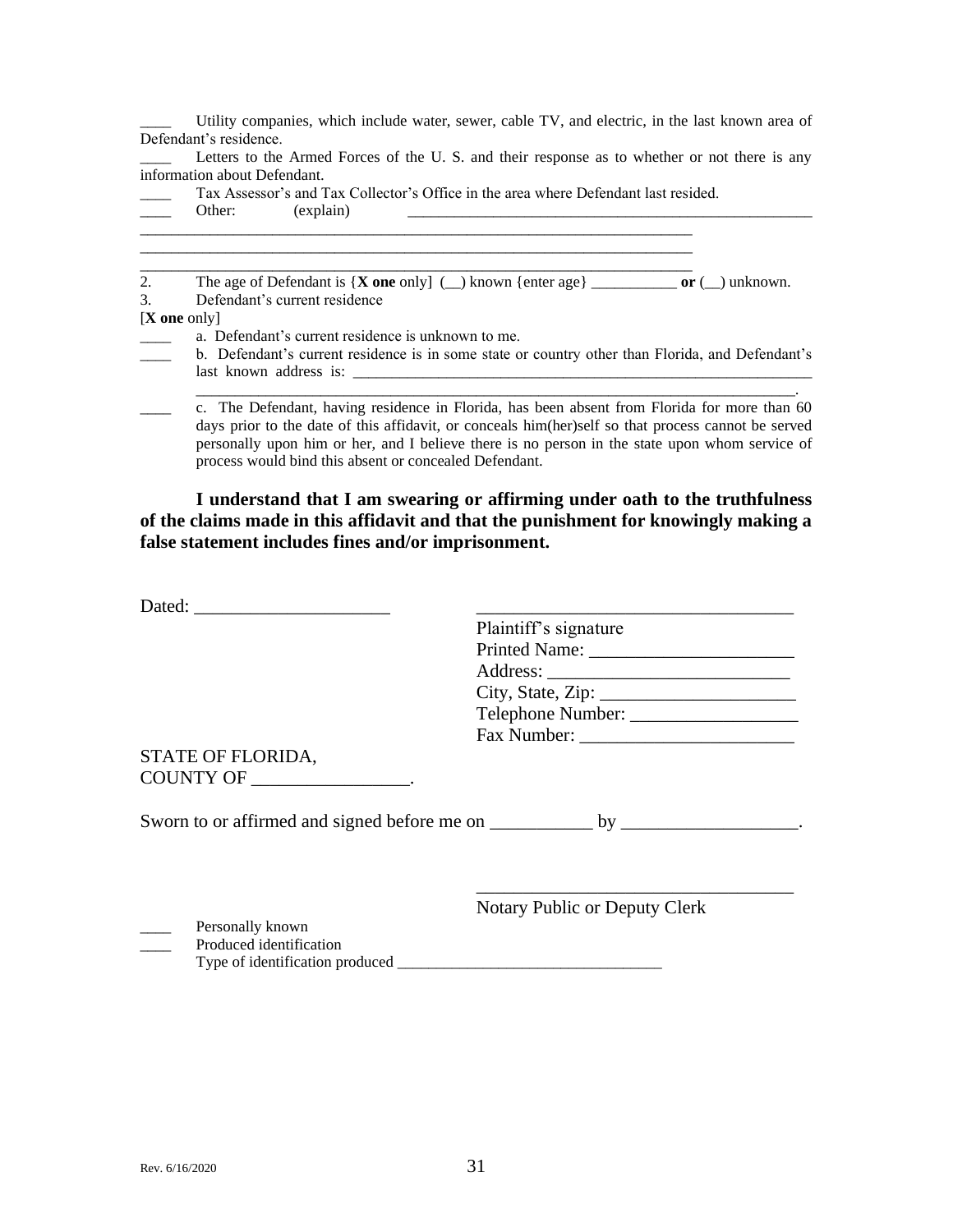\_\_\_\_\_\_\_\_\_\_\_\_\_\_\_\_\_\_\_\_\_\_\_\_\_\_\_ Plaintiff(s),

\_\_\_\_\_\_\_\_\_\_\_\_\_\_\_\_\_\_\_\_\_\_\_\_\_\_\_

\_\_\_\_\_\_\_\_\_\_\_\_\_\_\_\_\_\_\_\_\_\_\_\_\_\_\_

vs. CASE NO. \_\_\_\_\_\_\_\_\_\_\_\_\_\_\_\_\_\_\_

\_\_\_\_\_\_\_\_\_\_\_\_\_\_\_\_\_\_\_\_\_\_\_\_\_\_\_ Defendant(s).

#### **NOTICE OF ACTION (No Property)**

TO:

YOU ARE NOTIFIED that an action for: (state reason) \_\_\_\_\_\_\_\_\_\_\_\_\_\_\_\_\_\_\_\_\_\_\_\_\_\_\_\_

\_\_\_\_\_\_\_\_\_\_\_\_\_\_\_\_\_\_\_\_\_\_\_\_\_\_\_\_\_\_\_\_\_\_\_\_\_\_\_\_\_\_\_\_\_\_\_\_\_\_\_\_\_\_\_\_\_\_\_\_\_\_\_\_\_\_\_\_\_\_\_\_ has been filed against you and you are required to serve a copy of your written defenses, if any, to it on Plaintiff(s), \_\_\_\_\_\_\_\_\_\_\_\_\_\_\_\_\_\_\_\_\_\_\_\_\_\_\_\_\_\_, whose address is: \_\_\_\_\_\_\_\_\_\_\_\_\_\_\_\_\_  $\Box$  on or before  $\Box$ , on or before  $\Box$ 

and file the original with the Clerk of this Court immediately thereafter; otherwise a Default will be entered against you for the relief demanded in the Complaint.

DATED on \_\_\_\_\_\_\_\_\_\_\_\_\_\_\_\_\_\_\_\_\_\_\_\_\_.

NADIA K. DAUGHTREY Clerk of the Court

By: \_\_\_\_\_\_\_\_\_\_\_\_\_\_\_\_\_\_\_\_\_\_\_\_\_\_\_\_\_\_\_

Deputy Clerk

Publication dates: \_\_\_\_\_\_\_\_\_\_\_\_\_\_\_\_\_\_\_\_\_\_\_\_\_\_\_\_\_\_\_\_\_\_\_\_\_\_\_\_\_\_\_\_\_\_\_\_\_\_\_\_\_\_\_\_\_\_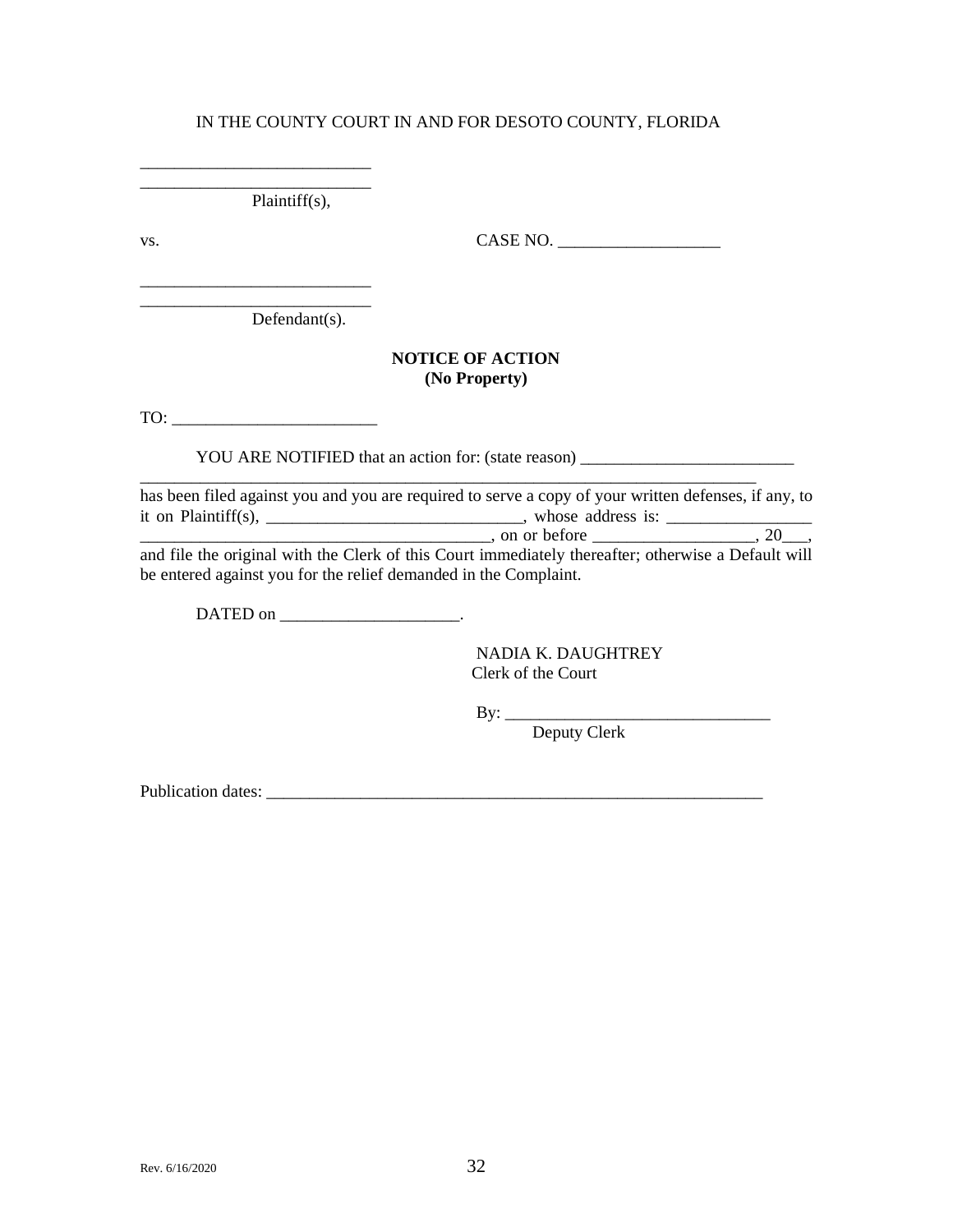NOTE: Please use one of the following topics to fill in the for the reason in the above Notice of Action:

Claim for goods, wares and merchandise sold by Plaintiff to Defendant

Defective goods, workmanship and services – implied warranty

Work done and materials furnished by Plaintiff for Defendant

Money lent by Plaintiff to Defendant

Money due to Plaintiff upon accounts stated

Promissory note

Rent and damages

Auto negligence

Property conversion by Defendant

Check – refused payment by bank

Services not performed or performed improperly

Breach of Contract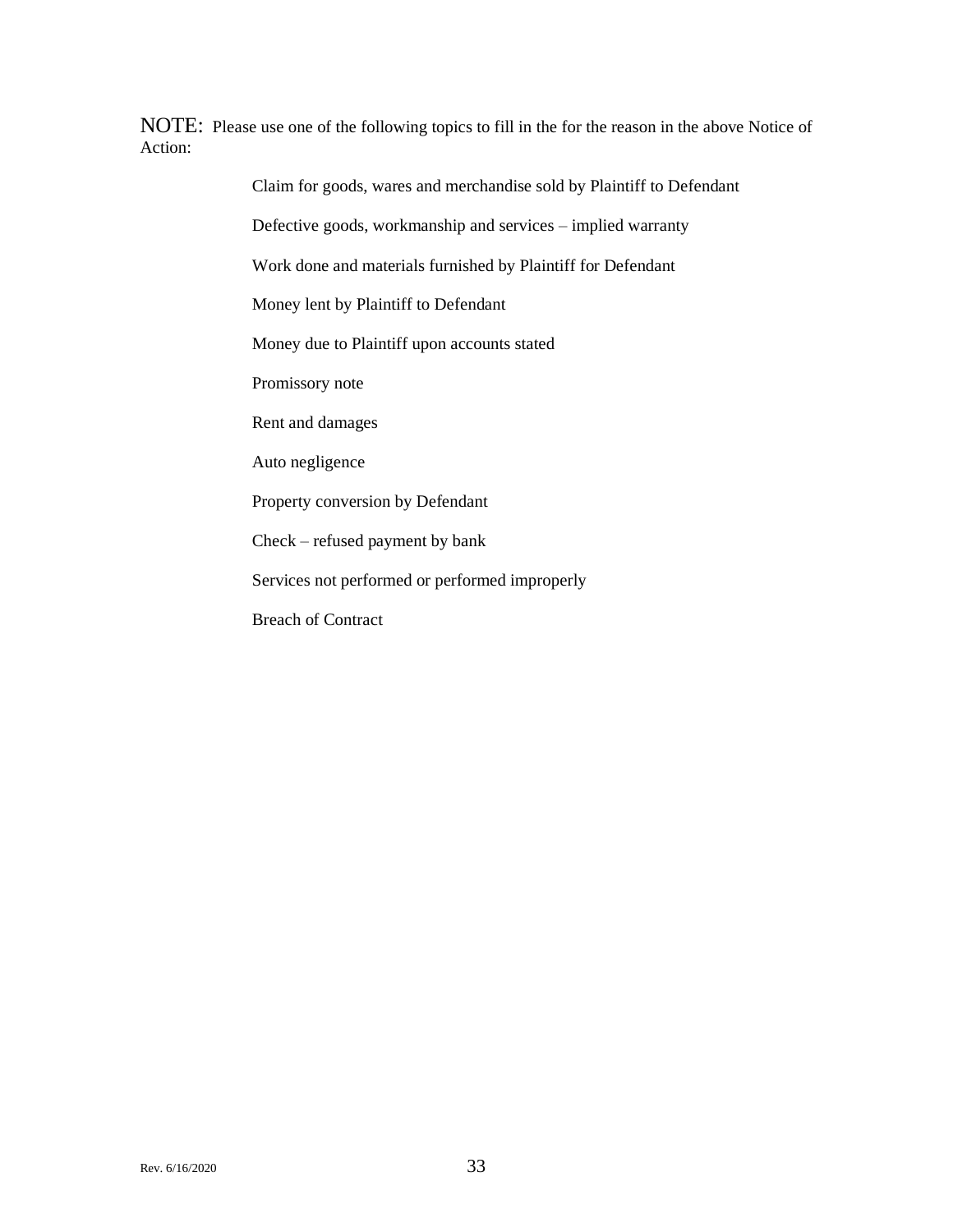\_\_\_\_\_\_\_\_\_\_\_\_\_\_\_\_\_\_\_\_\_\_\_\_\_\_\_\_\_\_\_\_ (Name and Address) Plaintiff(s),

\_\_\_\_\_\_\_\_\_\_\_\_\_\_\_\_\_\_\_\_\_\_\_\_\_\_\_\_\_\_\_\_ \_\_\_\_\_\_\_\_\_\_\_\_\_\_\_\_\_\_\_\_\_\_\_\_\_\_\_\_\_\_\_\_

vs. CASE NO. \_\_\_\_\_\_\_\_\_\_\_\_\_\_\_\_\_\_\_\_\_\_\_\_\_\_

\_\_\_\_\_\_\_\_\_\_\_\_\_\_\_\_\_\_\_\_\_\_\_\_\_\_\_\_\_\_\_\_\_\_\_\_

\_\_\_\_\_\_\_\_\_\_\_\_\_\_\_\_\_\_\_\_\_\_\_\_\_\_\_\_\_\_\_\_\_\_\_\_ \_\_\_\_\_\_\_\_\_\_\_\_\_\_\_\_\_\_\_\_\_\_\_\_\_\_\_\_\_\_\_\_\_\_\_\_

(Name and Address)

Defendant(s).

\_\_\_\_\_\_\_\_\_\_\_\_\_\_\_\_\_\_\_\_\_\_\_\_\_\_\_\_\_\_\_\_ \_\_\_\_\_\_\_\_\_\_\_\_\_\_\_\_\_\_\_\_\_\_\_\_\_\_\_\_\_\_\_\_ \_\_\_\_\_\_\_\_\_\_\_\_\_\_\_\_\_\_\_\_\_\_\_\_\_\_\_\_\_\_\_\_

#### **MOTION FOR CLERK'S DEFAULT**

Plaintiff asks the clerk to enter a default against Defendant(s) \_\_\_\_\_\_\_\_\_\_\_\_\_\_\_ \_\_\_\_\_\_\_\_\_\_\_\_\_\_\_\_\_\_\_\_\_\_\_\_\_\_\_, for failing to respond as required by law to Plaintiff's complaint.

Plaintiff's signature

Address Phone: \_\_\_\_\_\_\_\_\_\_\_\_\_\_\_\_\_\_\_\_\_\_\_\_\_\_\_\_\_

#### **DEFAULT**

A default is entered in this action for eviction against the Defendant(s) for failure

to respond as required by law.

#### Dated: \_\_\_\_\_\_\_\_\_\_\_\_ **NADIA K. DAUGHTREY CLERK OF COURT**

 $BY:$ 

Deputy Clerk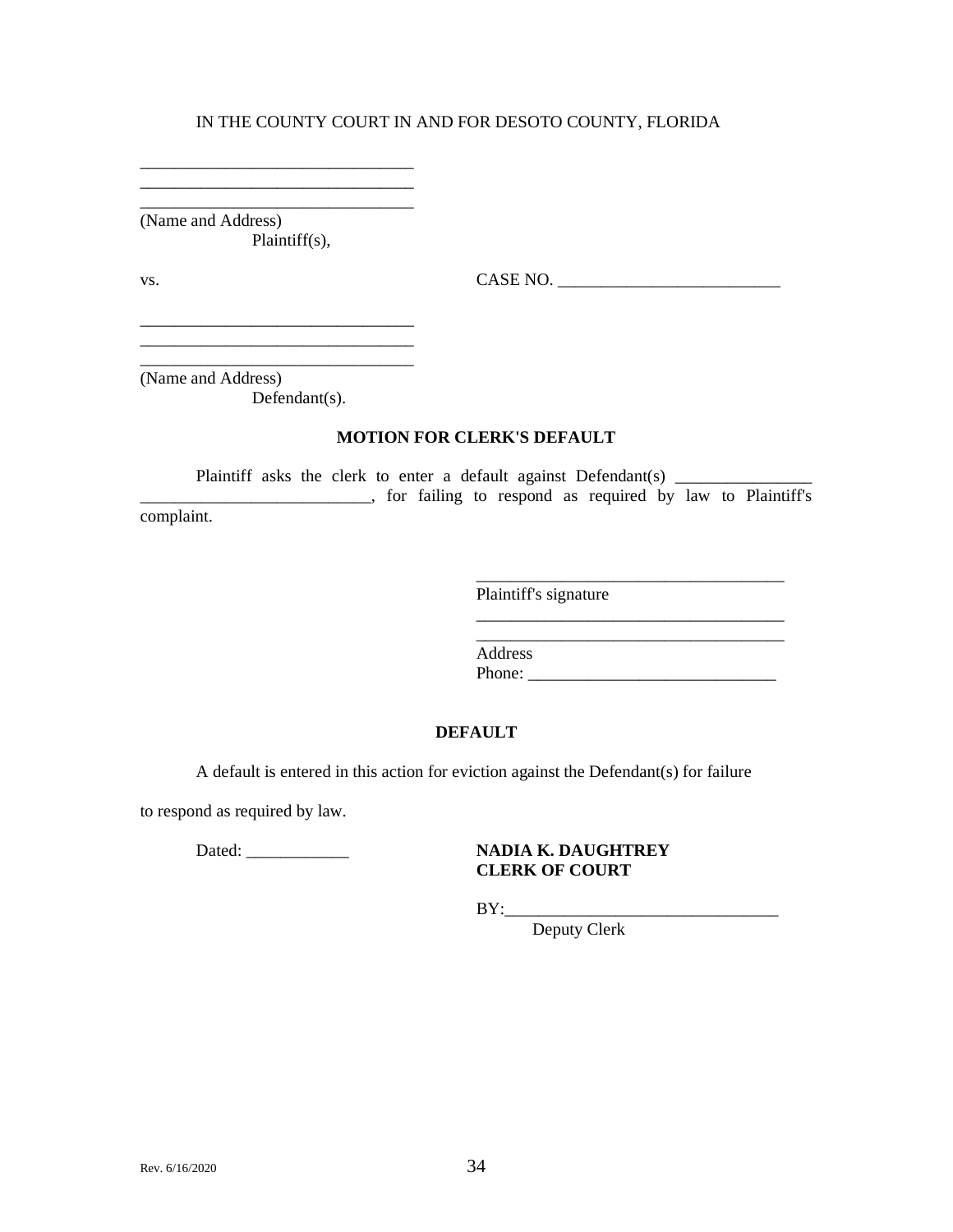\_\_\_\_\_\_\_\_\_\_\_\_\_\_\_\_\_\_\_\_\_\_\_\_\_\_\_\_\_\_\_\_ (Name and Address) Plaintiff(s),

\_\_\_\_\_\_\_\_\_\_\_\_\_\_\_\_\_\_\_\_\_\_\_\_\_\_\_\_\_\_\_\_ \_\_\_\_\_\_\_\_\_\_\_\_\_\_\_\_\_\_\_\_\_\_\_\_\_\_\_\_\_\_\_\_

vs. CASE NO. \_\_\_\_\_\_\_\_\_\_\_\_\_\_\_\_\_\_\_\_\_\_\_\_

(Name and Address)

Defendant(s).

\_\_\_\_\_\_\_\_\_\_\_\_\_\_\_\_\_\_\_\_\_\_\_\_\_\_\_\_\_\_\_\_

\_\_\_\_\_\_\_\_\_\_\_\_\_\_\_\_\_\_\_\_\_\_\_\_\_\_\_\_\_\_\_\_

#### **MOTION FOR FINAL JUDGMENT**

Plaintiff(s) asks the court to enter a Final Judgment against \_\_\_\_\_\_\_\_\_\_\_\_\_\_\_\_\_\_  $\Box$ , the Defendant(s), and says:

1. Plaintiff filed a complaint against Defendant(s), which Defendant(s) failed to answer.

2. A Default was entered by the Clerk of Court on \_\_\_\_\_\_\_\_\_\_\_\_\_\_\_\_\_\_.

WHEREFORE, Plaintiff asks this court to enter a Final Judgment for against Defendant(s).

Dated: \_\_\_\_\_\_\_\_\_\_\_\_\_\_\_\_\_

Plaintiff's signature

\_\_\_\_\_\_\_\_\_\_\_\_\_\_\_\_\_\_\_\_\_\_\_\_\_\_\_\_\_\_\_\_\_\_\_ Address Phone:

\_\_\_\_\_\_\_\_\_\_\_\_\_\_\_\_\_\_\_\_\_\_\_\_\_\_\_\_\_\_\_\_\_\_\_

\_\_\_\_\_\_\_\_\_\_\_\_\_\_\_\_\_\_\_\_\_\_\_\_\_\_\_\_\_\_\_\_\_\_\_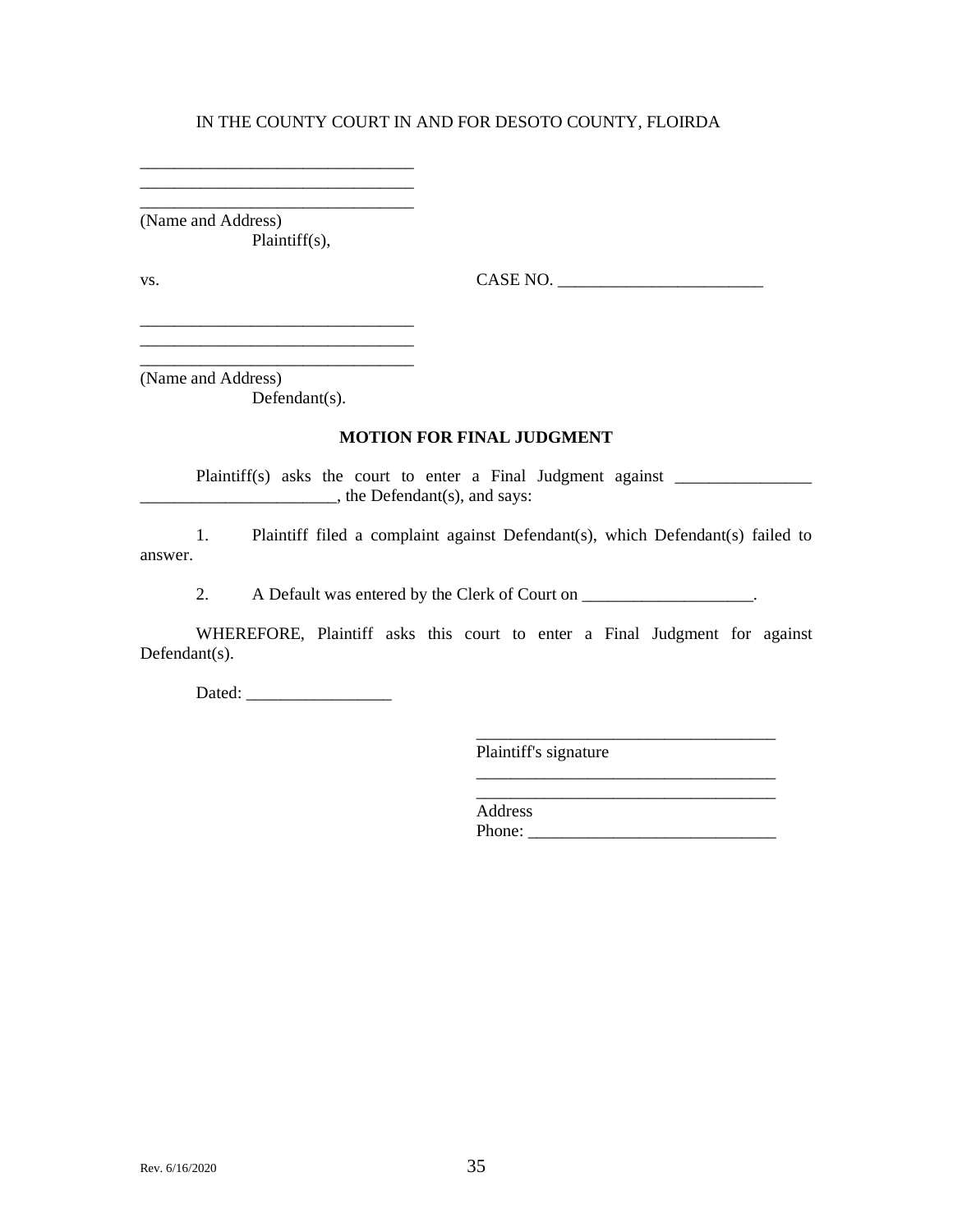\_\_\_\_\_\_\_\_\_\_\_\_\_\_\_\_\_\_\_\_\_\_\_\_\_\_\_\_\_\_\_ (Name and Address) Plaintiff(s),

\_\_\_\_\_\_\_\_\_\_\_\_\_\_\_\_\_\_\_\_\_\_\_\_\_\_\_\_\_\_\_

\_\_\_\_\_\_\_\_\_\_\_\_\_\_\_\_\_\_\_\_\_\_\_\_\_\_\_\_\_\_\_ \_\_\_\_\_\_\_\_\_\_\_\_\_\_\_\_\_\_\_\_\_\_\_\_\_\_\_\_\_\_\_ \_\_\_\_\_\_\_\_\_\_\_\_\_\_\_\_\_\_\_\_\_\_\_\_\_\_\_\_\_\_\_

vs. CASE NO. \_\_\_\_\_\_\_\_\_\_\_\_\_\_\_\_\_\_\_\_

(Name and Address) Defendant(s).

\_\_\_\_\_\_\_\_\_\_\_\_\_\_\_\_\_\_\_\_\_\_\_\_\_\_\_\_\_\_\_\_\_\_\_\_\_\_\_/

#### **NOTICE FOR TRIAL**

Plaintiff(s), \_\_\_\_\_\_\_\_\_\_\_\_\_\_\_\_\_\_\_\_\_\_\_\_\_\_\_\_\_\_\_\_\_, hereby file(s) this Notice for Trial and allege(s):

1. The above-styled cause of action is at issue and is ready to be set for trial.

2. The trial, which is estimated to last \_\_\_\_\_\_\_\_ Hours \_\_\_\_\_\_\_\_\_ Day(s), is to be before the Court on the (check one) \_\_\_\_ original issue \_\_\_\_\_ answer \_\_\_\_ counter-claim.

3. This cause shall be tried (check one) \_\_\_ without a jury \_\_\_ with a jury.

I HEREBY CERTIFY that a true and correct copy of the foregoing was furnished by United States Mail this  $\_\_\_\_$  day of  $\_\_\_\_\_$ , 20, to Defendant(s),  $\_\_\_\_\_\_\_\_\_$ \_\_\_\_\_\_\_\_\_\_\_\_\_\_\_\_\_\_\_\_\_\_\_\_\_\_\_\_\_\_\_\_\_\_\_\_\_\_\_\_\_\_\_\_\_\_\_\_\_\_\_\_\_\_\_\_\_\_\_\_\_\_\_\_\_\_\_\_\_\_\_\_\_\_\_\_\_\_.

Plaintiff's signature

\_\_\_\_\_\_\_\_\_\_\_\_\_\_\_\_\_\_\_\_\_\_\_\_\_\_\_\_\_\_\_\_\_\_\_\_\_\_

\_\_\_\_\_\_\_\_\_\_\_\_\_\_\_\_\_\_\_\_\_\_\_\_\_\_\_\_\_\_\_\_\_\_\_\_\_\_ \_\_\_\_\_\_\_\_\_\_\_\_\_\_\_\_\_\_\_\_\_\_\_\_\_\_\_\_\_\_\_\_\_\_\_\_\_\_

Address

Copy to: Honorable Danielle L. Brewer County Judge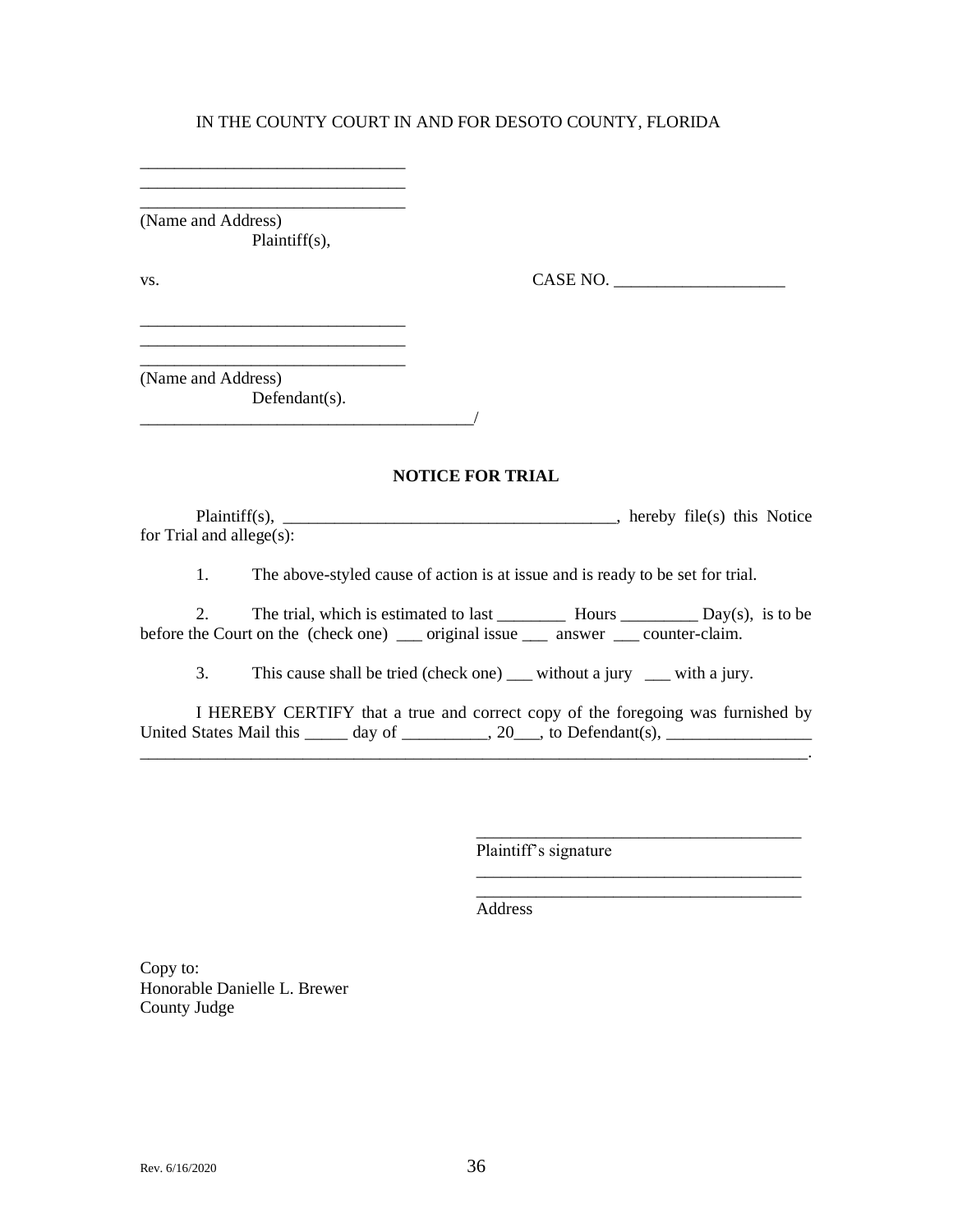\_\_\_\_\_\_\_\_\_\_\_\_\_\_\_\_\_\_\_\_\_\_\_\_\_\_\_\_\_\_\_\_ (Name and Address) Plaintiff(s),

\_\_\_\_\_\_\_\_\_\_\_\_\_\_\_\_\_\_\_\_\_\_\_\_\_\_\_\_\_\_\_\_ \_\_\_\_\_\_\_\_\_\_\_\_\_\_\_\_\_\_\_\_\_\_\_\_\_\_\_\_\_\_\_\_

\_\_\_\_\_\_\_\_\_\_\_\_\_\_\_\_\_\_\_\_\_\_\_\_\_\_\_\_\_\_\_\_

vs. CASE NO. \_\_\_\_\_\_\_\_\_\_\_\_\_\_\_\_\_\_\_

\_\_\_\_\_\_\_\_\_\_\_\_\_\_\_\_\_\_\_\_\_\_\_\_\_\_\_\_\_\_\_\_ (Name and Address) Defendant(s).

#### **MOTION FOR ENFORCEMENT PARAGRAPH**

Plaintiff(s), the Court of the Court of the Court of the Court of the Court of the Court of the Court of the Court of the Court of the Court of the Court of the Court of the Court of the Court of the Court of the Court of to include an enforcement paragraph in any Final Judgment entered in this cause requiring the Defendant(s) to complete a Fact Information Sheet and to return it to the Plaintiff(s) within 45 days from the date of the final judgment, unless the final judgment is satisfied or a motion for new trial or notice of appeal is filed.

Signed this  $\_\_\_\_\$  day of  $\_\_\_\_\_\$ , 20 $\_\_\_\$ .

Plaintiff

\_\_\_\_\_\_\_\_\_\_\_\_\_\_\_\_\_\_\_\_\_\_\_\_\_\_\_\_\_\_\_\_\_\_\_

\_\_\_\_\_\_\_\_\_\_\_\_\_\_\_\_\_\_\_\_\_\_\_\_\_\_\_\_\_\_\_\_\_\_\_\_

I HEREBY CERTIFY that a copy of the foregoing has been furnished to Defendant(s), \_\_\_\_\_\_\_\_\_\_\_\_\_\_\_\_\_\_\_\_\_\_\_\_\_\_\_\_\_\_\_\_\_\_\_\_\_\_\_\_\_\_\_\_\_\_\_\_\_\_\_\_ Address: \_\_\_\_\_\_\_\_\_\_\_\_\_\_\_\_\_\_\_\_\_\_\_\_\_\_\_\_\_\_\_\_\_\_\_\_\_\_\_\_\_\_\_\_\_\_\_\_\_by U. S. Mail this \_\_\_\_\_

day of \_\_\_\_\_\_\_\_\_\_\_\_\_\_, 20\_\_\_\_.

Plaintiff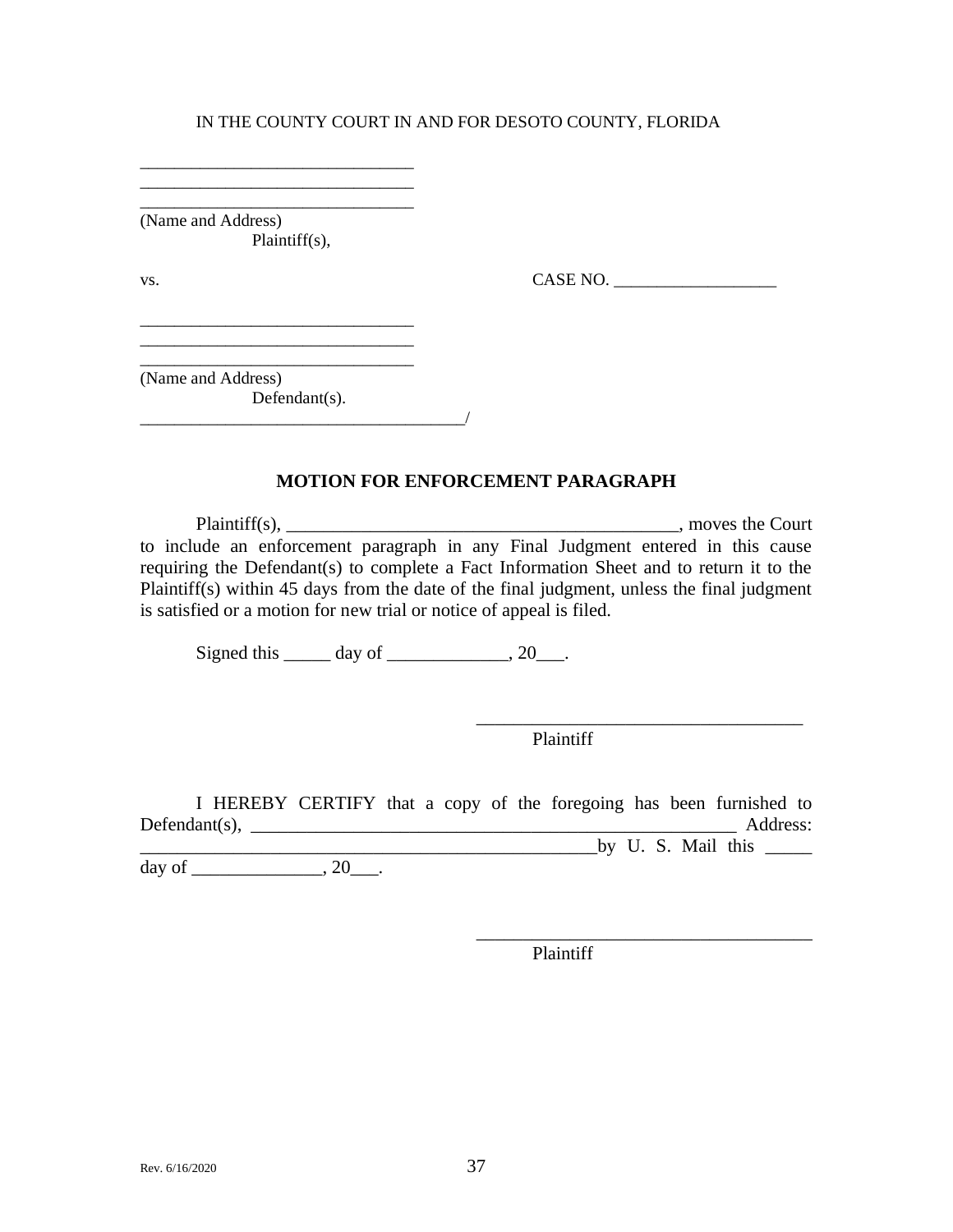\_\_\_\_\_\_\_\_\_\_\_\_\_\_\_\_\_\_\_\_\_\_\_\_\_\_\_\_\_\_\_\_ (Name and Address) Plaintiff(s),

\_\_\_\_\_\_\_\_\_\_\_\_\_\_\_\_\_\_\_\_\_\_\_\_\_\_\_\_\_\_\_\_ \_\_\_\_\_\_\_\_\_\_\_\_\_\_\_\_\_\_\_\_\_\_\_\_\_\_\_\_\_\_\_\_

\_\_\_\_\_\_\_\_\_\_\_\_\_\_\_\_\_\_\_\_\_\_\_\_\_\_\_\_\_\_\_\_

\_\_\_\_\_\_\_\_\_\_\_\_\_\_\_\_\_\_\_\_\_\_\_\_\_\_\_\_\_\_\_\_

\_\_\_\_\_\_\_\_\_\_\_\_\_\_\_\_\_\_\_\_\_\_\_\_\_\_\_\_\_\_\_\_\_\_\_\_\_\_/

\_\_\_\_\_\_\_\_\_\_\_\_\_\_\_\_\_\_\_\_\_\_\_\_\_\_\_\_\_\_\_\_\_\_\_\_\_\_\_\_\_\_\_\_\_.

vs. 2008. CASE NO. 2008. CASE NO. 2008. CASE NO. 2008. 2009. CASE NO. 2008. 2009. CASE NO. 2008. 2014. 2015. CASE NO. 2016. 2017. 2018. 2019. 2017. 2018. 2017. 2018. 2019. 2017. 2018. 2019. 2017. 2018. 2019. 2019. 2019. 20

(Name and Address) Defendant(s).

**NOTICE OF VOLUNTARY DISMISSAL**

No property having been seized or placed into the custody of the Court, the Plaintiff(s), \_\_\_\_\_\_\_\_\_  $\Box$ , hereby dismisses this action against Defendant(s)  $\Box$ 

> \_\_\_\_\_\_\_\_\_\_\_\_\_\_\_\_\_\_\_\_\_\_\_\_\_\_\_\_\_\_\_\_\_\_ \_\_\_\_\_\_\_\_\_\_\_\_\_\_\_\_\_\_\_\_\_\_\_\_\_\_\_\_\_\_\_\_\_\_

I certify that a copy has been furnished by mail or hand delivery to Defendant(s):

Name and Address

on this \_\_\_\_\_\_\_ day of \_\_\_\_\_\_\_\_\_\_\_\_\_\_\_\_\_\_\_, 20\_\_\_\_\_.

Signature

Name and Address

\_\_\_\_\_\_\_\_\_\_\_\_\_\_\_\_\_\_\_\_\_\_\_\_\_\_\_\_\_\_\_\_\_\_\_\_\_\_\_\_\_

\_\_\_\_\_\_\_\_\_\_\_\_\_\_\_\_\_\_\_\_\_\_\_\_\_\_\_\_\_\_\_\_\_\_\_\_\_\_\_\_\_ \_\_\_\_\_\_\_\_\_\_\_\_\_\_\_\_\_\_\_\_\_\_\_\_\_\_\_\_\_\_\_\_\_\_\_\_\_\_\_\_\_ \_\_\_\_\_\_\_\_\_\_\_\_\_\_\_\_\_\_\_\_\_\_\_\_\_\_\_\_\_\_\_\_\_\_\_\_\_\_\_\_\_

\_\_\_\_\_\_\_\_\_\_\_\_\_\_\_\_\_\_\_\_\_\_\_\_\_\_\_\_\_\_\_\_\_\_\_\_\_\_\_\_\_\_

STATE OF FLORIDA, COUNTY OF \_\_\_\_\_\_\_\_\_\_\_\_\_\_\_\_\_.

Sworn to and subscribed before me by \_\_\_\_\_\_\_\_\_\_\_\_\_\_\_\_\_\_\_\_\_\_\_\_\_\_\_\_\_\_\_\_\_\_\_\_\_\_\_\_\_\_\_\_\_\_, who is personally know to me or produced \_\_\_\_\_\_\_\_\_\_\_\_\_\_\_\_\_\_\_\_\_\_\_\_\_\_\_\_\_\_\_\_\_\_\_\_\_\_\_\_\_\_\_\_\_\_\_\_\_\_ as identification this  $\_\_\_$  day of  $\_\_\_\_\_\_\_\_\_$ , 20 $\_\_\_\_\.\$ 

Deputy Clerk or Notary Public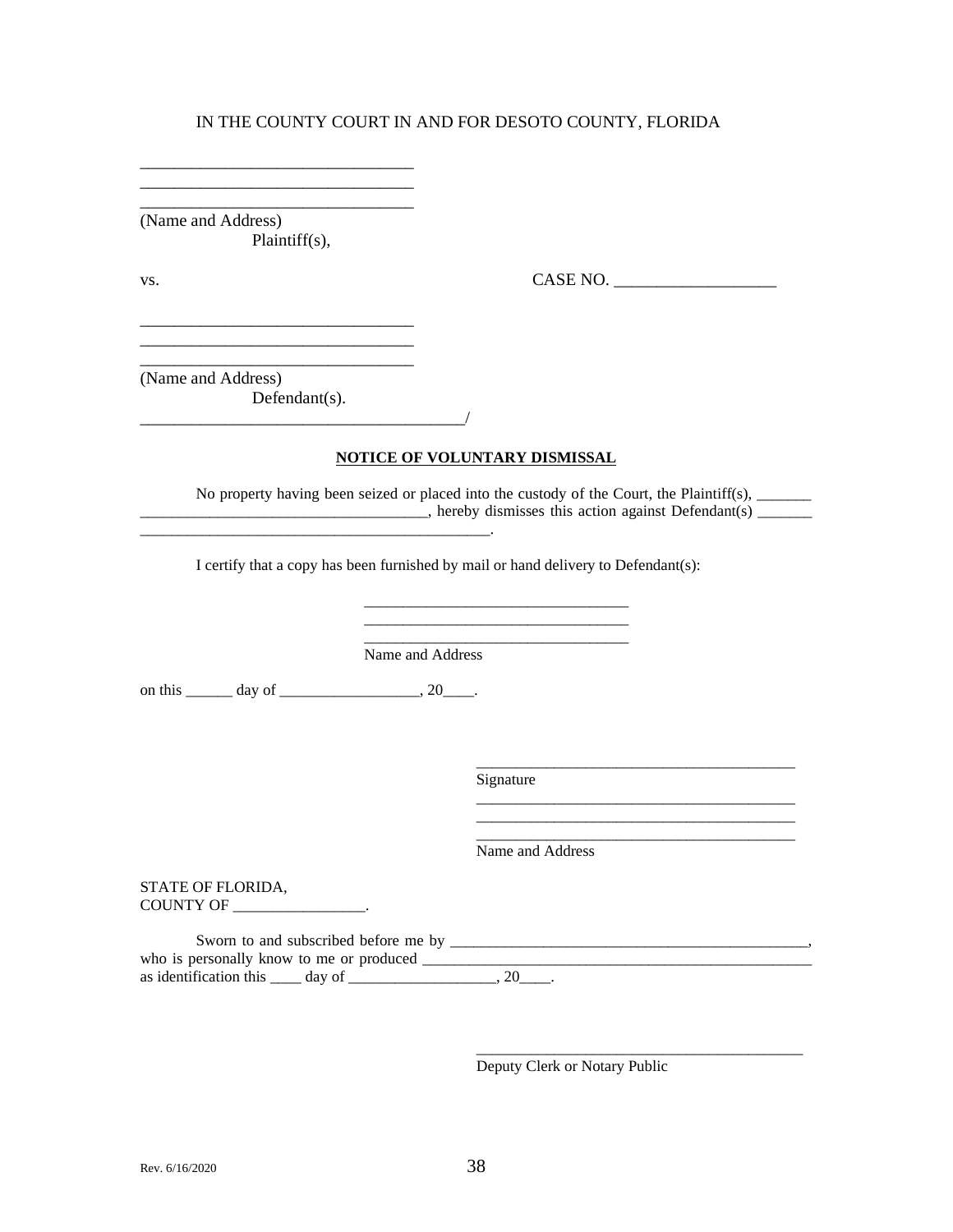#### **FORM 1.998. FINAL DISPOSITION FORM**

This form shall be filed by the prevailing party with the Clerk of Court for the purpose of reporting uniform case data pursuant to Florida Statutes section 25.075. (See instructions on the reverse of the form.)

# I. CASE STYLE

## IN THE COUNTY COURT IN AND FOR DESOTO COUNTY, FLORIDA

| Plaintiff |  |
|-----------|--|
|           |  |

# Plaintiff Case No: Judge:

 $\overline{\phantom{a}}$ 

vs.

# Defendant

## II. AMOUNT OF FINAL JUDGMENT

Please indicate the amount of the final judgment, rounded to the nearest dollar. \$

\_\_\_\_\_\_\_\_\_\_\_\_\_\_\_\_\_\_\_\_\_\_\_\_\_\_\_\_\_\_\_\_\_\_\_\_\_\_\_\_\_\_\_\_\_\_\_\_\_\_\_\_\_\_\_\_\_\_\_\_\_\_\_\_\_\_\_\_\_\_\_\_

# III. MEANS OF FINAL DISPOSITION (Place an "x" in one box for major category and one subcategory, if applicable, only)

|         | Dismissed Before Hearing                         |  |  |  |  |  |
|---------|--------------------------------------------------|--|--|--|--|--|
|         | Dismissed Pursuant to Settlement—Before Hearing  |  |  |  |  |  |
|         | Dismissed Pursuant to Mediated Settlement—Before |  |  |  |  |  |
| Hearing |                                                  |  |  |  |  |  |
|         | Other—Before Hearing                             |  |  |  |  |  |
|         | Dismissed After Hearing                          |  |  |  |  |  |
|         | Dismissed Pursuant to Settlement—After Hearing   |  |  |  |  |  |
|         | Dismissed Pursuant to Mediated Settlement—After  |  |  |  |  |  |
| Hearing |                                                  |  |  |  |  |  |
|         | Other After Hearing—After Hearing                |  |  |  |  |  |
|         | Disposed by Default                              |  |  |  |  |  |
|         | Disposed by Judge                                |  |  |  |  |  |
|         | Disposed by Non-jury Trial                       |  |  |  |  |  |
|         | Disposed by Jury Trial                           |  |  |  |  |  |
|         | Other                                            |  |  |  |  |  |
|         |                                                  |  |  |  |  |  |

 $\_$  , and the set of the set of the set of the set of the set of the set of the set of the set of the set of the set of the set of the set of the set of the set of the set of the set of the set of the set of the set of th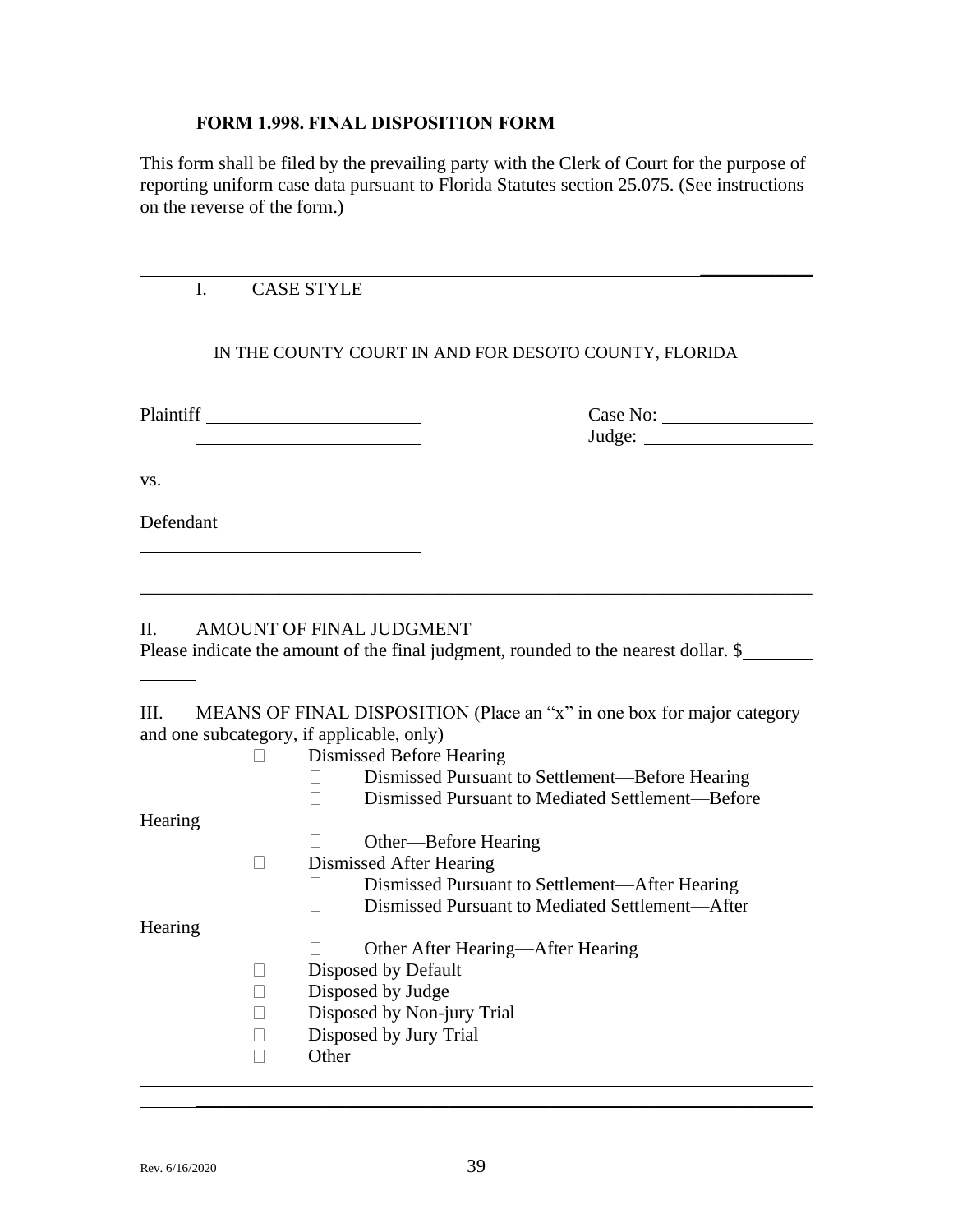$\begin{tabular}{c} DATE & \textcolor{red}{\textbf{---}} \\ \hline \end{tabular}$ 

\_\_\_\_\_ \_\_\_\_\_\_\_\_ SIGNATURE OF ATTORNEY FOR PREVAILING PARTY